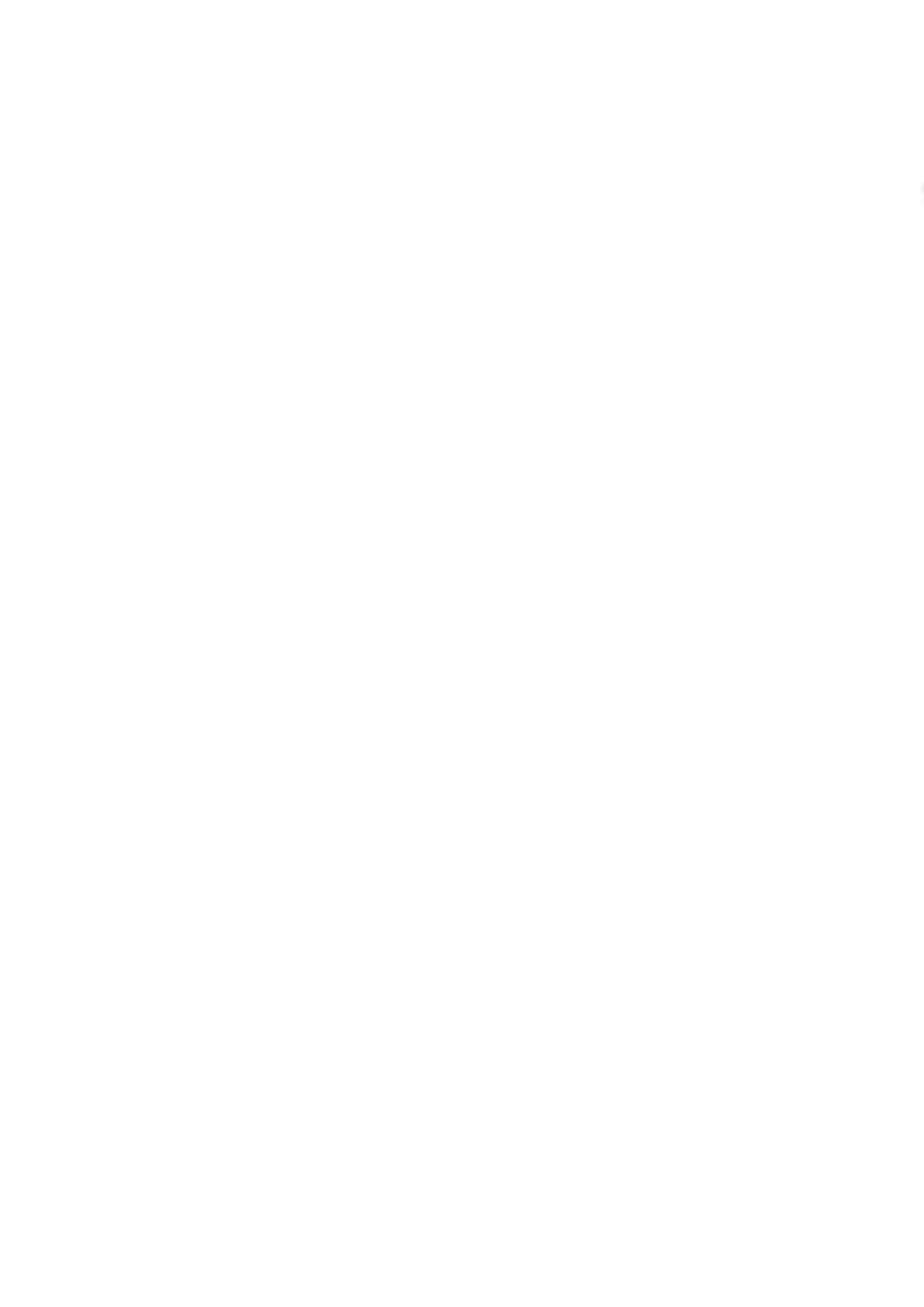# **Contents**

| Ι.                                               | HMIS - MCTS Mapping for Integration<br>A. Technical Findings | 1<br>$\overline{c}$ |  |
|--------------------------------------------------|--------------------------------------------------------------|---------------------|--|
|                                                  | <b>B.</b> Solutions                                          | 4                   |  |
| II.                                              | DHIS - IHRIS Integration<br>A. Technical Findings            | 16<br>16            |  |
|                                                  | <b>B.</b> Solutions                                          | 16                  |  |
|                                                  | III. HMIS to MDDS Mapping for                                |                     |  |
| IV. IDSP to MDDS Mapping<br>20                   |                                                              |                     |  |
| V. RNTCP to MDDS Mapping<br>26                   |                                                              |                     |  |
| ANNEXURE I: HMIS-MCTS Data Element Mapping<br>28 |                                                              |                     |  |

iii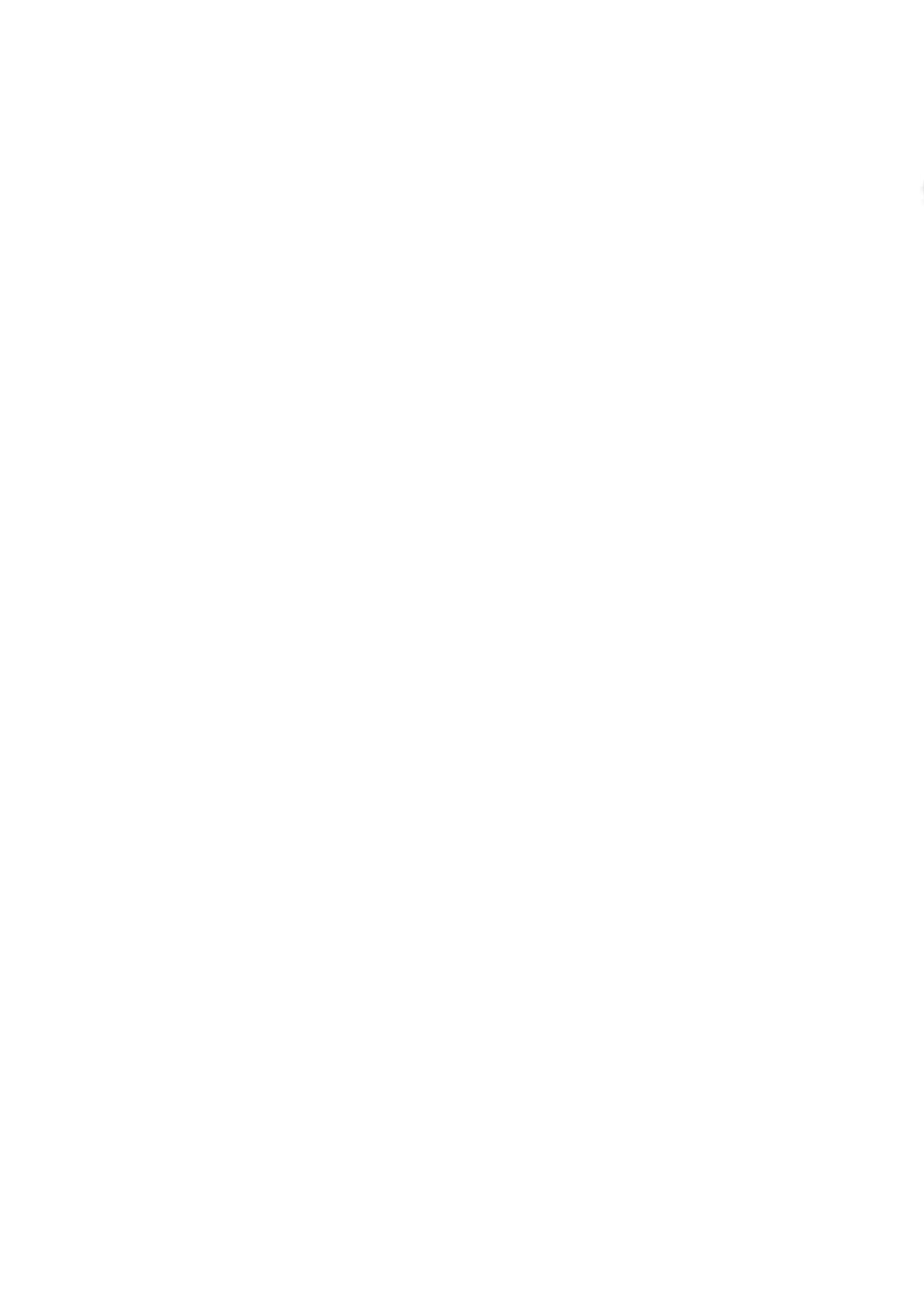### **I. HMIS – MCTS Mapping for Integration**

The 2011 public health IT study report done by NHSRC, had found that public IT health systems currently exist in silos and there is total lack of standards in these systems in terms of - Technology architecture, Data standards and Interoperability standards. In absence of any guidelines, every system has done their own thing leading to data silos and chaos in the public health ecosystem.

Some states are using area-wise patient based reporting systems e.g. MCTS; whereas many states are doing facility-wise aggregate data reporting through HMIS and DHIS2. Operational challenges of dealing with area-wise patient based data from some states and facility-wise aggregate data from other states – is similar to comparing red apples with green apples. Therefore the desire has emerged to integrate the consolidated MIS data from these patient based systems and feed that into aggregate reporting system like HMIS and/ or DHIS2.

We have classified all the Health IT applications in two categories – Historical and Clean-Slate.

**I. Historical Applications** – The current existing healthcare IT applications in public or private sector, which are already working for years and have a huge database storage. These applications cannot be retired immediately and will continue to work for another decade or so till the clean slate applications built on MDDS standard completely take over.

Any recommendations for such historical applications which are running for years and users are quite familiar with it, should not attempt to introduce drastic change management which will be quite disruptive and not feasible to implement too, in most of the cases.

Need to map the application specific concepts and common data elements as per MSD. The mappings should be defined for transformation of all concepts and codes either by defining map tables in their internal databases during point-to-point integration or mapping defined in an external message broker system. Such applications can take the common meaning of all concepts used in data interoperability by reading the meta data standard definitions (MSD) for each concept from a centralized meta data registry.

**II. Clean Slate Applications** – These applications will be designed in future and should be designed to use common data elements as a subset of their database universe. The use of common data elements for interoperability will bring same syntactic and semantic meaning of different data elements (concepts) during interoperability across all these application systems. Little transformation and mapping will be required during data integration since the application by design will incorporate the common data element standard definitions. These applications can easily integrate with any other application to form a decentralized health information exchange.

**Realistic View** – 100% implementation of MDDS is a Utopia for Healthcare – unlikely to happen. Healthcare is not like Banking where NEFT forced all Banks to upgrade their applications, processes and HR capacity to adopt standards or be left out of the electronic banking business. In healthcare historical and clean state applications will coexist at any point of time since the existing applications cannot be retired overnight. The clean slate applications will also go through a maturation cycle to comply with MDDS standards. Though the point-to-point integration can be an ultrashort-term solution for MCTS and HMIS; but the Health Information Exchange using an Intelligent Gateway will be a preferred solution for such an imperfect world of Healthcare.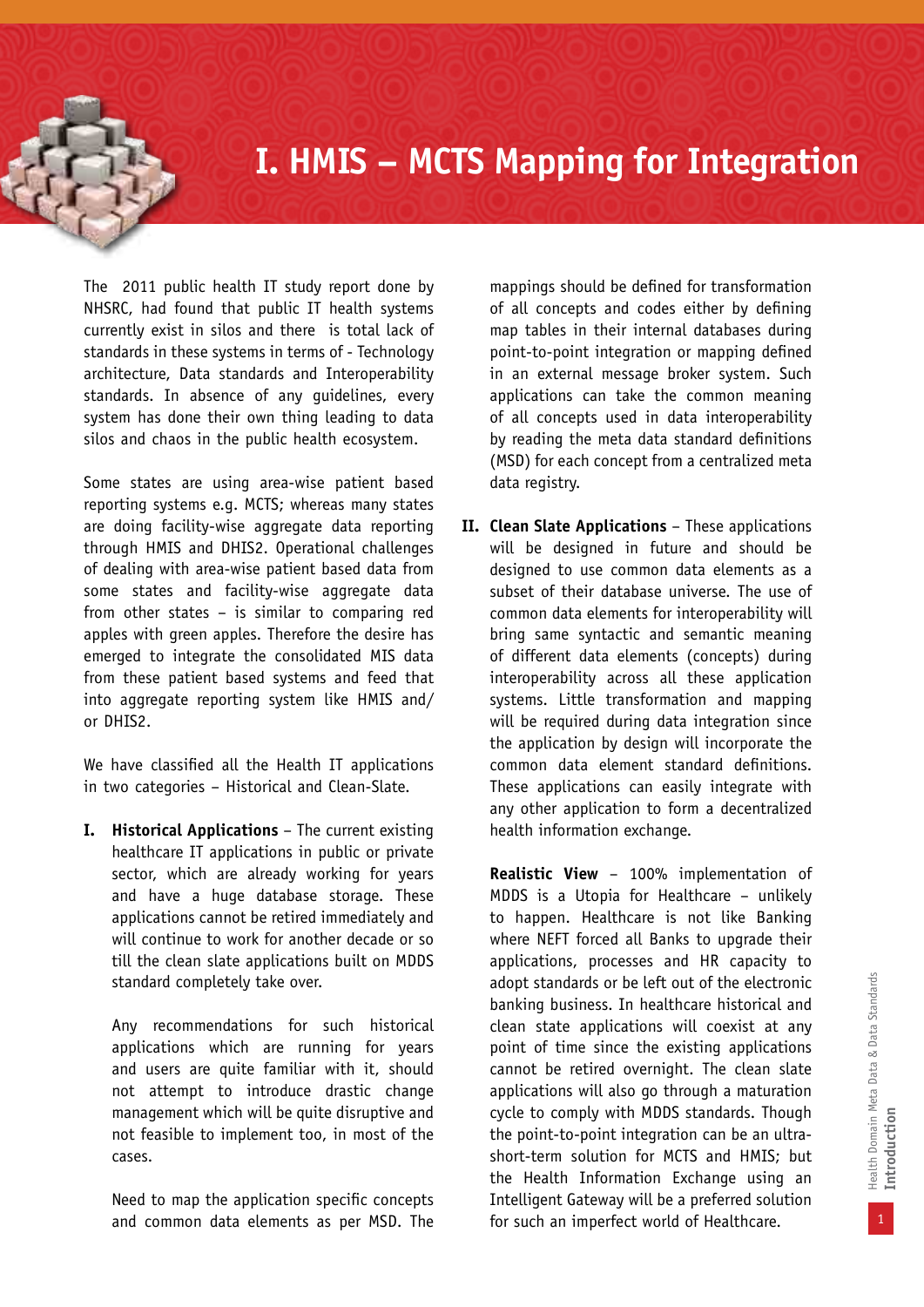The final approach should be based on introducing an intelligent gateway to define concept and code mapping and transformations at dynamic run time for all historical applications by defining centralized meta data registries and provide an integrated messaging standard based framework for all historical and clean slate applications to form a health information exchange based on centralized patient registry, physician registry, disease registry, payment registry , meta data registry and a common Data Warehouse for integrated reporting.

The formation of such a unified Health information exchanges based on intelligent gateways is to aid the ultimate goal of Universal Health Coverage as laid down in 12th plan objectives - Where the Govt will guarantee the healthcare for every resident of the country however Govt will not be the only provider of healthcare. Therefore there is an imperative need today to integrate data from all such silo systems both within and across the systems with the following 12<sup>th</sup> Plan commitments in mind:

- **»** Centre would specify its minimum information requirements- for policy, planning and monitoring.
- State/District Health Systems built for local action, but feed the centre's minimum information requirements. Same for vertical programmes - allow multiple systems but enforce integration.
- Integration: Less duplication, more use: Staff shouldn't have to enter same data into different systems; information in one system should be available to all systems through central repositories/portals.
- Ensure a multi-modal connectivity to ensure fail-safe connectivity down to the PHC, SC levels.
- M-health: speed up transmission of data and reduce burden of work in reporting, improve connectivity.

#### **A. Technical Findings**

As part of this project the consulting team was given a mandate to study and propose interoperability solution for historical applications such as 2 RCH systems at the national level – MCTS

and HMIS Web Portal and 1 RCH system at the state level – DHIS2. MCTS is reporting area-wise patient-based data whereas HMIS and DHIS2 are reporting facility-wise aggregate data.

The following issues are based on the assessment of interoperability issues and needs for interoperability standards in the above said public health IT systems.

- I. The current state of these applications is that they are existing in silos and there is no interoperability of data between MCTS and HMIS applications which serve as a major lacuna in providing accurate and reliable data for Health Policy decision making process. Both applications provide Reporting and Analysis capabilities (indicators and standard reports). However there is huge difference in reporting data between MCTS and HMIS applications due to semantic difference in common data elements (concepts) across different applications.
- II. There is lack of Interoperability standards in different MCTS and HMIS systems due to difference in data elements (concepts), lack of standard technical interoperability framework /standards and difference in masters across the different applications.
- III. MCTS applications in centre and states also have difference in database schema and semantics of data elements (concepts) so no uniform standard is followed even within the same application systems across the country.
- IV. One difference to note between HMIS and MCTS applications is the difference in facility structure. The MCTS data is unable to capture the services provided by the private sector while the HMIS tries to get information from the other/private facilities (Notional Facilities in HMIS). Thus the coverage of MCTS is lower than HMIS in most of the states.
- V. Currently, MCTS Reporting is not happening in urban areas in absence of primary health centres/sub centres. Therefore, urban data is completely missing in the MCTS resulting in significant under estimation of cases. HMIS on the contrary makes effort to capture information from the urban areas as well.
- VI. The HMIS follows the facility-wise reporting system while the MCTS follows the area-wise reporting system. Thus, in the MCTS, women moving to another area for services will be considered and entered as those who received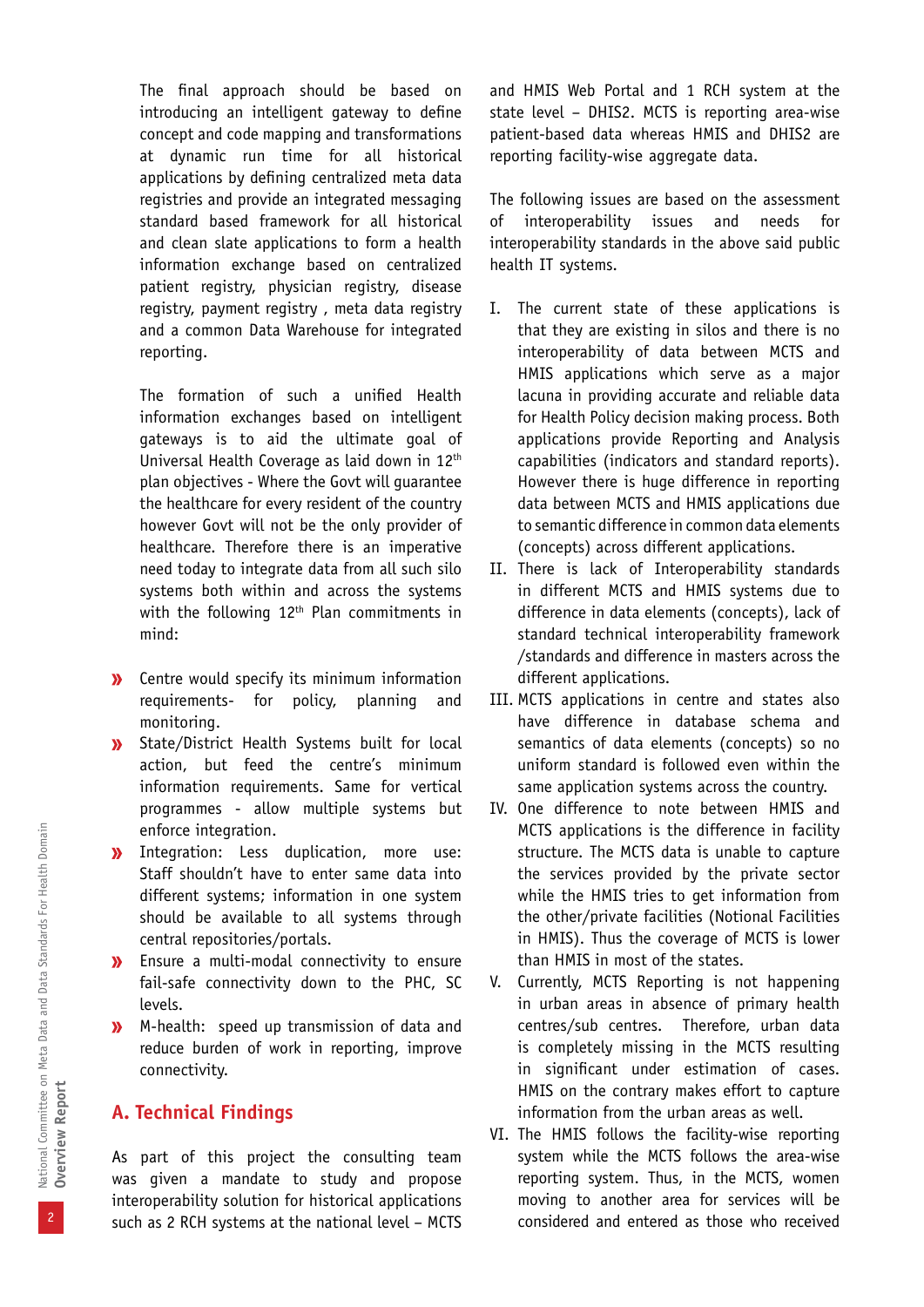services and the area from which she received the service will not be noted. On the contrary, in the HMIS wherever the woman receives services, she will be counted in that facility. Thus, in case of women moving from one area to another area for receiving services there are possibilities of differences between HMIS and MCTS in a particular area. However, large scale differences in the two data system due to movement of woman may not occur at the district or state levels but possible at lower levels.

- VII.The concept of periodicity is not uniform across the different state level MCTS applications and HMIS system. Some state applications treat start of Month from every first day of Month while some other states treat start of Month from  $5<sup>th</sup>$  or  $7<sup>th</sup>$  of every month. This gives a difference in the data analysis from MCTS and HMIS applications.
- VIII.HMIS provides a manual data entry forms for reporting aggregate data however there is no validation control mechanism in the forms to ensure that data manually entered by user is correct.
- IX. Based on our study of individual applications, we have noted some system design constraints in HMIS application which can need attention before the integration of this system with other applications. When MCTS and other application data starts flowing into HMIS and it is fully loaded, the system can experience scalability and performance issues. Some of these design issues require a thorough study and need to be addressed on priority before allowing integration and loading the data from other applications:
	- i. The database design has to be made scalable to be able to perform with Big Data growth. The HMIS System design will need upgrade to avoid performance issues when data for all districts are loaded in system and MCTS data also starts flowing into HMIS. Currently, 300+ districts are feeding into HMIS and the system seems to be reaching its limit. HMIS data scalability design may not scale up to take data for all 600+ districts.
	- ii. Logical database partitioning needs to be done. Currently data for all states is loaded in single database node which is causing HMIS performance issues and will aggravate when data from other applications will flow into HMIS.
- iii. HMIS will have to adopt a Data warehousing cube model for data analysis. Currently HMIS application is using flat file approach to load data into Data warehouse. Else HMIS will likely take a performance hit on Data Warehouse with data coming from many other applications.
- iv. HMIS application design uses lot of temporary tables and creation of dynamic database objects during compilation of data, this is known to cause data concurrency and performance issues.
- v. HMIS uses embedded data element id in the HTML form based table objects and use these ID values for generation of XML and mapping the ids with MC id for data compilation in the form itself. By design keeping data element ID in HTML tables is a major security design issue and can lead to prospective loss of critical HMIS data if SQL injection attack and XSS vulnerability issues are not resolved. Using the IDs embedded in the HTML forms for data compilation is causing portal performance issues due to heavy computational logic embedded in HMIS portal forms. For this reason, HMIS application cannot take load of all web portal users if everyone starts using the system concurrently.
- vi. Instead of using commercial DW licences, some open source DW should be used to provide MIS reporting capability to all users. Currently, HMIS loads weekly data from HMIS database server and is planning to use SAS for DW based MIS reports for selected power users only. High cost of SAS tool licenses inhibits making it available to all users.
- X. Some of these applications have done limited local level integration. However most of the systems lack the integration standards like HL7 and XML. Also the master data is not tuned for integration. Also each IT system has a different way of looking at the master data.
- XI. Local Data Analysis Just as in the paper based system, the analytics was not provided at every level. Only the higher levels [Centre, State & in some cases District] had the analysis capability and the facilities in the lower hierarchy were at best given some fixed report formats. The lower facilities would be informed only on need to know basis. Therefore there was no motivation in the lower hierarchy to enter data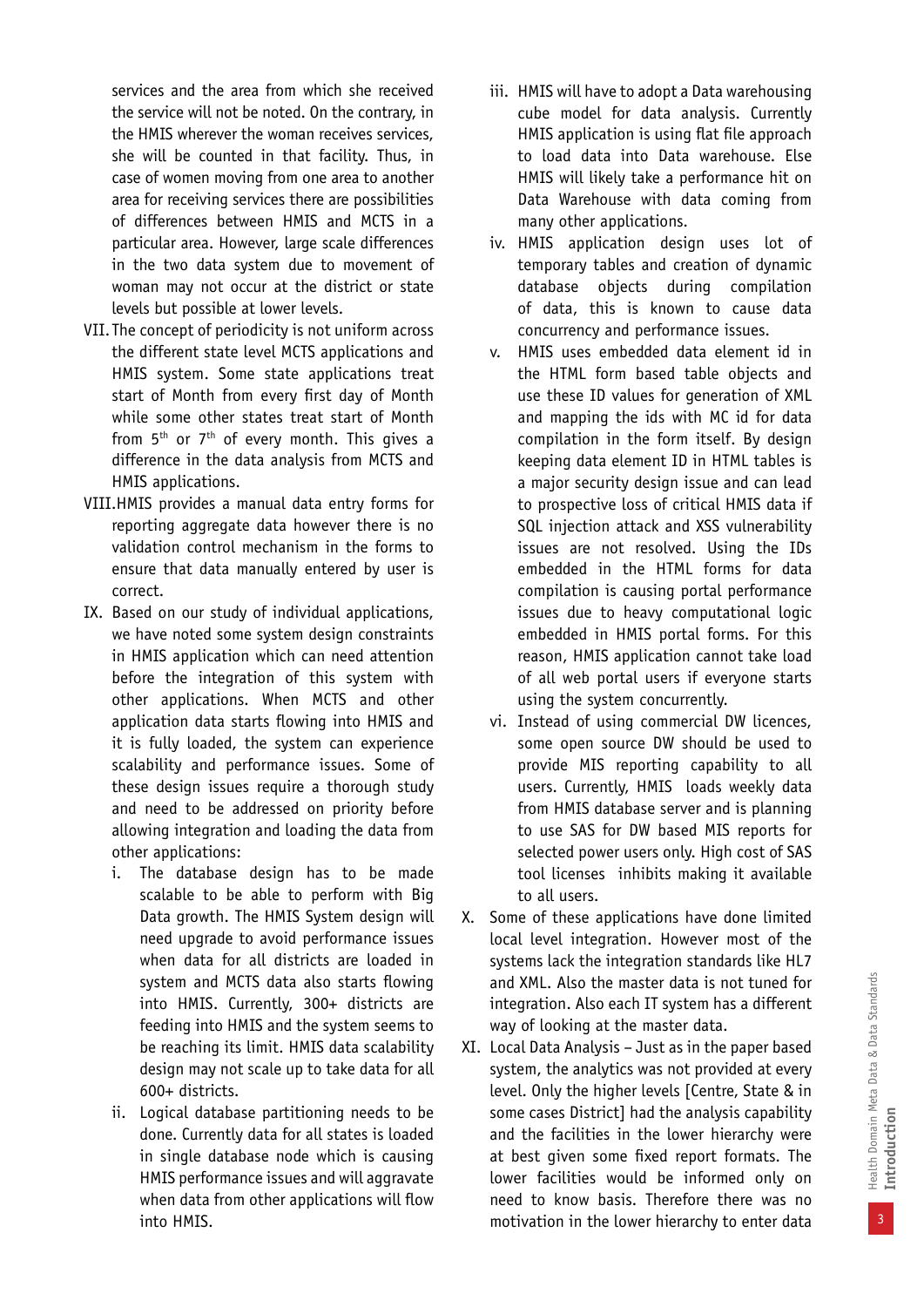in electronic systems. Planning at district level is not established. Data analysis is not geared to meeting needs of the Decentralised user – what's in it for them.

- XII.Most of the systems are currently working as a reporting tool rather than program management information systems. Part of the problem is due to the excessive burden of unnecessary data elements and lack of program monitoring indicators in the system. Indicators and reports which are available, merely focus on data entry and reporting completeness rather than supporting program management.
- XIII.Wherever the functionality to generate reports is provided, Report generation is not user friendly. Many reports can't be seen online; to view they have to be downloaded on the local disk. User can't slice, dice, drill down or drillup. Some systems use or planning to use SAS in the back-end for data analysis. Although SAS is a very powerful analytics engine; but these systems don't come across as using the power of SAS in the back-end.
- XIV.The public health data makes more sense when integrated across different programs. There is a need to facilitate exchanging of health information across systems such that the big picture can emerge e.g. Malnutrition data of a block in one system and the deaths and incidence of acute TB and related infections from another system. This Big picture of Integration is completely missing in existing applications, at present.

Almost all the existing public health programs encounter the same/similar issues and there is a lot of commonality in the learnings across the different systems.

#### **B. Solutions**

The following 3 options are recommended for data interoperability between different systems.

#### **Option -1 Point to Point Integration**

This option can be used in case of historical applications as short term tactical integration solution for integrating the heterogeneous historical applications. In this approach, application specific adaptors are defined for integration of data from one application to another using a point to point network connection without using any intermediate enterprise application integration (EAI) message broker as mediator which is fairly simple when integrating only a pair of applications however the complexity of integration grows exponentially and becomes substantially difficult to manage as integration spaghetti grows. However this is a short term approach which can be initially used for data interoperability between few critical Historical applications without need of an expensive EAI framework in place.

In this integration approach, Application specific data model for exchange is modelled using XML which is a standard canonical data model for any application. XML allows the flexibility to define the application specific XML tags to allow exchange of data between the heterogeneous applications. The data format and transformations are specific to integrating application partner needs and need to be done programmatically in each adaptor to transform data to/from every other application data format needs. This programming work will be done by the technical implementation teams for each application integration. We recommend a loose coupled mode of data exchange using REST/ SOAP webservices which is a natural fit to prove as a transport carrier to exchange data in XML formats between the application adaptors of the integrating partners.

#### **Case Study 1 – Integration between HMIS and MCTS applications.**



**Figure 3: Schematic Presentation of Point to Point integration between MCTS and HMIS**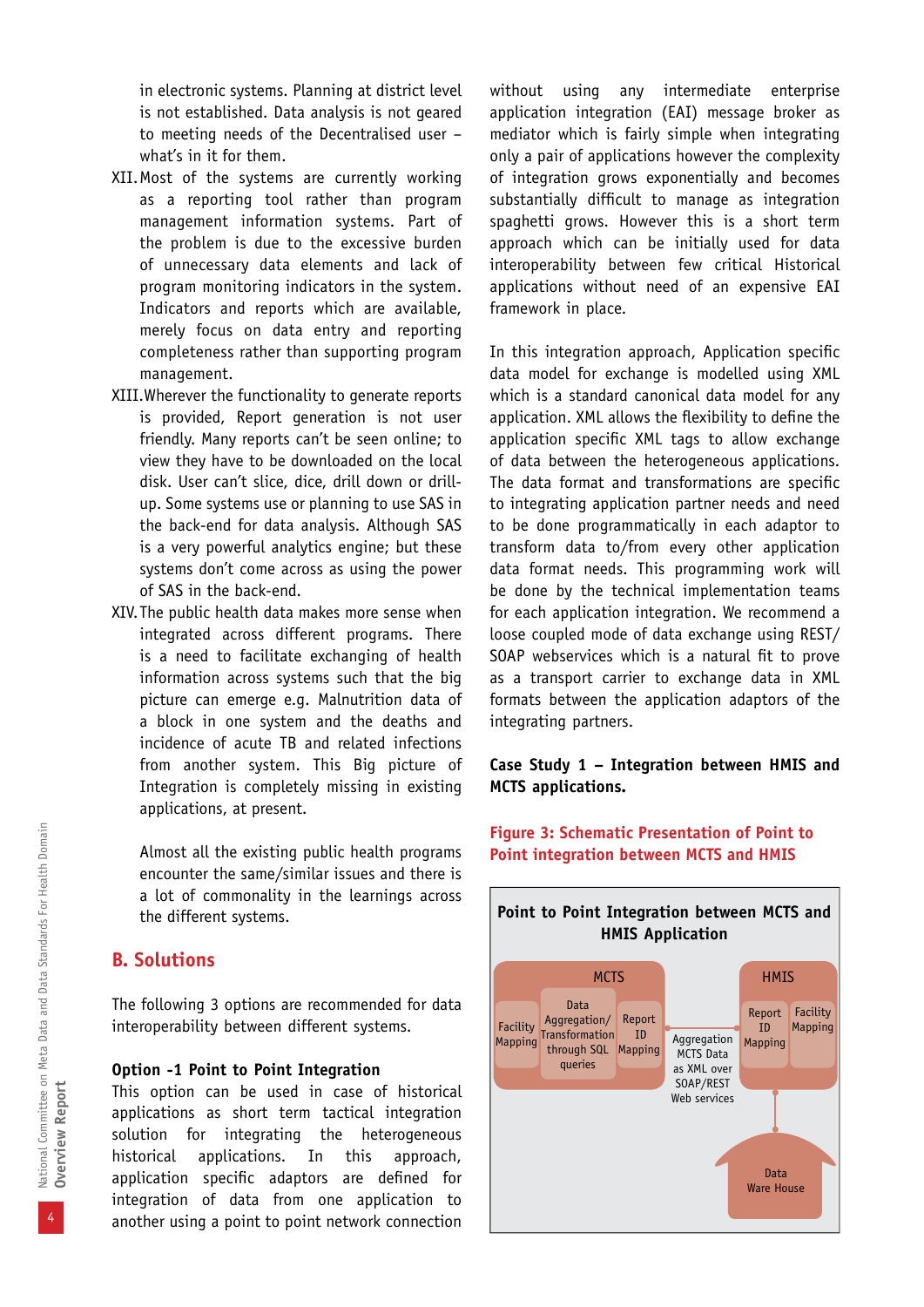The point to point integration option is specific to the application pairs so we are taking specific example of integrating MCTS and HMIS applications. However the same/similar concepts will be applicable for any point to point integration between other application pairs as well.

- I. The point to point messaging integration requires setting up a REST or SOAP web service based integration without any broker, between two applications to allow data sharing in form of XML from source application (reporter) to target application (collector).
- II. In point to point channel, each message (data as XML) can only be consumed by a single subscriber.
- III. A prerequisite to data integration across different health IT systems is to maintain uniform facility master design (Facility and Facility Type code directories) across all the integrating applications (e.g. HMIS and MCTS). As part of MDDS project, we have defined master facility list design which can be downloaded as XML files from a central server or web site (DATA.GOV.IN) and the facility tables should be created using these schema files in the internal databases of both MCTS and HMIS applications. If any application can map their existing facilities i.e. they can map the old facility tables with the new master facility list tables, then this can map all older data with new facility design. However, if this mapping between older facility tables and new facility design is not possible then the new facility design should be implemented by defining tables for new facility design in the application. This will provide new facility design mapping from the date when the new design is implemented and not for older data.
- IV. The master database tables for new facility design in both MCTS and HMIS applications should be regularly synced up with data updated from master facility tables maintained on central Meta data registry server through a web service API or by downloading the data as CSV files from web site (DATA.GOV. IN) and uploading the data in database tables maintained in applications.
- V. Urban and Private Facilities will be managed in master facility list by defining different facility types and these should be used in both MCTS and HMIS applications. No NOTIONAL facilities should be used to record private facility data as currently being used in HMIS.
- VI. It is recommended that meaning of periodicity concept should be uniform across all MCTS and HMIS applications. The Month start date should be taken as every 1st of Month and year should be taken as financial year (Apr nnnn-1 – Mar nnnn) in all existing MCTS and HMIS applications.
- VII.Since MCTS is a patient based reporting system, all the data should be aggregated before being sent to the HMIS application. The structure of XML DSD files used for data transfer will be application specific and unique for each integrating applications pair.
- VIII.Aggregated Data from MCTS will be exported in xml format for corresponding HMIS Reporting Aggregated data elements. Any transformations on these xml files will be performed using XSLT files.
- IX. The mode of Interoperability in point to point integration will be "PUSH MODE" where the sender application or reporter (MCTS) will push data to receiver application or collector (HMIS) by publishing the XML files containing aggregate data through Web service URL to HMIS portal or directly sending XML files to a queuing system using ODBC/JDBC. The current mapping between Historical MCTS and HMIS data elements have already been defined and provided as excel sheet (refer enclosure)
- X. For several HMIS Aggregated data elements, there is no corresponding data elements captured in MCTS applications. MCTS application can extend their database schema to implement all these gaped database elements to map with all existing HMIS Report indicators on need basis. However this should be considered only if those HMIS data elements are very important for the program.
- XI. The aggregation logic will be defined in SQL Stored procedures in MCTS applications to aggregate the data from various patient based concepts (database elements) in MCTS database and store the aggregated data in pre computed aggregated data tables before being sent to HMIS application.
- XII. The data aggregated in MCTS application will be stored in these pre computed aggregated data tables and a unique ID value (MCTS Aggregated data element ID) will be defined in these aggregated tables for each data element aggregation type.
- XIII.The ID values for the HMIS Aggregated data elements (HMIS Aggregated data element ID)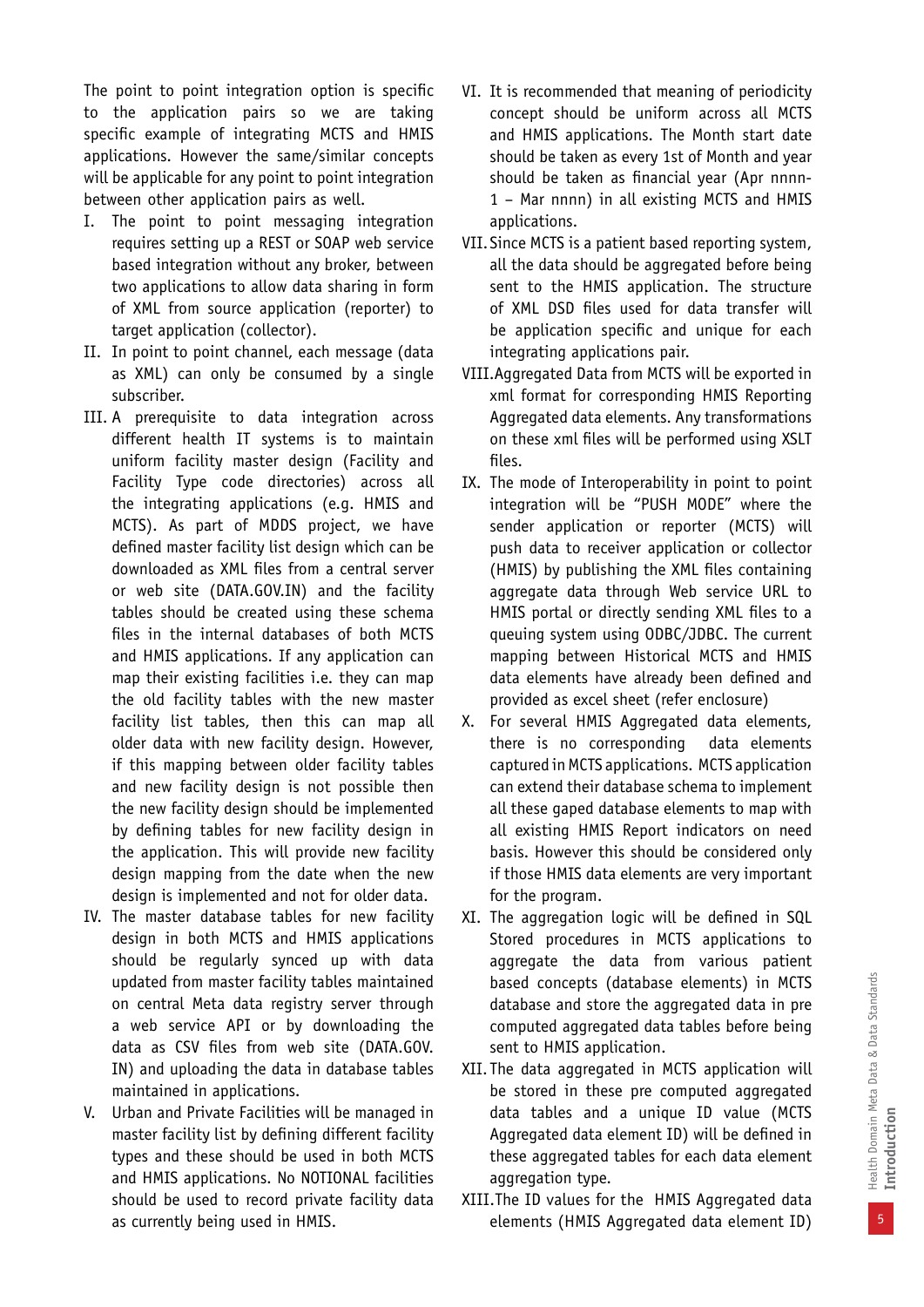for each facility type reports are pre-defined in HMIS and can be taken from facility wise HMIS Report format sheets (downloadable from HMIS site) and a transformation table will be created in MCTS application to map the MCTS Aggregated data element ID and their corresponding HMIS Aggregated data element ID.

- XIV.The facility code, facility type code and periodicity values will be stored along with aggregated numbers in these precomputed tables for every report in MCTS database
- XV. The transformation of aggregated data element IDs will be done in MCTS application before exchange of the data using XSL files.

XVI.The XML output generated after transformation of MCTS data will contain output data as per following meta data specification (MSD) XML format

**Example**: Suppose data for HMIS Aggregated data element "Total Number of Pregnant Women Registered for ANC" and its related (or child Aggregated data element) "Of which Number Registered with in First Trimester " indicator need to be exchanged between MCTS and HMIS

The mapping of HMIS and MCTS application historical application elements have been defined for this indicator and will be referred from MCTS-HMIS mapping sheet as follows.

| $\leq$ ?xml version="1.0" ?>                                                                      |
|---------------------------------------------------------------------------------------------------|
| <group qroup_id="qroup id no"></group>                                                            |
| <dataelement></dataelement>                                                                       |
| <hmis_dataelement>id="HMIS_data_element_id" name="Name of HMIS Aggregated data</hmis_dataelement> |
| element"                                                                                          |
| <mcts dataelement=""></mcts>                                                                      |
| id="MCTS Aggregated data element id" value="MCTS Aggregated data element value" isChild="T F",    |
| Parentdataelement="ID of Parent HMIS Aggregated data element"                                     |
|                                                                                                   |
|                                                                                                   |
| <facilitycode> Unique facility Code</facilitycode>                                                |
| <facilitytype>FacilityTypeCode</facilitytype>                                                     |
| <reporting_period></reporting_period>                                                             |
| <type>"Monthly/Quarterly/Yearly"</type>                                                           |
| <from_value>="Start _value"</from_value>                                                          |
| <to_value>="To Value"</to_value>                                                                  |
|                                                                                                   |
| $\langle$ Group>                                                                                  |
|                                                                                                   |

| <b>HMIS Data Elements</b>                                | <b>MCTS Data Elements</b>                                                         | <b>Transformation Logic</b>                                                                                                                                                                                                                          |
|----------------------------------------------------------|-----------------------------------------------------------------------------------|------------------------------------------------------------------------------------------------------------------------------------------------------------------------------------------------------------------------------------------------------|
| Total Number of<br>Pregnant Woman<br>Registered for ANC  | Mother or Pregnant<br>woman ID Serial<br>Number of ANC Visit<br>Date of ANC Visit | Count of all Pregnant woman records (distinct MCTS<br>ID) where serial number of ANC Visit =1 and Date<br>of ANC Visit='date of ANC visit' AND reporting<br>peiod_type="Monthly" AND FROM_VALUE"="from_<br>value" AND "TO_VALUE"="to_value"          |
| Of which Number<br>Registered with in<br>First Trimester | Mother or Pregnant<br>woman ID Serial<br>Number of ANC Visit<br>Date of ANC Visit | Count of all Pregnant woman records (distinct<br>MCTS ID) where serial number of ANC Visit $=1$ and<br>No of Months of Pregnancy not greater than 3<br>AND reporting_peiod_type="Monthly" AND FROM_<br>VALUE"="from_value" AND "TO_VALUE"="to_value" |

As per the transformation Logic defined in SQL stored procedure, the MCTS data for this

aggregated data element will be aggregated and stored in a Data Element ID Transformation table.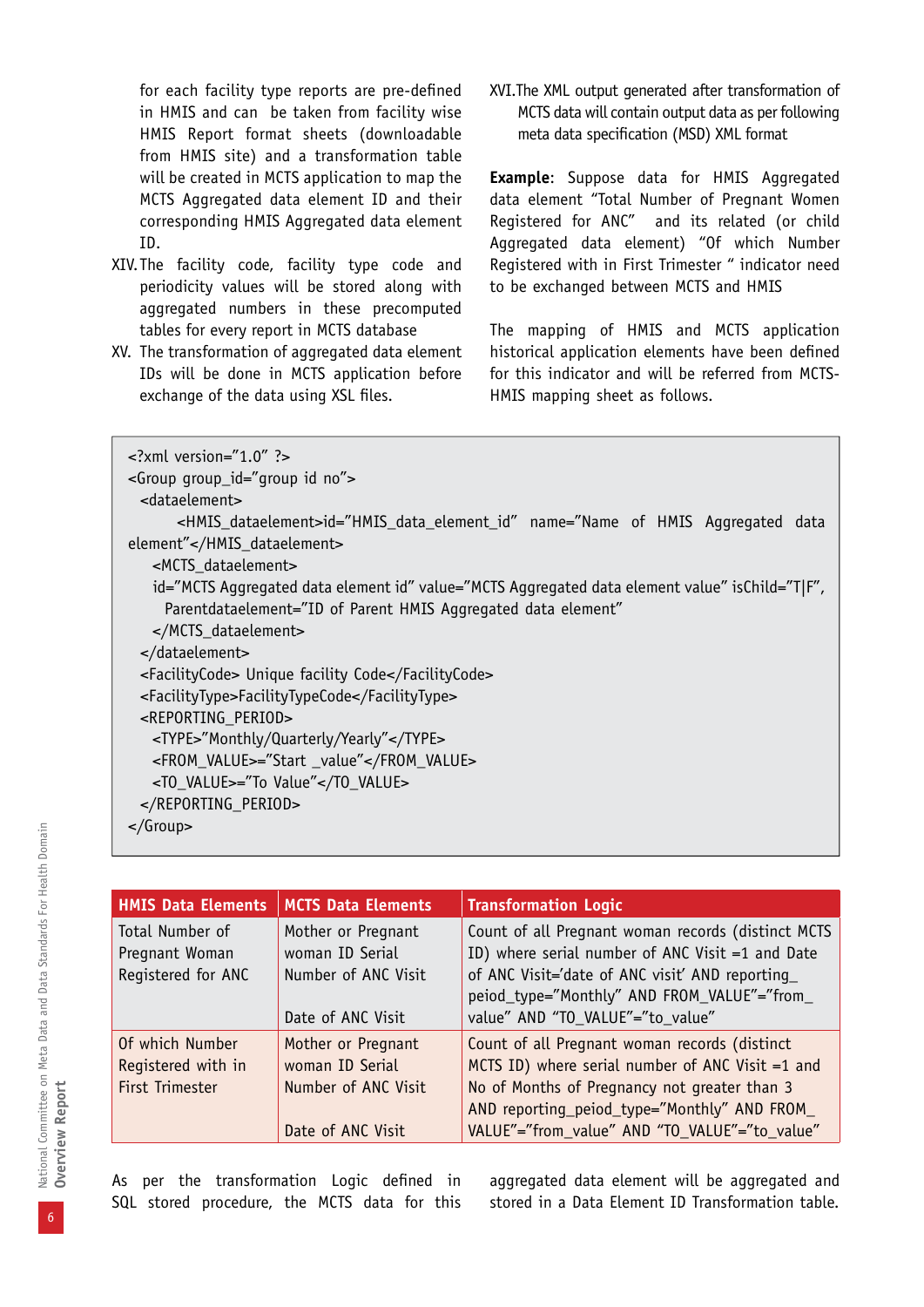| <b>MCTS Aggregated</b><br>data element ID | <b>HMIS Aggregated</b><br>data element ID | Parent/<br><b>Child</b> | Reporting<br><b>Period</b> | Indicator Name                                        |
|-------------------------------------------|-------------------------------------------|-------------------------|----------------------------|-------------------------------------------------------|
|                                           | $M1$ 1.1                                  |                         | Monthy                     | Total Number of Pregnant Women<br>Registered for ANC. |
| $\overline{c}$                            | M1 1.1.1                                  |                         | Monthy                     | Of which Number Registered with in<br>First Trimester |

The HMIS Aggregated data element ID for a facility type report will be derived from the mapping sheets for various facility based reporting formats available from HMIS site. The corresponding MCTS Aggregated data element ID and Name will be defined by MCTS Implementation team in this mapping table. This table will be used by MCTS application to map the aggregate data for MCTS Aggregated data element with HMIS Aggregated data element ID (Header ID) and store in aggregated table inside MCTS database.

The aggregated MCTS data in Aggregate tables will be stored in MCTS database as follows

| <b>HMIS</b><br>Aggregated<br>data element<br>ID | <b>Facility Code</b> | <b>Facility Type</b> | From_value | <b>To_Value</b> | <b>Indicator</b><br><b>Value</b> |
|-------------------------------------------------|----------------------|----------------------|------------|-----------------|----------------------------------|
| M1 1.1                                          | 00000000023          | <b>SC</b>            | July 2013  | July 2013       | 100                              |
| M1 1.1.1                                        | 00000000023          | <b>SC</b>            | July 2013  | July 2013       | 30                               |

The aggregation of data can be done using a nightly batch job to avoid performance issues.

The aggregate data for each aggregated data element can be transformed using XSL and pass using REST/SOAP web services to the HMIS end. The URL of these web services will be published

using a web server (in case of REST web services) or a web service application server (in case of SOAP web services).

The XML generated after transformation will look like this

| $\leq$ ?xml version="1.0" ?><br>$\leq$ Group qroup_id=1>                                                                                  |
|-------------------------------------------------------------------------------------------------------------------------------------------|
| <dataelement></dataelement>                                                                                                               |
| <hmis_dataelement>id=" M1 1.1" name=" Total Number of Pregnant Woman Registered for ANC"</hmis_dataelement>                               |
| Value"                                                                                                                                    |
| <mcts_dataelement> id=1 value=100 isChild="F"</mcts_dataelement>                                                                          |
|                                                                                                                                           |
| <dataelement></dataelement>                                                                                                               |
| <hmis_dataelement>id=" M1 1.1.1" name=" Of which Number Registered with in First Trimester"<!--</td--></hmis_dataelement>                 |
| HMIS dataelement>                                                                                                                         |
| <mcts_dataelement> id=2 value=30 isChild="T" Parentdataelement="M1 1.1"</mcts_dataelement><br>                                            |
| <facilitycode> 00000000023</facilitycode>                                                                                                 |
|                                                                                                                                           |
| <facilitytype>"SC"</facilitytype>                                                                                                         |
| <reporting_period> <type>"Monthly"</type> <from_value>="July 2013"</from_value> <to_<br>VALUE&gt;="July 2013"</to_<br></reporting_period> |
| $\langle$ Group>                                                                                                                          |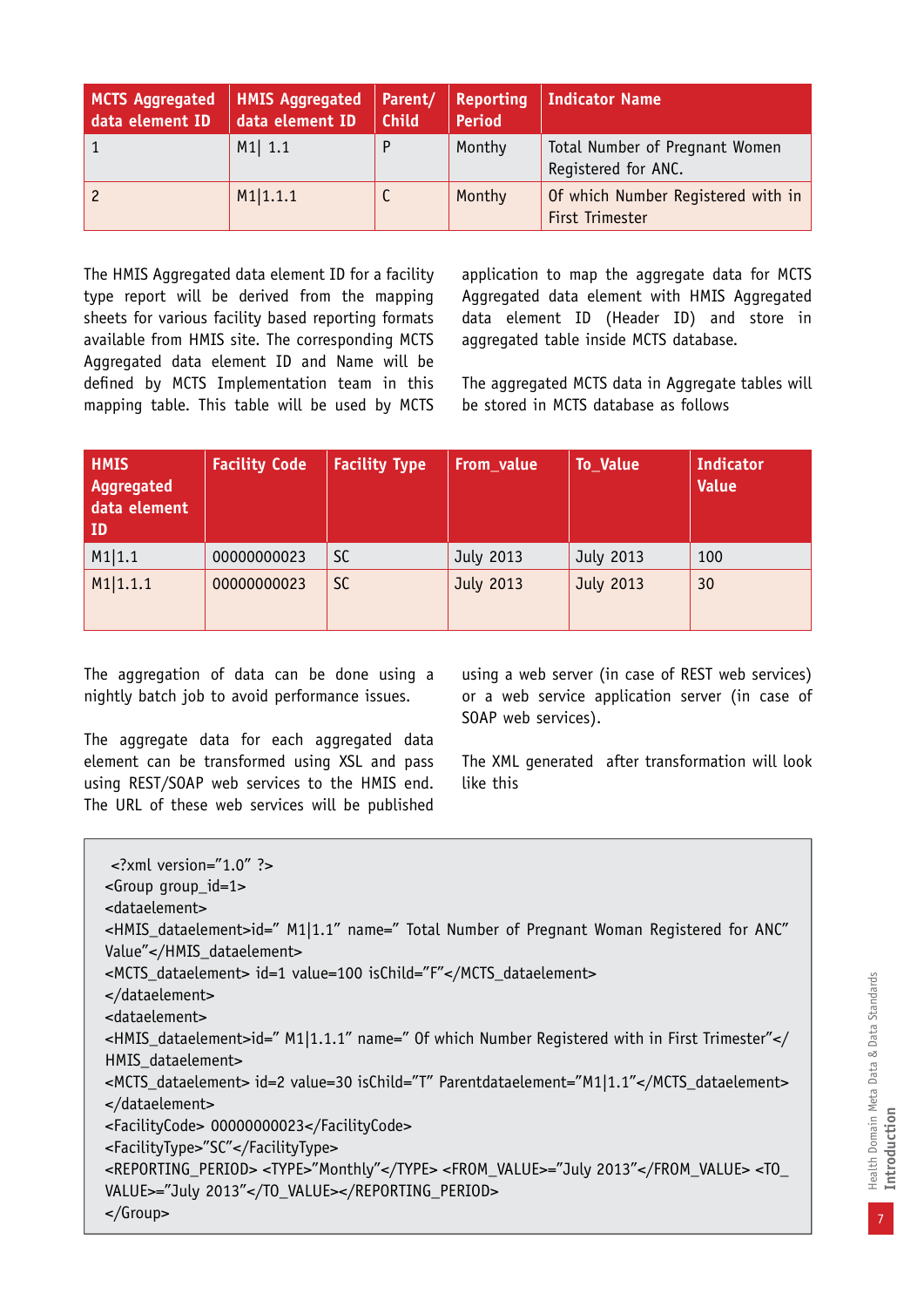- I. This option can be used as a short term tactical approach for integration of existing few critical historical applications e.g. MCTS and HMIS applications without much disruptive changes in existing systems or waiting for an expensive infrastructure to put in place.
- II. Only one eligible consumer application can receive message from a source application message channel so architecture is quite simple and easy to implement.
- III. Data exchange is done using XML canonical data structures which allow the flexibility to the implementation team to define application specific data formats and data transformations to/from other application formats.
- IV. The solution is not dependent on any specific EAI tool based framework so no big investment is required to implement this solution.

#### **Cons**

I. Direct channels between individual applications will lead to an explosion of the number of channels (Integration Spaghetti) leading to a web of application adaptors to be managed as web of integration grows across the diverse applications. The arrow connection increases exponentially as number of integrating applications increase leading to complexity in management and maintenance of integration framework.

#### **Figure 4: Integration Spaghetti**



- II. No uniform schema across different applications so change in application adaptors are required for each integration effort in defining application specific data structures as XML objects.
- III. Mapping and transformation logic need to be programmatically defined in source applications using XSL files for each integration. Programmatic efforts are required in collector (target applications) to define message adaptors to transform and load data in their database.
- IV. There is no intermediate broker in place between integrating applications which handle security , access and communication. So all these concerns have to be implemented programmatically by the technical implementation teams for each integration project with least reusable components availability, which would increase the cost of integration quite significantly.
- V. Meta data based semantic interoperability using Meta data from a centralized MDR is difficult to achieve in this model as it would all be a manual effort in data transformation or mapping of application specific concepts and data elements with data standards as defined in MDDS work.

#### **Option 2 - EAI (Broker) based Integration**

Enterprise application integration is an integration framework composed of a collection of technologies and services which form a middleware to enable integration of heterogenous public health IT systems and applications.

 Enterprise application integration is the process of linking such applications within a single organization or different organizations together in order to simplify and automate business processes to the greatest extent possible, while at the same time avoiding having to make sweeping changes to the existing applications or data structures. In the words of the Gartner Group, EAI is the "unrestricted sharing of data and business processes among any connected application or data sources in the enterprise.

One large challenge of EAI is that the various systems that need to be linked together often reside on different operating systems, use different database solutions and different computer languages, and in some cases are legacy systems that are no longer supported by the vendor who

#### **Pros**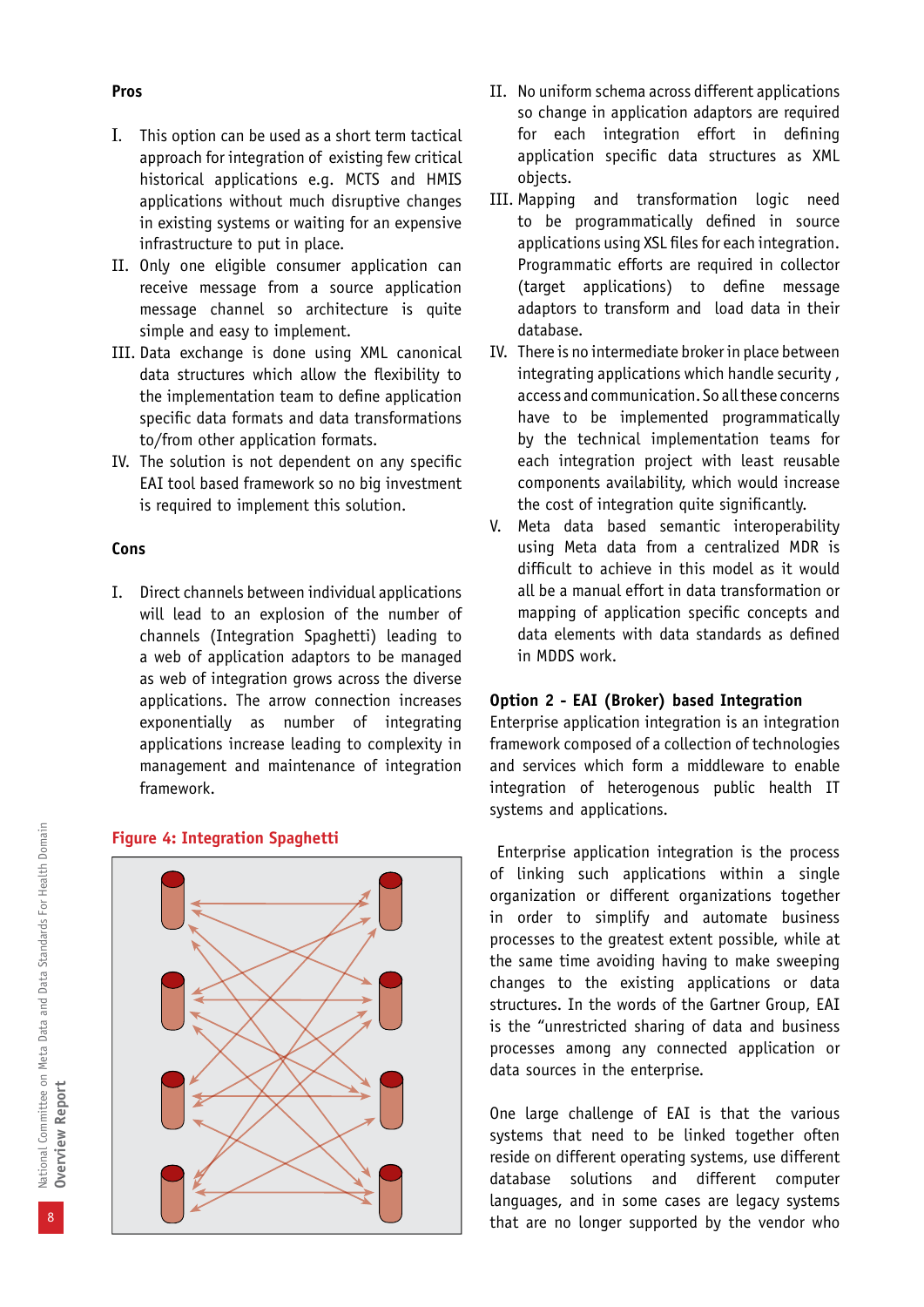originally created them. In some cases, such systems are dubbed "stovepipe systems" because they consist of components that have been jammed together in a way that makes it very hard to modify them in any way. To address this problem, EAI integration framework offers several technologies and patterns based on use of a mediating EAI message integration broker which brokers between the integrating applications.

IN EAI architecture, the notion of a Message Router is central to the concept of a Message Broker. The Message broker is a software system that accept incoming messages (data as xml files) from the source application, validate them, transform them and route them to the correct destination (target application). EAI message broker system acts as the go-between or broker between multiple applications. Whenever an interesting event occurs in an application (for instance, new information is created or a new transaction completed) an integration module in the EAI system is notified. The module then propagates the changes to other relevant applications. This architecture alleviates the participating applications from having to be aware of other applications altogether because the message broker **brokers** between the applications hence reduces the network connection points between several applications.

The bus/hub in a message broker connects to applications through a set of adapters (also referred to as connectors). These are programs that know how to interact with an underlying business application. The adapter performs twoway communication, performing requests from the hub against the application, and notifying the hub when an event of interest occurs in the application (a new record inserted, a transaction completed, etc.). Adapters can be specific to an application (e. g., built against the application vendor's client libraries) or specific to a class of applications (e. g., can interact with any application through a standard communication protocol, such as SOAP, SMTP or Action Message Format (AMF)). The adapter could reside in the same process space as the bus/hub or execute in a remote location and interact with the hub/bus through industry standard protocols such as message queues, web services, or even use a proprietary protocol.

Data transformation and format translation can be managed centrally inside the broker system to avoid every adapter having to convert data to/ from every other application's formats; EAI systems usually stipulate an application-independent (or common) data format. The EAI system usually provides a data transformation service as well to help convert between application-specific and common formats. This is done in two steps: the adapter converts information from the application's format to the bus's common format. Then, semantic transformations are applied on this (converting zip codes to city names, splitting/ merging objects from one application into objects in the other applications, and so on).

An EAI system can participate in multiple concurrent integration operations at any given time, each type of integration being processed by a different integration module. Integration modules subscribe to events of specific types and process notifications that they receive when these events occur. Because of all these advantages in using a Message Broker for EAI , it can be considered as an interoperability solution for all existing Historical applications.

For all Historical applications, agreement would be done on data and Meta data specifications that need in data interoperability across multiple systems. Data transformation rules can be configured inside the broker using a rule engine which will help in application specific data transformations and even use of a standard data format between several integrating applications.

Since there is no registry objects maintained by a broker, all Meta data work defined in MDDS can be applied as standard data transformations by writing transformation rules for each application to map their data element/concepts with the domain specific Meta data as defined in MDDS. But this would be application specific and every integrating historical application has to conform to the standard format using data transformation logic inside broker which can prove a major performance bottleneck in future.

EAI message broker supports multiple formats in which data can be send/receive across integrating applications so it provide more flexibility in choosing a particular format in which data can be exchanged across multiple applications and no need to tie up to a particular technology (e.g. XML)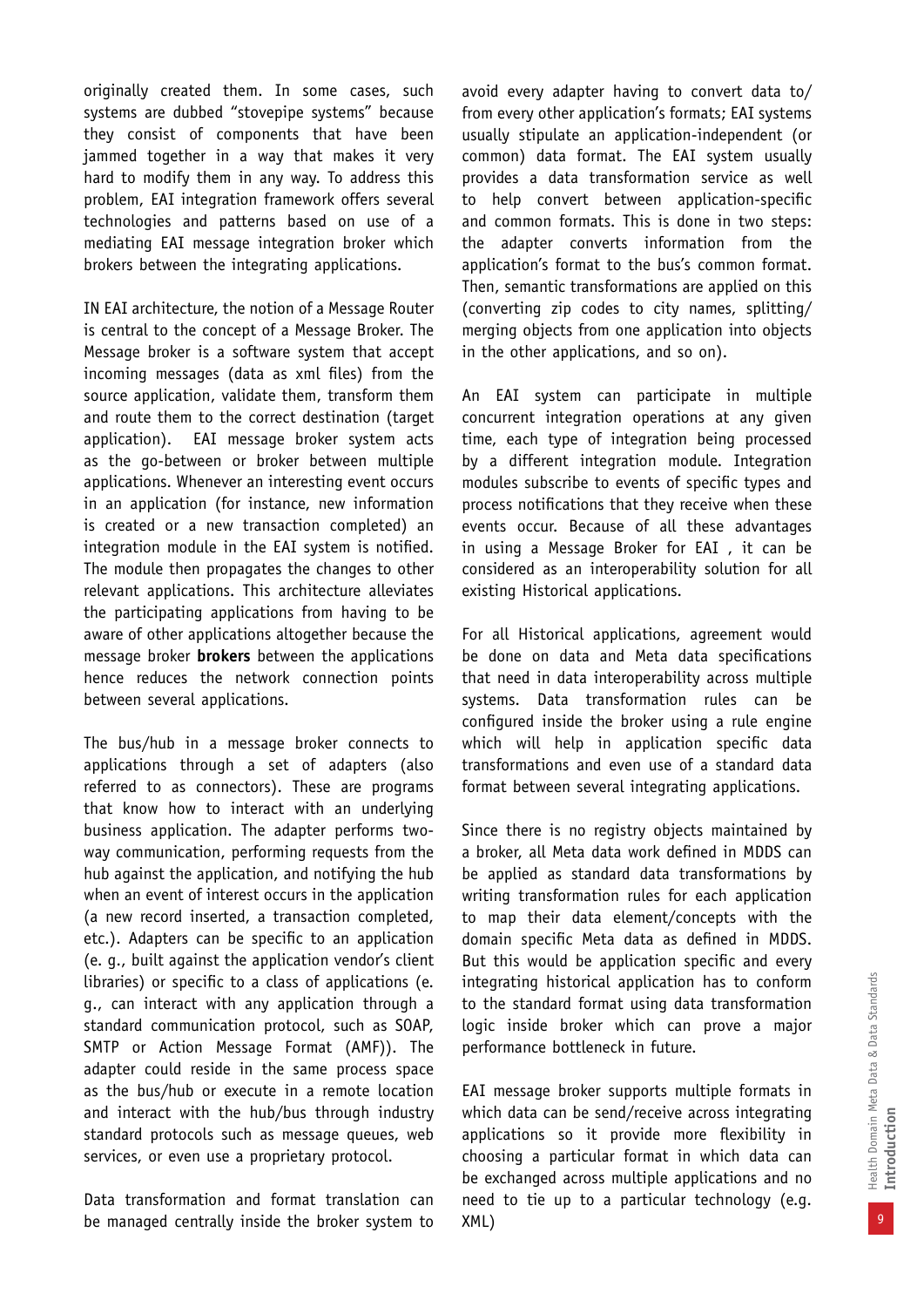EAI Message Broker support SOA based architecture (service oriented architecture) which allows a loose coupled mediating or federated coupling across applications using web service based model.

A service directory of all published web services can be maintained by broker which alleviate the need of maintaining a rigid affinity list across the integrating applications (as happen in point to point integration option where hard coded connection URLs need at design time for application connectivity). In Broker based approach, application can discover the web services dynamically and use the URL invocation points based on message routing logic to integrate data with a specific application in a given data format based on message routing.

Message broker in a centralized Hub and Spoke model can receive messages from multiple destinations, determine the correct destination and route the message to the correct channel.

The Message broker achieves integration amongst diverse set of applications built on varying platforms through compliance with Interoperability Interface Protocol and Interoperability Interface Specifications (IIP/IIS) that are based on open standards such as the W3C XML and SOAP specifications.

Message broker provides both asynchronous and asynchronous mode of message transmission across the applications.

Message broker softwares are available both as proprietary EAI framework (e.g. NSDG) or open source brokers e.g. Active MSMQ or OpenESB with talend as ETL.

We recommend open source based message broker tools to be used for data integration in public health IT systems because of.

#### **Figure 5: Schematic representation of broker based integration option**

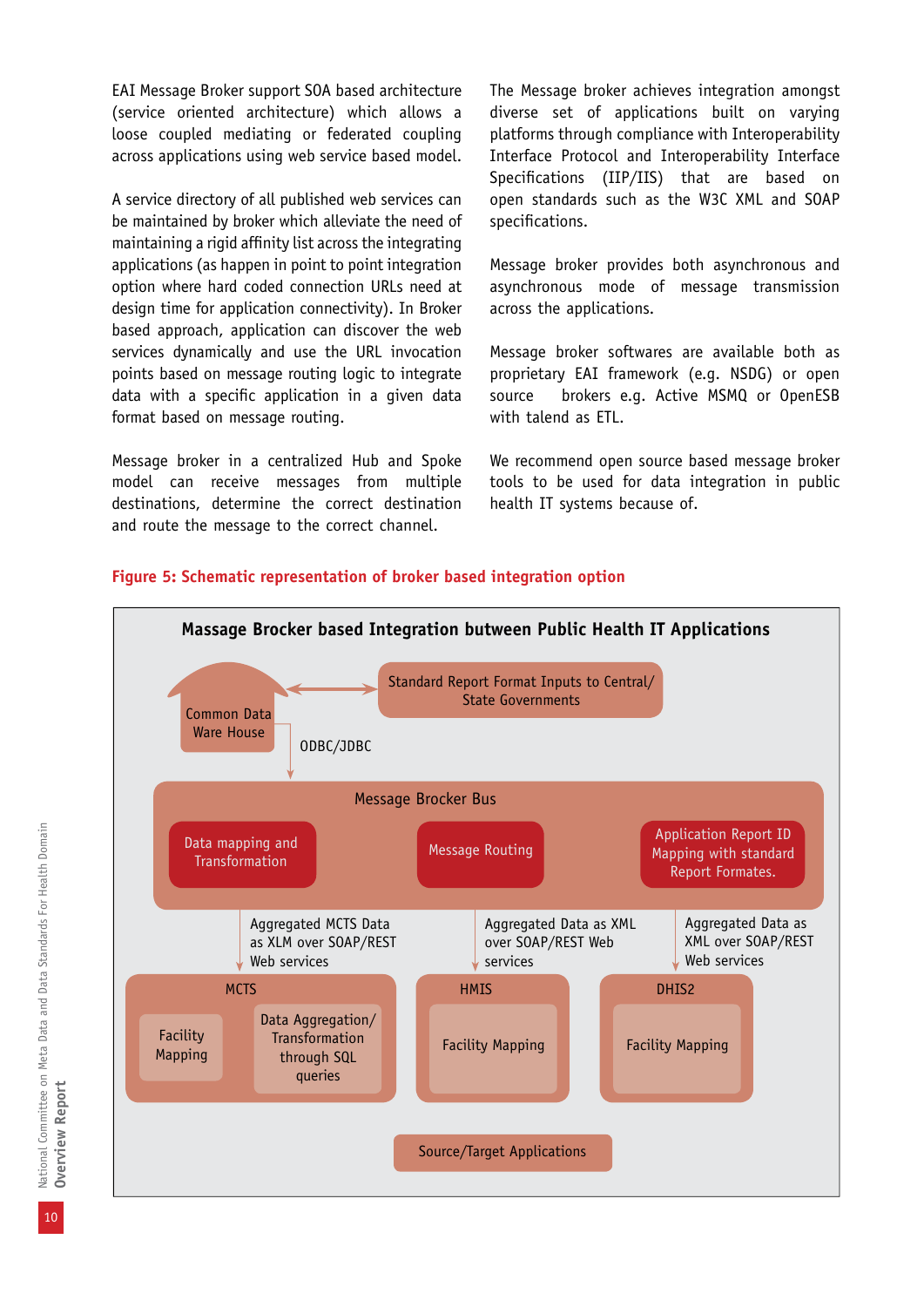- I. Message gateway service bus provide both asynchronous and synchronous mode of message transmission between different applications.
- II. Message broker can be used to receive messages from different applications, transform and route the message based on recipient applications and send the message to recipient application (Hub and spoke architecture.)
- III. Message broker middleware allows the centralized definition of all application specific data mapping/transformation rules based on message routing inside the broker rather than customizing the application adaptors for the same. The minimises the programming burden from the Integration implementation teams for the applications group.
- IV. Broker provides different adaptors to send/ receive data to/from applications and data can be exchanged in multiple formats (SOAP XML, SQL, CSV files etc.) rather than just XML.
- V. Broker handles all cross cutting concerns e.g. security, access, and communication and applications don't need to implement these concerns at their ends.
- VI. Broker allows to use SOA based architecture (service oriented architecture) which helps in reducing the connection points across the multiple applications and hence lesser complexity as Integration spaghetti grows.
- VII.Broker EAI system acts as the go-between or broker between multiple applications. Whenever an interesting event occurs in an application (for instance, new information is created or a new transaction completed) an integration module in the EAI system is notified. The module then propagates the changes to other relevant applications.
- VIII.We can use constellation of broker EAI components to create a unified integration of several integration constellations. This will help in creating unified data ware house from data collected from different applications mediated across the constellation of brokers.
- IX. Brokers allow dynamic discovery of webservice endpoints by maintaining a service directory (registry) of web services which allow any application to talk to any other application deciding message routing dynamically.
- X. Data from finite set of disperate applications can be integrated as a common data warehouse

to provide standard report inputs to central/ state governments.

#### **Cons**

- I. Since there are no registry objects inside a broker, the data discovery and transformations have to be defined during implementation time and not dynamically at run time and there is no way to discover data location based on a service request (where patient data reside based on a request) Thus unified view of patient healthcare data cannot be realized in broker based architectural approach without bringing undue complexities in a broker architecture.
- II. MDDS standard metadata concepts cannot be linked (data linking) dynamically using a centralized MDR) (Meta data registry). At best, either all applications need to map their application specific data elements and concepts with MDDS meta data during design time by downloading meta data structures from MDR and all concept and data element mapping can only be done by defining static data transformation rules in Broker Rule engine. That is why Broker based approach is not favoured for Clean slate applications and historical applications as coexisting and is appropriate as short or medium term approach for data integration of Historical applications only.
- III. Constellation of broker Gateways to integrate different applications will lead to a highly complex architecture which is difficult to manage and maintain.
- IV. Broker based integration architecture is complex and need specialization to manage it.
- V. Heavy Mapping/transformation logic if defined inside broker for all applications will lead to major performance issues during data integration hence it is hard to avoid local application specific changes even using brokers.
- VI. No provision of integrating different state and district level applications and state level Data Warehouses to generate a unified national common data ware house in simple broker architecture. Constellation of brokers can do it in limited way but without unmanageable program complexities and higher cost of implementation.
- VII.Integration possible only among applications supported by a message broker or part of message broker constellations. No provision to

11

#### **Pros**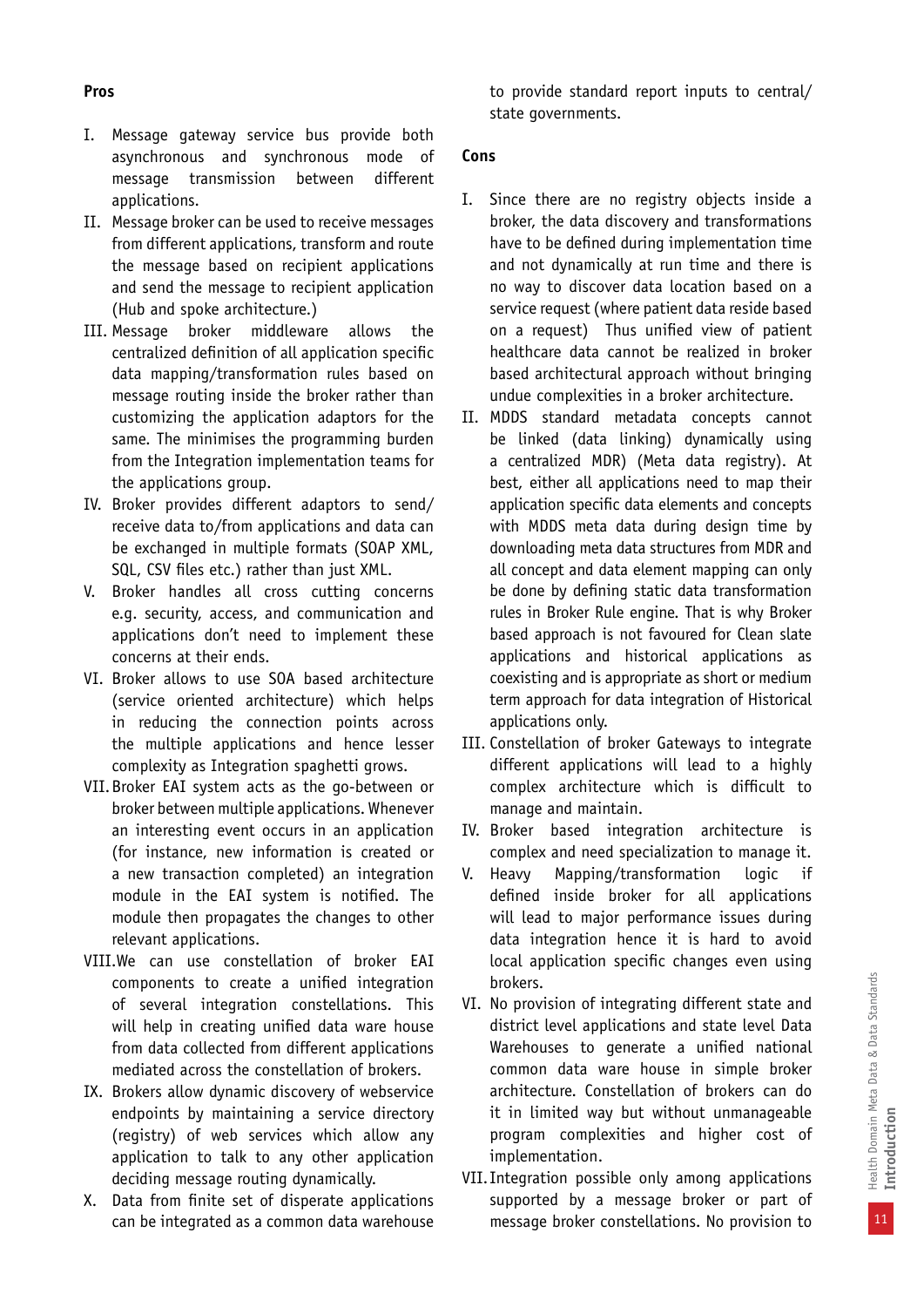register and discover the application recipients from one broker system to another to form a unified health information exchange as there are no registry objects inside brokers. At best these brokers can be described as DUMB brokers with no brains of their own. To achieve UNIFORM HEALTHCARE GOAL, we need an intelligent broker which is Option 3.

VIII.Architecture does not support implementation of a centralized meta data registry to enforce semantic interoperability among applications within or outside domains.

#### **Option 3 – Health Information exchange using an intelligent gateway**

This option is recommended for all Clean Slate Applications as well existing historical applications to coexist to form a unified health information exchange based on decentralized data model.

Ultimately all Public and Private Health IT systems have to converge to a Health Information Exchange to realize the objective of patient's UNIVERSAL HEALTHCARE goal as laid down in 12<sup>th</sup> Plan.

This model address standards for data and meta data based on MDDS work to ensure semantic interoperability across all applications, data storage, data privacy and security, data integration, data retrieval, data analysis and information usage.

This model envisages the creation of local, regional and state health information exchanges [HIE] that feed the national health information network [NHIN]. A centralised health information exchange [HIE] has to emerge for every state that will be used for exchanging health information. All the Public and Private Health IT applications for that state will be integrated with the HIE exchange on decentralized model with their data repositories still maintained within application data centres/ premises and applications exchanging their data using constellation of intelligent gateways and centralized registries.

The HIE will have a data warehouse to analyse the consolidated public health data. We should adopt a federated structure where the data is pulled on-demand; whereas we should stay away from central data repository model because it becomes unwieldy and too expensive over time. The HIE pulls up only that data that is required for consolidated data analysis or health record

portability. The patient registry will have entries for the diseases being tracked and will also cater to population migrations where the portability of patient-based health record is important.

The HIE will support the centralized Meta data registry and register the standard Meta data specifications for all Health domain concepts. The data from Different integrating applications will be transformed to these standard concepts based on Meta data Registry lookups inside the intelligent gateways before passing the data to the requesting application.

**Why Gateway is called Intelligent gateway here?** Because the gateway will have the built in logic to discover the data provider applications which will provide the requested data based on the request generated from a requested application or a person. There will be no point to point integration between different applications. The patient health records will be discovered in different healthcare IT applications using meta data registered in centralized patient ,provider, physician and disease registries and the data will be served by the provider applications based on the request generated by the requesting entity. The gateway will be able to locate the records from different application repositories, apply dynamic transformations/code and concept translations or any data aggregation logic based on the rules configured in the rule engine component of the Intelligent Gateway.

The HIE model will specify data analytics framework so that it can become flexible and capable of catering to local, District, State and National analysis and reporting requirements. This includes:

- a. National Data Warehouse Define a National level data warehouse in the NHIN to analyse the consolidated data and produce indicator based reports from source systems.
- b. Local Data Analytics -Define a local data mart in every State HIE. The exchange should provide online analytical processing [OLAP] for the users at all levels to generate their own reports needed to take local action. The users should be able to save the report format and define the frequency at which the reports should be populated with data and sent to them. This will significantly enhance acceptability, usability and adoption.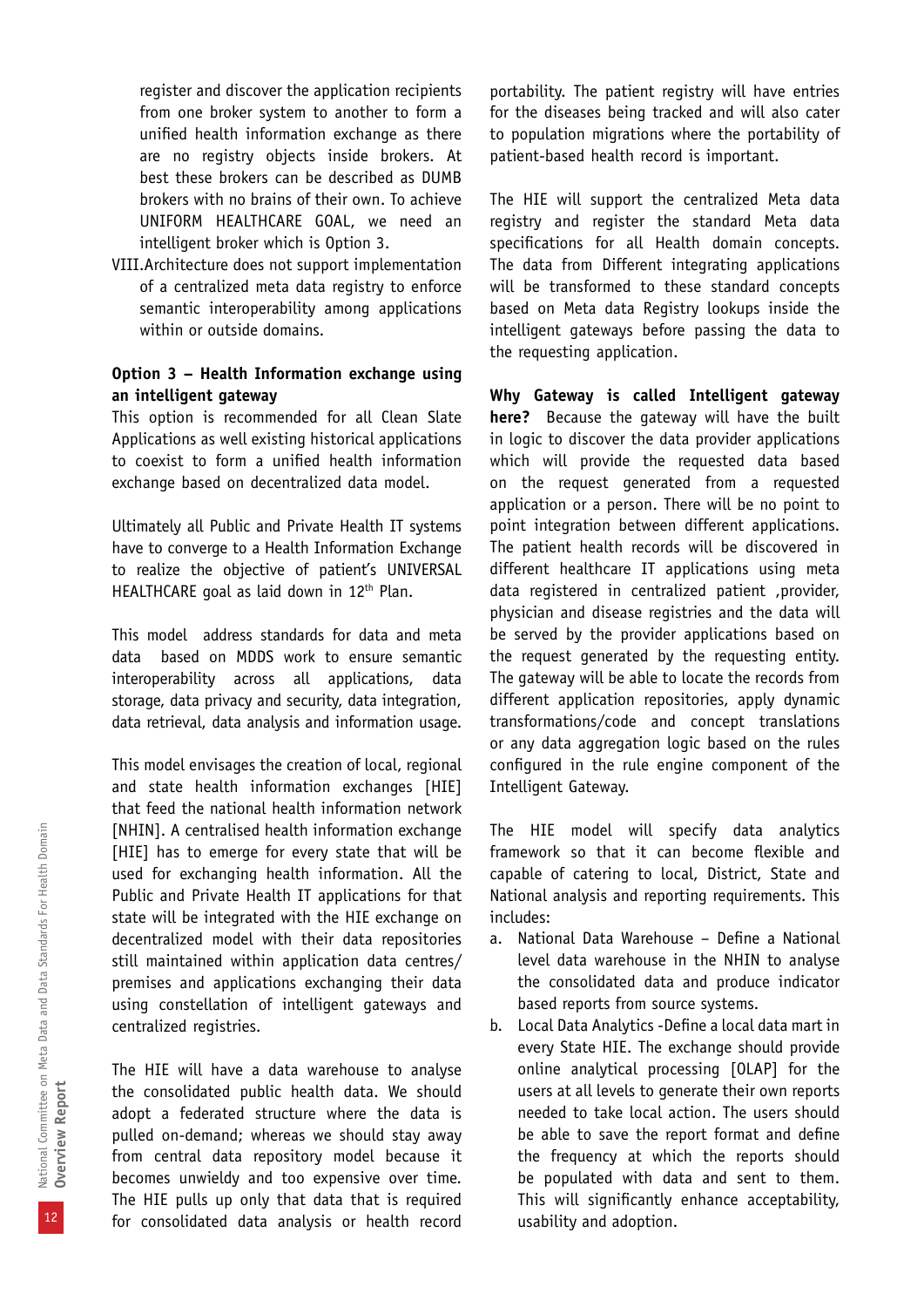The HIE will provide the flexibility to allows inputs in consolidated [District-wise or facility-wise] as well as granular [patient-based] models. Based on readiness, allow the States to decide mode of data entry – consolidated, facility-wise or patientbased; as long as the published architecture and standards for vocabulary, data, input/output, storage, integration, hardware and network are followed. Patient-based tracking should not become a pre-requisite for any public health IT system. In the absence of patient-based EMR, the public health IT system should be able to work on consolidated numbers alone.

The HIE model envisages all public health IT systems to follow integration based on known standards such as *HL7, DICOM, XML* etc. Pointto-point integration is a short term approach. Ultimately all Public Health IT systems have to converge to a Health Information Exchange.

Field workers at District/CHC/PHC shouldn't be burdened to report on multiple systems. Multiple Disease specific applications are neither economical nor a good software design. Rather the Public Health IT product should follow the standard architecture [blue-print] and have a flexible design such that it can be applied to

any disease and region specific reporting. The system should have flexibility to define its own aggregated data elements, forms, workflow, reporting frequency and report formats. That way it is easy to integrate the different implementations of the same architecture and aggregate the data at any level for analysis. Also it takes off the load from the field staff, as they have to report in one system. This will go a long way in improving the adoption of Health IT systems.

**Registries**: - The heart of the HIE is a registry based model that has disease, facility and patient registries up to the district and state level. The registry will have metadata that points to the details in the source systems. The indicators derived from the state disease registries should be rolled up to the central disease registry for reporting. However drill down should be available to get granular data on demand.

**Unique Identifiers** - Patient, healthcare staff and health facility needs to be uniquely identified. System will generate a unique ID based on other IDs such as - Adhaar [UIDAI], Voter ID, Ration card ID, PAN# that can be used as a patient identifier for the patient registry.

**Figure 6: Conceptual Architecture depicting the State Health Information Exchange [HIE] where all the different public health IT systems, patient based reporting systems and other related systems get integrated.**

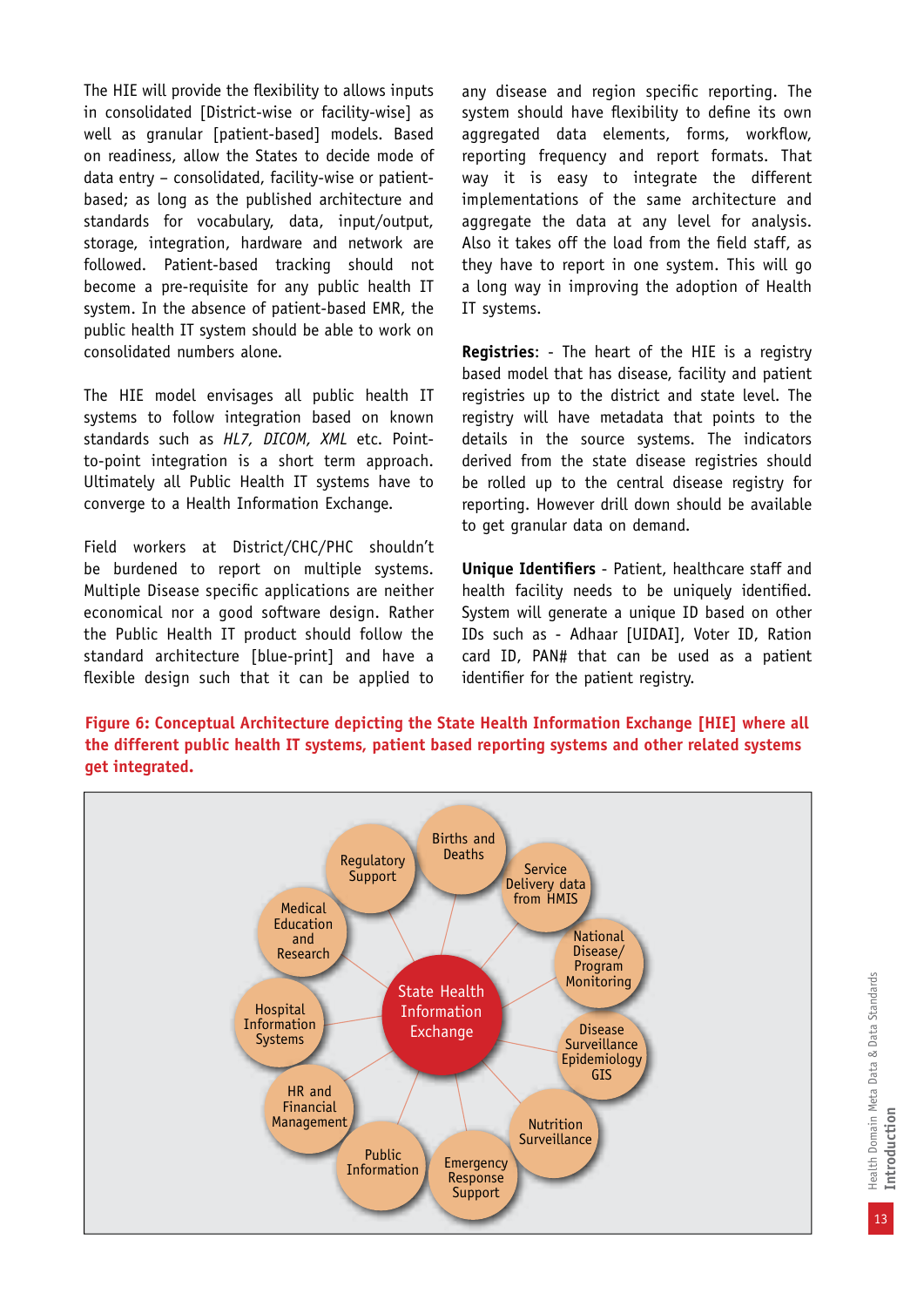



#### **Pros**

I. Historical applications can never be done away due to their current high usage , substantially large database , user adoption and heavy investments done in developing these applications,. Using this model all existing Historical and Clean state applications can be integrated to form a unified health information

exchange based on a federated data model without any disruption or application design changes in existing historical applications.

II. No application level changes are required to bring the standard concepts based on MDDS metadata standards in existing Historical applications. This will be a driving force as otherwise substantially huge investment would be required in modifying the existing Historical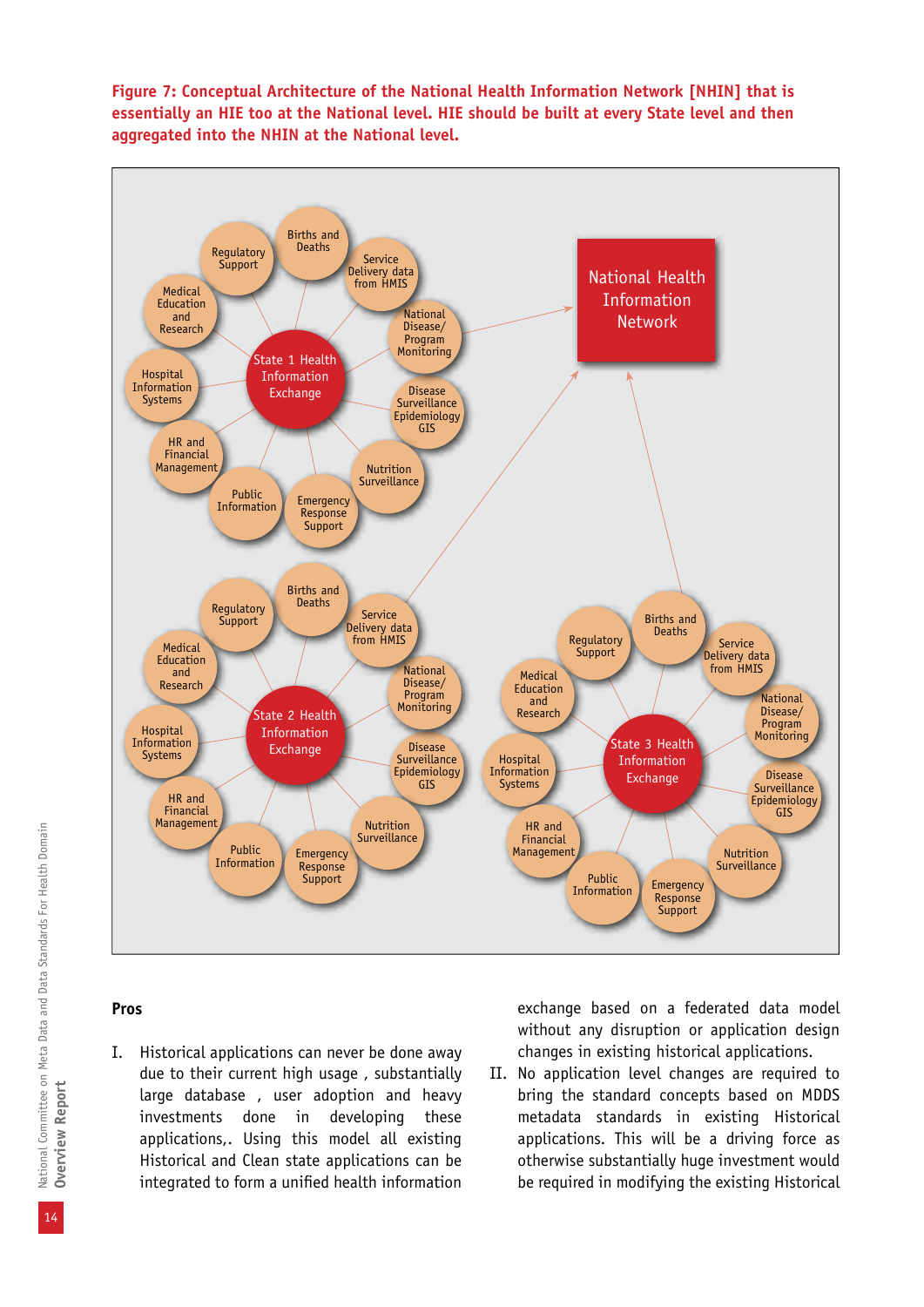applications to adopt the Meta data and data standards or the project of data standardization will not see success.

- III. The semantic interoperability in different applications can be ensured using a centralized metadata register using HIE based intelligent gateways having functions to register, discover, transform, notify, query and retrieve concepts and their meta data from centralized meta data registry.
- IV. Registries in HIE provide the patient and patient data discovery and service of data on request basis. Thus unified patient records can be accessed from inside diverse Healthcare IT applications from anywhere, anytime with the intelligence of data discovery and data service based on registry Meta data built up in intelligent gateway in HIE. Applications don't need any design changes to implement these features.
- V. The proposed HIE will be based on federated data architecture with application database repositories maintained with application providers and the meta data registered in centralized registries which will help to locate patient records across the applications within

same HIE or different HIE. This model has already been implemented with success in Canada Infoway.

- VI. The heart of the HIE is a registry based model that has disease, facility and patient registries upto the district and state level. The registry will have metadata that points to the details in the source systems. The indicators derived from the state disease registries should be rolled up to the central disease registry for reporting. However drill down should be available to get granular data on demand.
- VII.State and national level integrated data ware house with integrated reporting system is quite possible using data shared from different applications across the HIE network.
- VIII. Integration with other domain applications is quite easy.

#### **Cons**

Lack of awareness in India towards the need of a HIE which is apprehended by many as a complex thing to achieve which is just a negative perception and need to be corrected by proper education of this model.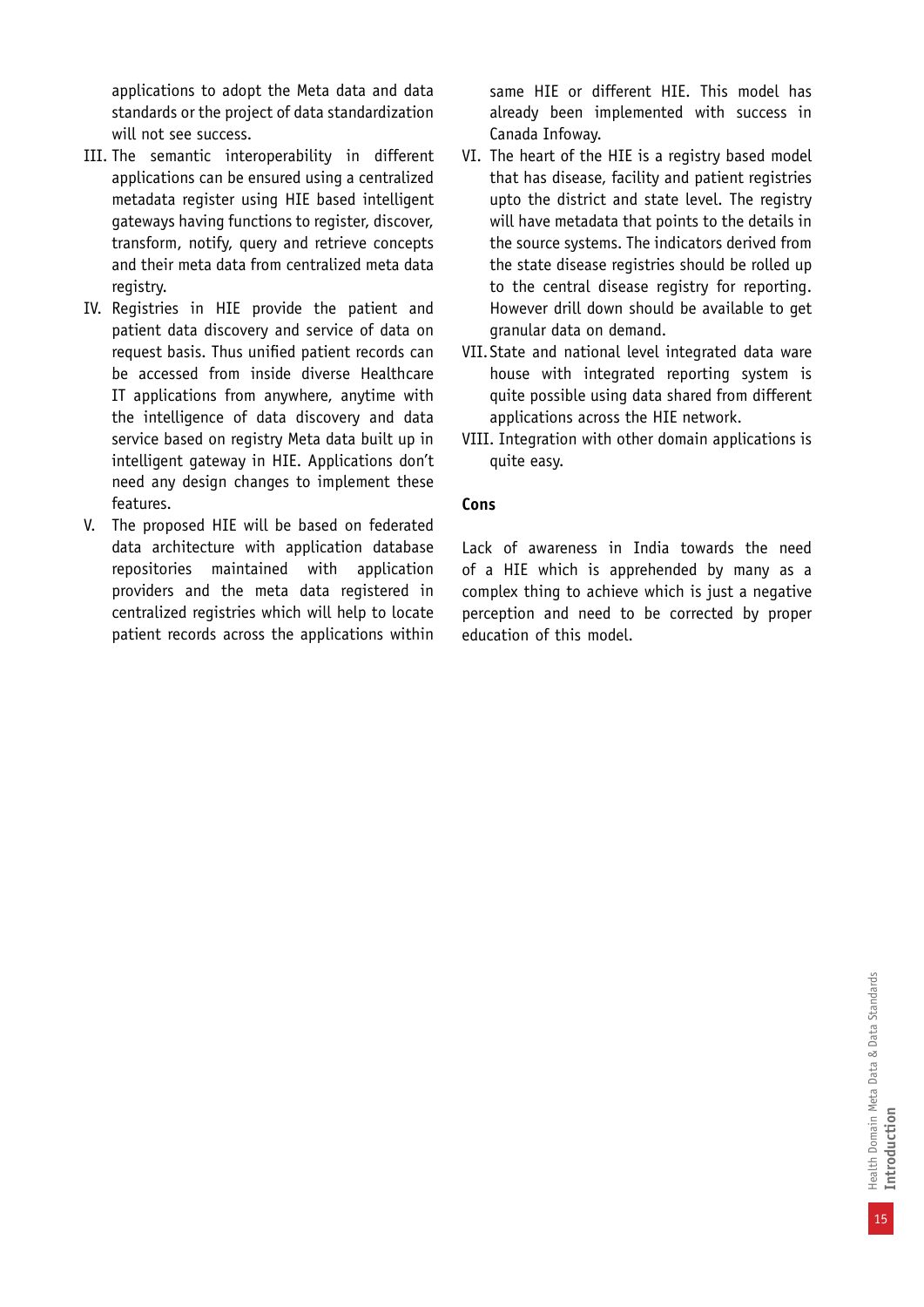### **II. DHIS- IHRIS Integration**

#### **A. Technical Findings**

- I. DHIS is an aggregate reporting system whereas IHRIS is a person based system having individual employee records.
- II. Facility master structure is not uniform across DHIS and IHRIS applications.
- III. iHRIS software maintans the following linkage person -> person\_position -> position -> facility which may need to be customized as per Indian HR requirements.

#### **B. Solutions**

- I. A uniform master facility list design should be implemented in both DHIS and iHRIS applications as a pre-requisite of data interoperability between these two applications.
- II. For Facility master table design sync up, either the facility master data should be mapped with existing facilities in DHIS and iHRIS (if that is feasible) or new Facility master tables should be created inside the database of these two applications. In latter case, old historical data before the new facility design was implemented in both applications will not be available for interoperability using the same approach as described here (as we cannot compare apples with oranges).
- III. SDMX-HD based statistical data exchange is recommended between DHIS and iHRIS applications.
- IV. The reference architecture for DHIS-iHRIS interoperability in India can be taken from Zanzibar implementation work. Source code for SDMX-HD framework for DHIS-iHRIS integration in India can be downloaded from the link – https://code.launchpad.net/~his-interop/histransform-tools/trunk
- V. Here we are proposing the DHIS2-iHRIS interoperability solution based on our understanding of DHIS2, iHRIS, SDMX-HD and Zanzibar implementation work.
- VI. In the source code directory, there will be four main directories created. There is a script runme.php" which processes these four directories according to the following logic.
	- **Inputs**: this contains a series of linking the Data files which are the data lists. As an intermediary step, runme.php produces a file lists.xml which converts the .csv into a simple xml file for further XSLT processing.
	- **Transforms**: The files here are used to  $\mathbf{y}$ generate the DSD, the xsd's and what other xml based files needed by the various systems.
	- *transforms dsd.* This directory contains the XSL which will operate directly on the DSD.
	- *W* Outputs -- this is where are the results are. (Everything under here is bzr ignored)
- VII.CSV was chosen as it is easy to manipulate the links between the facilities in the various systems by non-programmers
- VIII.**Linking the Data:** Data lists are linked between the various systems by the .csv files in the inputs directory. For example in inputs/ facility.csv you have the columns:
	- dhisid: the id used in DHIS for the facility  $\mathbf{w}$
	- dhisname: the name used by dhis for the  $\mathbf{M}$ facility
	- **»** ihrisname: the name used by iHRIS for the facility
	- $\lambda$  ihrisid: the id used by iHRIS for the facility
	- sdmxhdid: the id used for sdmx-hd id. For  $\mathbf{W}$ now it is simply the DHIS id.
	- comments: a place to keep track of the data  $\mathbf{v}$ linking process. for example indicate where you are not sure if the linkage is correct. we also indicate here that there are facilities in iHRIS which are not in DHIS -- this may be OK: for example the MOH Headquarters would not have any service data.

#### IX. **Lists.xml**

As an intermediary step, runme.php converts the .csv files into one large .xml file for processing. It has the structure: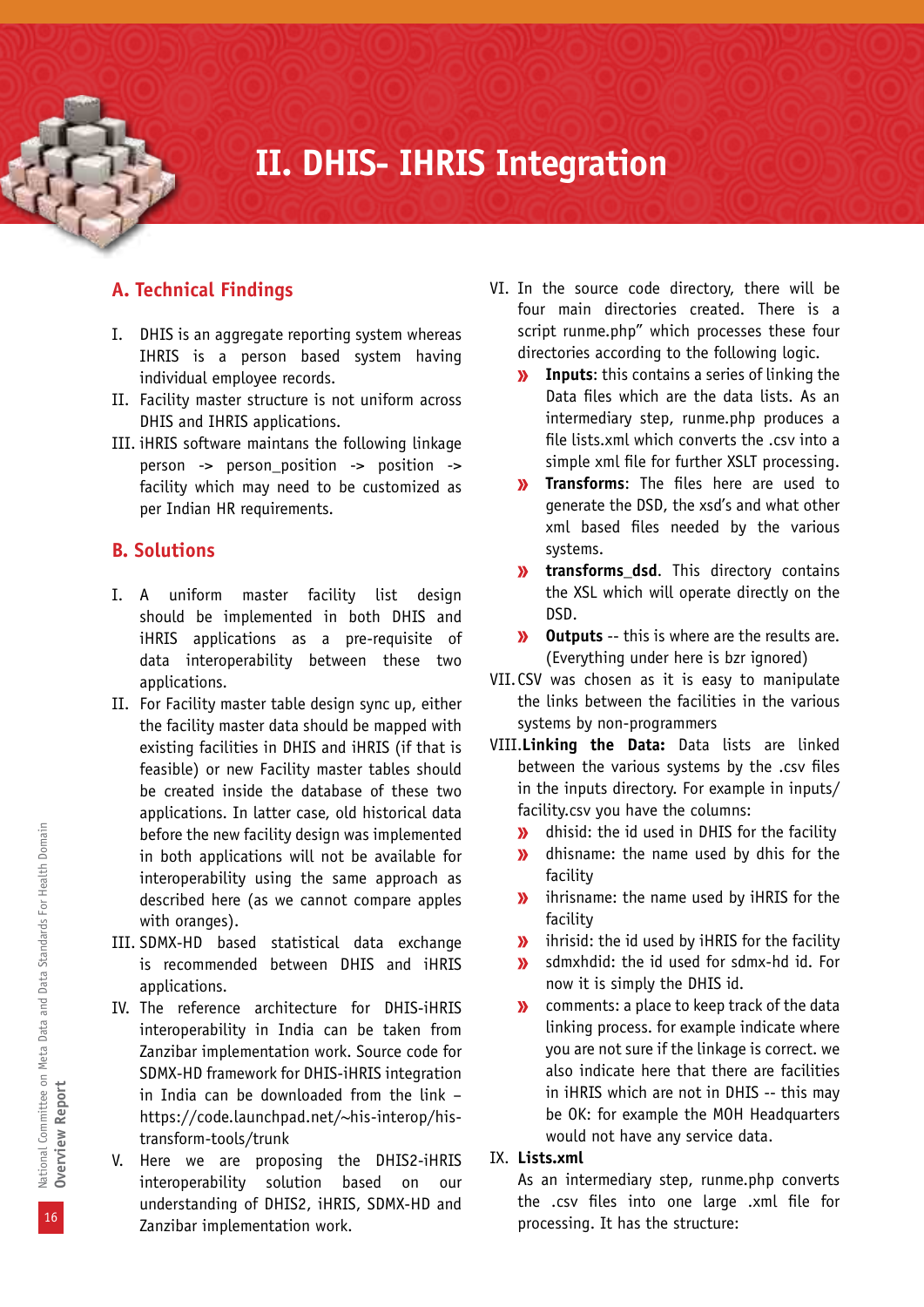| <lists< th=""><th>version='1.0' day='22'<br/>timestampMysql='blahblah'&gt;<br/><list name="facility"></list></th><th>month='05'</th><th>year='1977'</th><th>timestampUnix='233166000'</th></lists<> | version='1.0' day='22'<br>timestampMysql='blahblah'><br><list name="facility"></list> | month='05' | year='1977' | timestampUnix='233166000' |
|-----------------------------------------------------------------------------------------------------------------------------------------------------------------------------------------------------|---------------------------------------------------------------------------------------|------------|-------------|---------------------------|
| $<$ row $>$                                                                                                                                                                                         | <field column="sdmxhdid">14</field>                                                   |            |             |                           |
|                                                                                                                                                                                                     | <field column="ihrisid">cadre 14</field>                                              |            |             |                           |
|                                                                                                                                                                                                     | <field column="ihrisname">ACCOUNTING</field>                                          |            |             |                           |
| $\frac{2}{100}$                                                                                                                                                                                     |                                                                                       |            |             |                           |
| $<$ row $>$                                                                                                                                                                                         |                                                                                       |            |             |                           |
|                                                                                                                                                                                                     | <field column="sdmxhdid">14</field>                                                   |            |             |                           |
|                                                                                                                                                                                                     | <field column="ihrisid">cadre 14</field>                                              |            |             |                           |
|                                                                                                                                                                                                     | <field column="ihrisname">ACCOUNTING</field>                                          |            |             |                           |
| $\langle$ row>                                                                                                                                                                                      |                                                                                       |            |             |                           |
|                                                                                                                                                                                                     | blah blah blah                                                                        |            |             |                           |
| $\frac{2}{1}$                                                                                                                                                                                       |                                                                                       |            |             |                           |
|                                                                                                                                                                                                     | <list name="job"></list>                                                              |            |             |                           |
|                                                                                                                                                                                                     | $\leq$ !-- blah blah blah -->                                                         |            |             |                           |
| $\frac{2}{1}$                                                                                                                                                                                       |                                                                                       |            |             |                           |
|                                                                                                                                                                                                     | blah blah blahbity blah                                                               |            |             |                           |
|                                                                                                                                                                                                     |                                                                                       |            |             |                           |

Here:

- $\mathbf{v}$ The version attribute of Lists is hard-coded into ./runme.php
- The rest of the attributes are based on the  $\mathbf{w}$ time that ./runme.php is run (in iHRIS and the DSD we all of these attributes to version the modules)
- **W** The name attribute used in the List element is produced by lopping off .csv from inputs/ facility.csv
- **»** The column attribute are simply the header columns in the respective .csv files
- X. **The DSD:** This is generated from #lists.xml via the file:

transforms/DSD/DSD.xml.xsl

The only thing that really needs to be done here is to change the KeyFamily. If we can better named KeyFamilies we can standardize them across all implementations.

XI. **Schema:** The DSD will define a KeyFamily. The validator for exports via CrossSectionalDataSets is produced via:

transforms/schemas/KF\_135.xsd.xsl

The name of this file and its internals will need to be adjusted for future implementations to reflect the new Key Family name, until we have named Key Families.

#### XII.**iHRIS**

All the transforms and setup files are maintained in transforms/iHRIS. There are three things to be done:

- Make the SDMX-HD codelists available as lists  $\mathbf{v}$ in iHRIS
- Link existing list members in iHRIS to the  $\mathbf{w}$ SDMX-HD code lists
- Produce the export report.  $\mathbf{v}$

#### **Make the SDMX-HD Code Lists Available**

This is handled by creating a form for each of the code lists which maps iHRIS ids to SDMX-HD ids via the lists.xml file.

/transforms/iHRIS/iHRIS\_IND\_CodeList/SDMX-HD/ DSD.xml.xsl

/transforms/iHRIS/iHRIS\_IND\_CodeList/iHRIS\_ CodeList.xml.xsl

Note, the former is simply a link to DSD.xml.xsl above so that it can be reproduced in the outputs for iHRIS.

Linking the Code Lists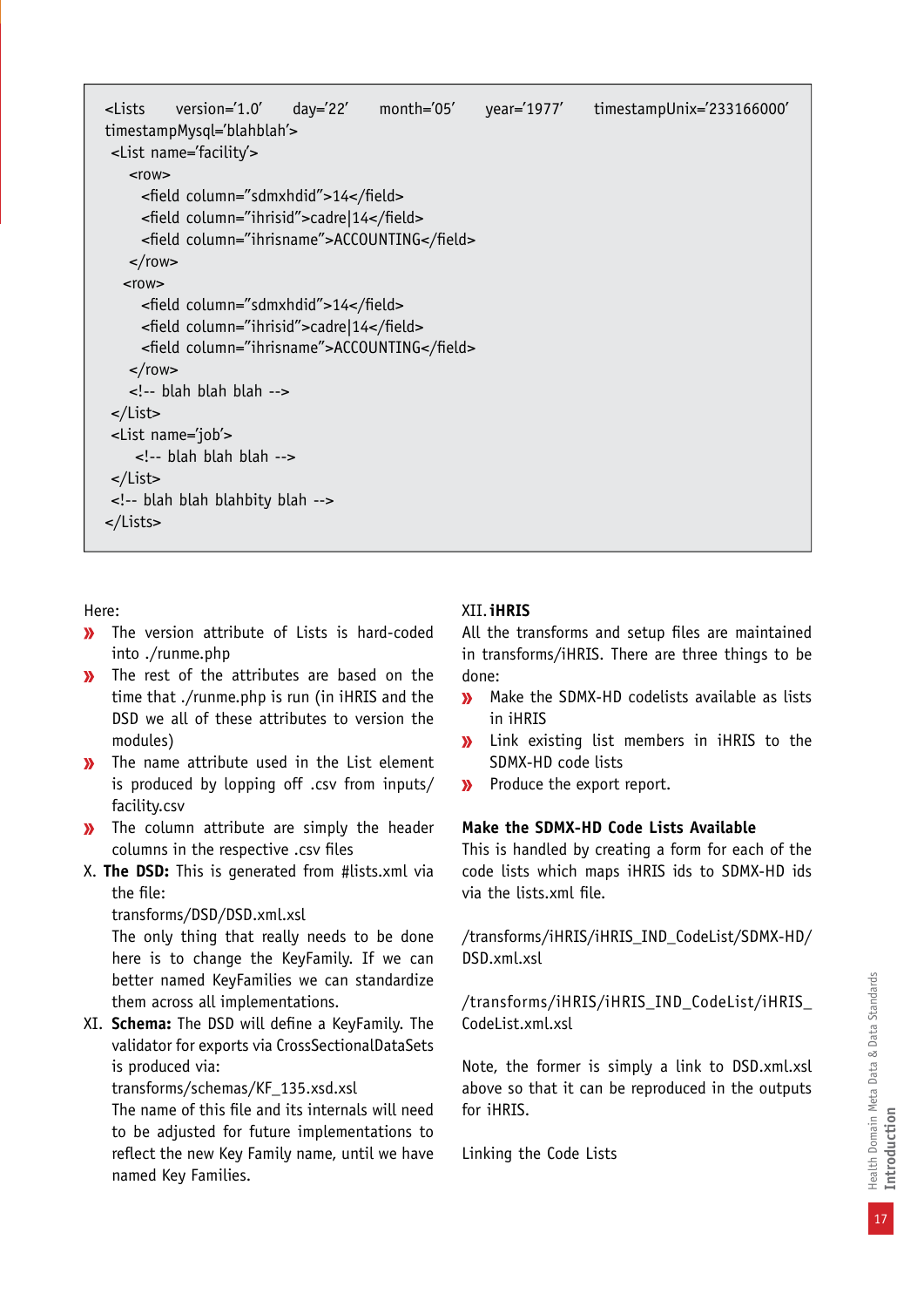The linkages for the codelists are handled by the files;

transforms/iHRIS/CodeListLink\_Cadre/ CodeListLink\_Cadre.xml.xsl transforms/iHRIS/CodeListLink\_Facility/ CodeListLink\_Facility.xml.xsl transforms/iHRIS/CodeListLink\_Job/CodeListLink\_ Job.xml.xsl transforms/iHRIS/CodeListLink\_Gender/ CodeListLink\_Gender.xml.xsl transforms/iHRIS/CodeListLink\_District/ CodeListLink\_District.xml.xsl

#### **Producing the Reports**

No transform needs to be processed here and the file:

transforms/iHRIS/IND\_SDMXHD\_Reports/SDMX\_ Reports.xml

is simply copied over by runme.pho to the outputs directory. It contains the needed definitions for the relationship, report and report view. Note there is an .xsl inside of the report which produces the CrossSectionalDataSet based on the iHRIS Data.

#### **Normally the linkage between people and facilities in iHRIS is like this**

person -> person\_position -> position -> facility

However any customization specific to indian requirements can be made in this linkage, if needed.

#### **Finishing Up**

Copy the files under outputs/iHRIS into the modules directory of your site. Then add something like the following to your site configuration .xml file:

```
 <requirement name="sdmxhd-reports">
  <atLeast version="1.0"/>
</requirement>
<requirement name="IND-codelists">
  <atLeast version="1.0"/>
</requirement>
<requirement name="IND-sdmx-hd-cl-link-cadre">
  <atLeast version="1.0"/>
</requirement>
<requirement name="IND-sdmx-hd-cl-link-district">
  <atLeast version="1.0"/>
</requirement>
<requirement name="IND-sdmx-hd-cl-link-facility">
  <atLeast version="1.0"/>
</requirement>
<requirement name="IND-sdmx-hd-cl-link-gender">
  <atLeast version="1.0"/>
</requirement>
<requirement name="IND-sdmx-hd-cl-link-job">
  <atLeast version="1.0"/>
</requirement>
```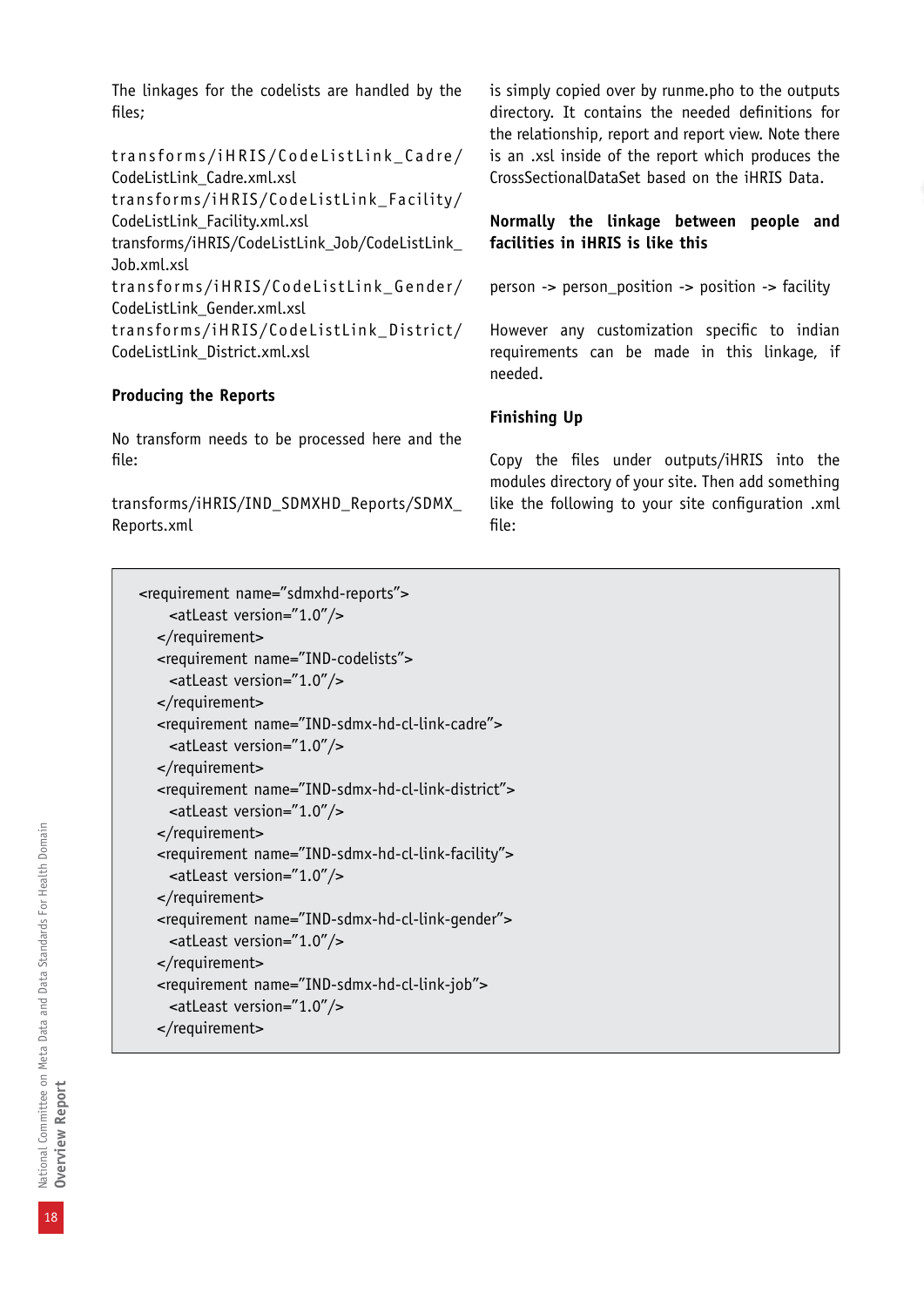### **III. HMIS to MDDS Mapping for Upgrade (examples)**

| S.No.          | <b>HMIS Data</b><br><b>Element</b>                                                            | <b>Roll Up from CDE to HMIS</b>                                                                                                                                                                                                                                                                              | <b>Code Range</b><br>(ICD/CCI)                |
|----------------|-----------------------------------------------------------------------------------------------|--------------------------------------------------------------------------------------------------------------------------------------------------------------------------------------------------------------------------------------------------------------------------------------------------------------|-----------------------------------------------|
| $\mathbf{1}$   | Number of<br><b>Home Deliveries</b><br>attended by SBA<br>Trained (Doctor/<br>Nurse/ANM)      | Code System Qualifier = CCI<br>Procedure Type = Section 5, Obstetrical and Fetal<br>interventions<br>Procedure Name = Manually assisted vaginal delivery<br>without episiotomy<br>Procedure Code = 5.MD.50.AA<br>Encounter type name = 04- Outreach- Home visit                                              | 5.MD.50.<br>AA,<br>5.MD.50.GH                 |
| $\overline{c}$ | Number of Male<br>Live Births                                                                 | Code System Qualifier = ICD-10<br>Health condition Type = Chapter-21, Persons encountering<br>health services in circumstances related to reproduction,<br>Health condition Code = $Z37.0$ , Health condition name=<br>single live birth<br>Person gender = male                                             | Z37.0                                         |
| $\overline{3}$ | Number of Female<br>Live Births                                                               | Code System Qualifier = $ICD-10$<br>Health condition Type = Chapter-21, Persons encountering<br>health services in circumstances related to reproduction,<br>Health condition Code = $Z37.0$ , Health condition name=<br>single live birth<br>Person gender = female                                         | Z37.0                                         |
| $\overline{4}$ | Number of MTP<br>Conducted at<br><b>Public Institutions</b><br>Up to 12 weeks of<br>pregnancy | Code System Qualifier = CCI<br>Procedure Type = Section 5, Obstetrical and Fetal<br>interventions<br>Procedure Name = Pharmacological Termination of<br>Pregnancy<br>Procedure Code = 5.CA.88<br>Facility Type = Public Facility<br>Duration of Pregnancy = less than 12 weeks                               | 5.CA.88,<br>5.CA.89                           |
| 5              | Number of new<br>RTI/STI for<br>which treatment<br>initiated for Male                         | Code System Qualifier = $ICD-10$<br>Health condition Type = Chapter-14, Diseases of Male<br>genital organs/ Chapter-1, Infections with predominantly<br>sexual mode of transmission, Health condition code = $N41$<br>Health condition name = Inflammatory diseases of<br>prostate<br>Person gender = $male$ | N41, N45,<br>N48.1,<br>N48.2, N49,<br>A50-A64 |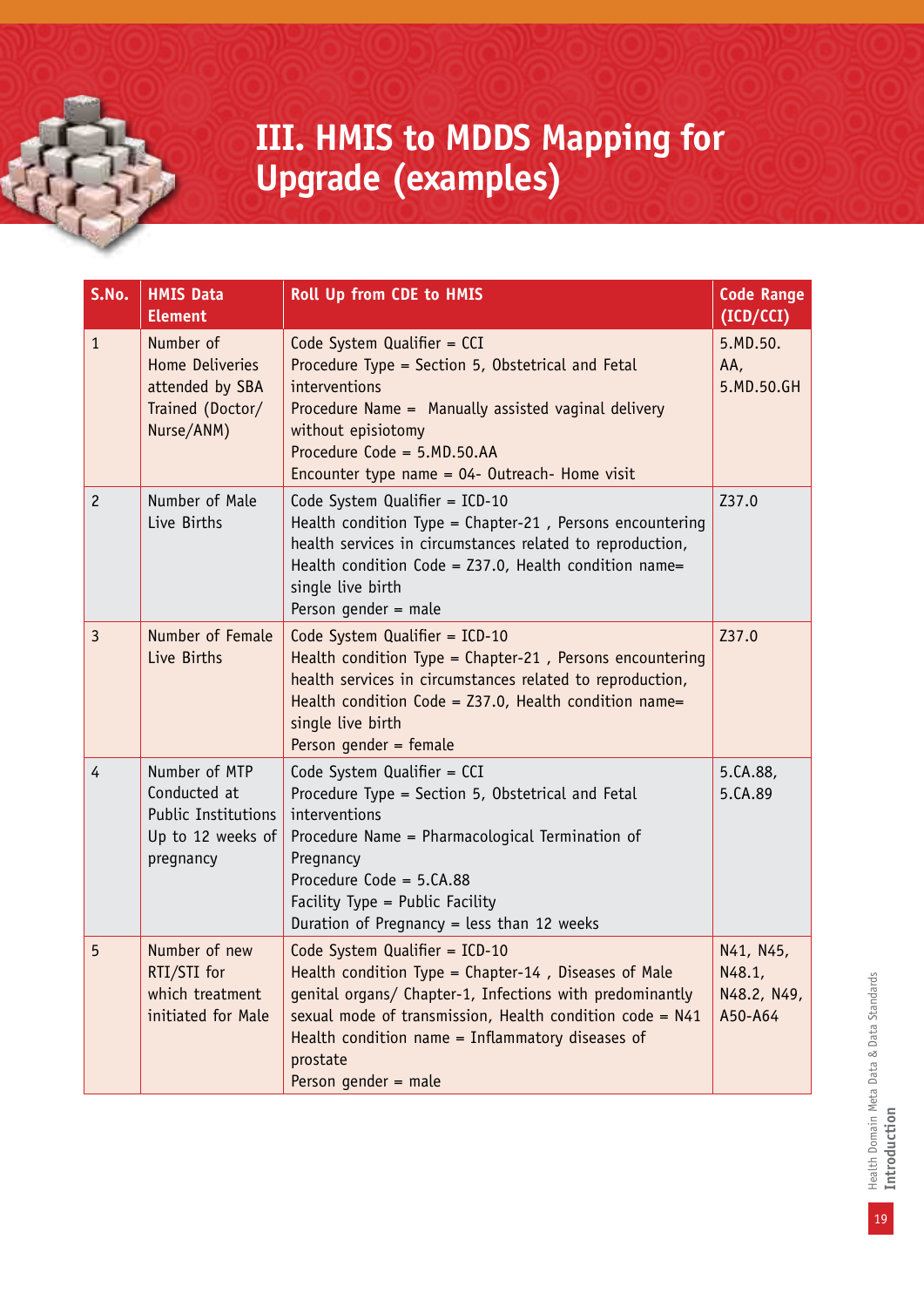# **IV. IDSP to MDDS Mapping**

| <b>IDSP Data</b><br><b>Element</b> | Roll Up from CDE to IDSP                                                                                                                                                                                                                                                                                                                                              | <b>ICD-10 Code Range</b>                                                                                                                                                                      |
|------------------------------------|-----------------------------------------------------------------------------------------------------------------------------------------------------------------------------------------------------------------------------------------------------------------------------------------------------------------------------------------------------------------------|-----------------------------------------------------------------------------------------------------------------------------------------------------------------------------------------------|
| Malaria                            | Code System Qualifier - WHO ICD-10                                                                                                                                                                                                                                                                                                                                    | $(B50 - B54)$                                                                                                                                                                                 |
|                                    | Health Condition Type - Chapter 1,<br>Certain infectious and parasitic diseases<br>Health Condition Name - Malaria<br>Heath Condition Category - Presumptive<br>(P)<br><b>Health Condition Code - B54</b><br>Heath Condition Category - Lab Confirmed<br>(L) / Clinically Confirmed (C)<br>Health Condition Code - B50-B53                                            | Plasmodium falciparum malaria (B50)<br>Plasmodium vivax malaria (B51)<br>Plasmodium malariae malaria (B52)<br>Other parasitologically confirmed malaria<br>(B53)<br>Unspecified malaria (B54) |
| <b>Denque</b>                      | Code System Qualifier - WHO ICD-10<br>Health Condition Type - Chapter 1,<br>Certain infectious and parasitic diseases<br><b>Health Condition Name - Dengue</b><br>Heath Condition Category - Presumptive (P)<br><b>Health Condition Code - A92.9</b><br>Heath Condition Category - Lab Confirmed<br>(L) / Clinically Confirmed (C)<br>Health Condition Code - A90-A91 | $(A90-A92)$<br>Dengue fever [classical dengue] (A90)<br>Dengue hemorrhagic fever (A91)<br>Other mosquito-borne viral fevers (A92.9)                                                           |
| <b>Viral</b><br><b>Hepatitis</b>   | Code System Qualifier - WHO ICD-10<br>Health Condition Type - Chapter 1,<br>Certain infectious and parasitic diseases<br>Health Condition Name - Viral Hepatitis<br>Heath Condition Category - Presumptive (P)<br><b>Health Condition Code - B19</b><br>Heath Condition Category - Lab Confirmed<br>(L) / Clinically Confirmed (C)<br>Health Condition Code - B15-B18 | $(B15-B19)$<br>Acute hepatitis A (B15)<br>Acute hepatitis B (B16)<br>Other acute viral hepatitis (B17)<br>Chronic viral hepatitis (B18)<br>Unspecified viral hepatitis (B19)                  |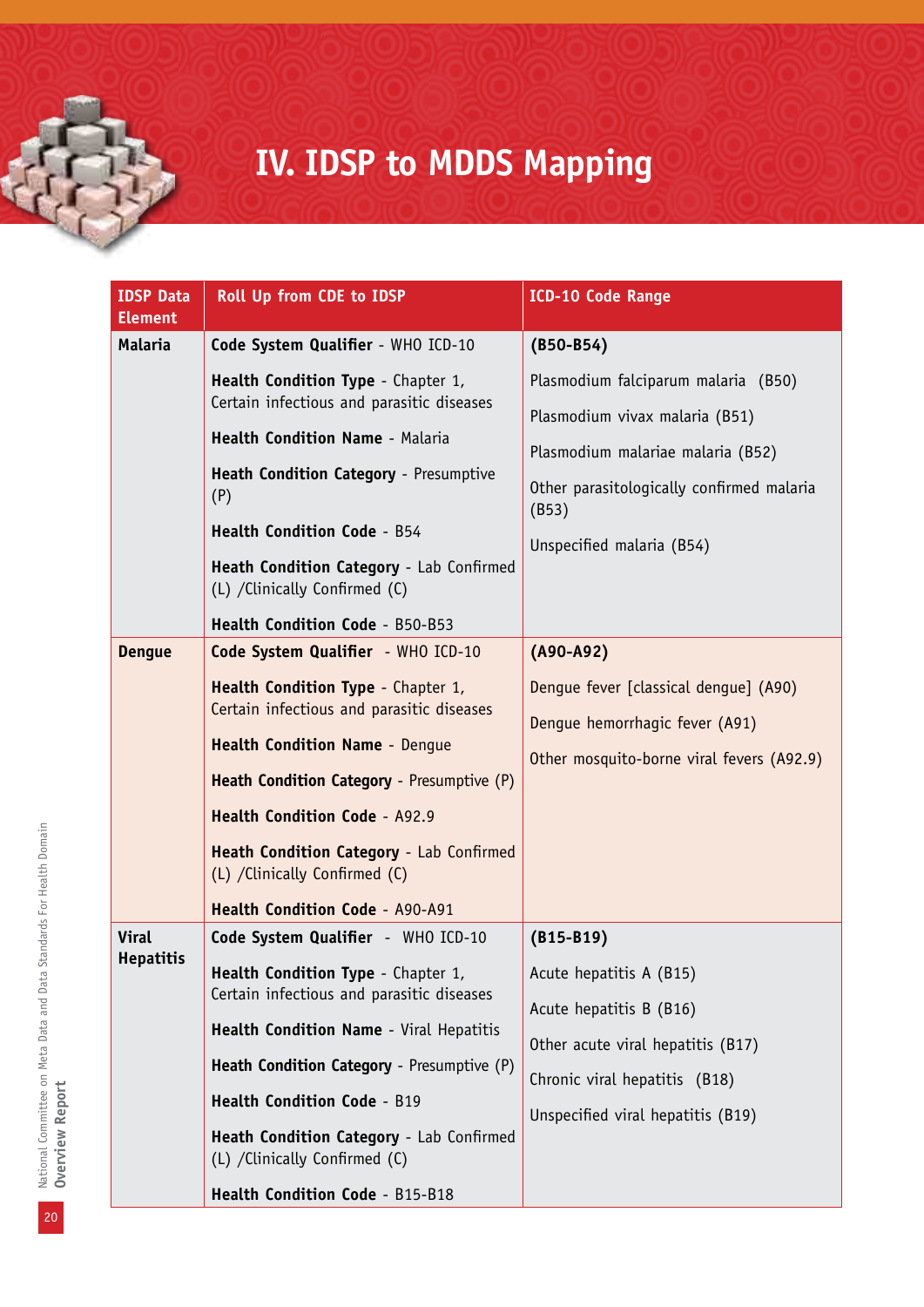| <b>IDSP Data</b><br><b>Element</b>     | Roll Up from CDE to IDSP                                                                                                                             | <b>ICD-10 Code Range</b>                                               |
|----------------------------------------|------------------------------------------------------------------------------------------------------------------------------------------------------|------------------------------------------------------------------------|
| Chikungunya                            | Code System Qualifier - WHO ICD-10                                                                                                                   | (A92.0, A92.9)                                                         |
|                                        | Health Condition Type - Chapter 1,<br>Certain infectious and parasitic diseases                                                                      | Chikungunya virus disease/ Chikungunya<br>(hemorrhagic) fever (A92.0)  |
|                                        | Health Condition Name - Chikungunya                                                                                                                  | Mosquito-borne viral fever, unspecified                                |
|                                        | Heath Condition Category - Presumptive<br>(P)                                                                                                        | (A92.9)                                                                |
|                                        | Health Condition Code - A92.9                                                                                                                        |                                                                        |
|                                        | Heath Condition Category - Lab<br>Confirmed (L) / Clinically Confirmed (C)                                                                           |                                                                        |
|                                        | Health Condition Code - A92.0                                                                                                                        |                                                                        |
| Acute                                  | Code System Qualifier - WHO ICD-10                                                                                                                   | (A83-A86, G04-G05)                                                     |
| <b>Encephalitis</b><br><b>Syndrome</b> | Health Condition Type - Chapter 1,                                                                                                                   | Japanese encephalitis (A83.0)                                          |
|                                        | Certain infectious and parasitic diseases;<br>Chapter 2, Diseases of the nervous<br>system<br>Health Condition Name - Acute<br>Encephalitis Syndrome | Tick-borne viral encephalitis (A84)                                    |
|                                        |                                                                                                                                                      | Other viral encephalitis, not elsewhere<br>classified (A85)            |
|                                        |                                                                                                                                                      | Unspecified viral encephalitis (A86)                                   |
|                                        | Heath Condition Category - Presumptive<br>(P)                                                                                                        | Encephalitis, myelitis and<br>encephalomyelitis in diseases classified |
|                                        | Health Condition Code - A86                                                                                                                          | elsewhere (G05)                                                        |
|                                        | Heath Condition Category - Lab<br>Confirmed (L) / Clinically Confirmed (C)                                                                           | Encephalitis, myelitis and<br>encephalomyelitis (G04)                  |
|                                        | Health Condition Code - A83-A85, G04,<br>G <sub>05</sub>                                                                                             |                                                                        |
| <b>Meningitis</b>                      | Code System Qualifier - WHO ICD-10                                                                                                                   | (A87, G00-G03)                                                         |
|                                        | Health Condition Type - Chapter 1,                                                                                                                   | Viral meningitis (A87)                                                 |
|                                        | Certain infectious and parasitic diseases<br>; Chapter 2, Diseases of the nervous<br>system                                                          | Bacterial meningitis, not elsewhere<br>classified (G00)                |
|                                        | Health Condition Name - Meningitis                                                                                                                   | Meningitis in other infectious and                                     |
|                                        | Heath Condition Category - Presumptive<br>(P)                                                                                                        | parasitic diseases classified elsewhere<br>(GO2)                       |
|                                        | Health Condition Code - G03                                                                                                                          | Meningitis due to unspecified causes<br>(GO3)                          |
|                                        | Heath Condition Category - Lab<br>Confirmed (L) / Clinically Confirmed (C)                                                                           |                                                                        |
|                                        | Health Condition Code - G00, G02, A87                                                                                                                |                                                                        |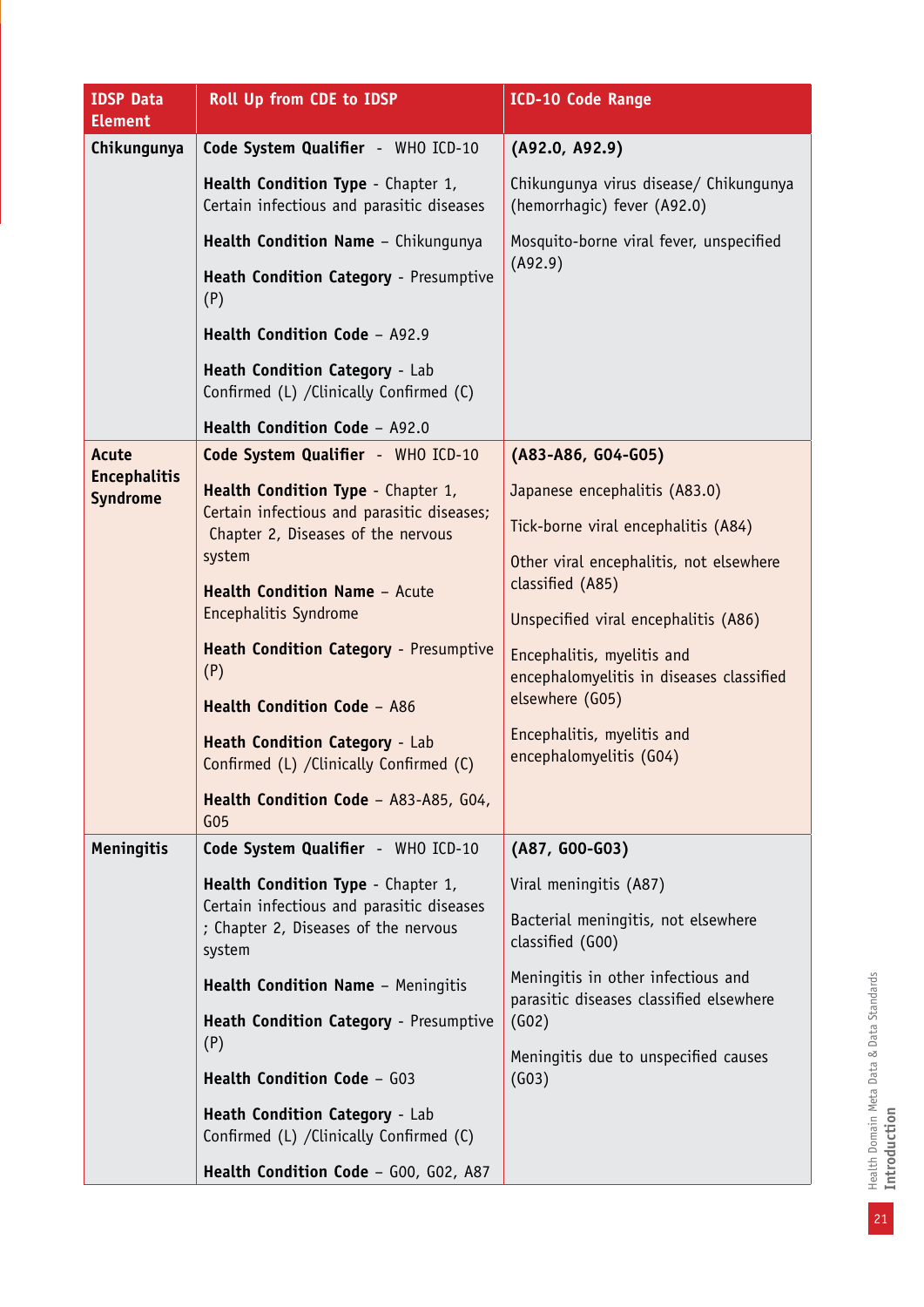| <b>IDSP Data</b><br><b>Element</b> | Roll Up from CDE to IDSP                                                                                                                                                                                                                                                                                                                                                                 | <b>ICD-10 Code Range</b>                                                                                                                                                                                                                    |
|------------------------------------|------------------------------------------------------------------------------------------------------------------------------------------------------------------------------------------------------------------------------------------------------------------------------------------------------------------------------------------------------------------------------------------|---------------------------------------------------------------------------------------------------------------------------------------------------------------------------------------------------------------------------------------------|
| <b>Measles</b>                     | Code System Qualifier - WHO ICD-10<br>Health Condition Type - Chapter 1,<br>Certain infectious and parasitic diseases<br><b>Health Condition Name - Measles</b><br><b>Heath Condition Category -</b><br>Presumptive (P)<br>Health Condition Code - B05<br>Heath Condition Category - Lab<br>Confirmed (L) / Clinically Confirmed (C)<br>Health Condition Code - B06                      | $(B05 - B06)$<br>Measles (B05)<br>Rubella [German measles] (B06)                                                                                                                                                                            |
| Diphtheria                         | Code System Qualifier - WHO ICD-10<br>Health Condition Type - Chapter 1,<br>Certain infectious and parasitic diseases<br>Health Condition Name - Diphtheria<br><b>Heath Condition Category -</b><br>Presumptive (P)<br>Health Condition Code - A36.9<br>Heath Condition Category - Lab<br>Confirmed (L) / Clinically Confirmed (C)<br>Health Condition Code - $A36.0 - A36.8$            | $(A36.0 - A36.9)$<br>Pharyngeal diphtheria (A36.0)<br>Nasopharyngeal diphtheria (A36.1)<br>Laryngeal diphtheria (A36.2)<br>Cutaneous diphtheria (A36.3)<br>Other diphtheria (A36.8)<br>Diphtheria, unspecified (A36.9)                      |
| <b>Pertussis</b>                   | Code System Qualifier - WHO ICD-10<br>Health Condition Type - Chapter 1,<br>Certain infectious and parasitic diseases<br><b>Health Condition Name - Pertussis</b><br><b>Heath Condition Category -</b><br>Presumptive (P)<br>Health Condition Code - A37.9<br><b>Heath Condition Category - Lab</b><br>Confirmed (L) / Clinically Confirmed (C)<br>Health Condition Code - A37.0 - A37.8 | $(A37.0 - A37.9)$<br>Whooping cough due to Bordetella<br>pertussis (A37.0)<br>Whooping cough due to Bordetella<br>parapertussis (A37.1)<br>Whooping cough due to other Bordetella<br>species (A37.8)<br>Whooping cough, unspecified (A37.9) |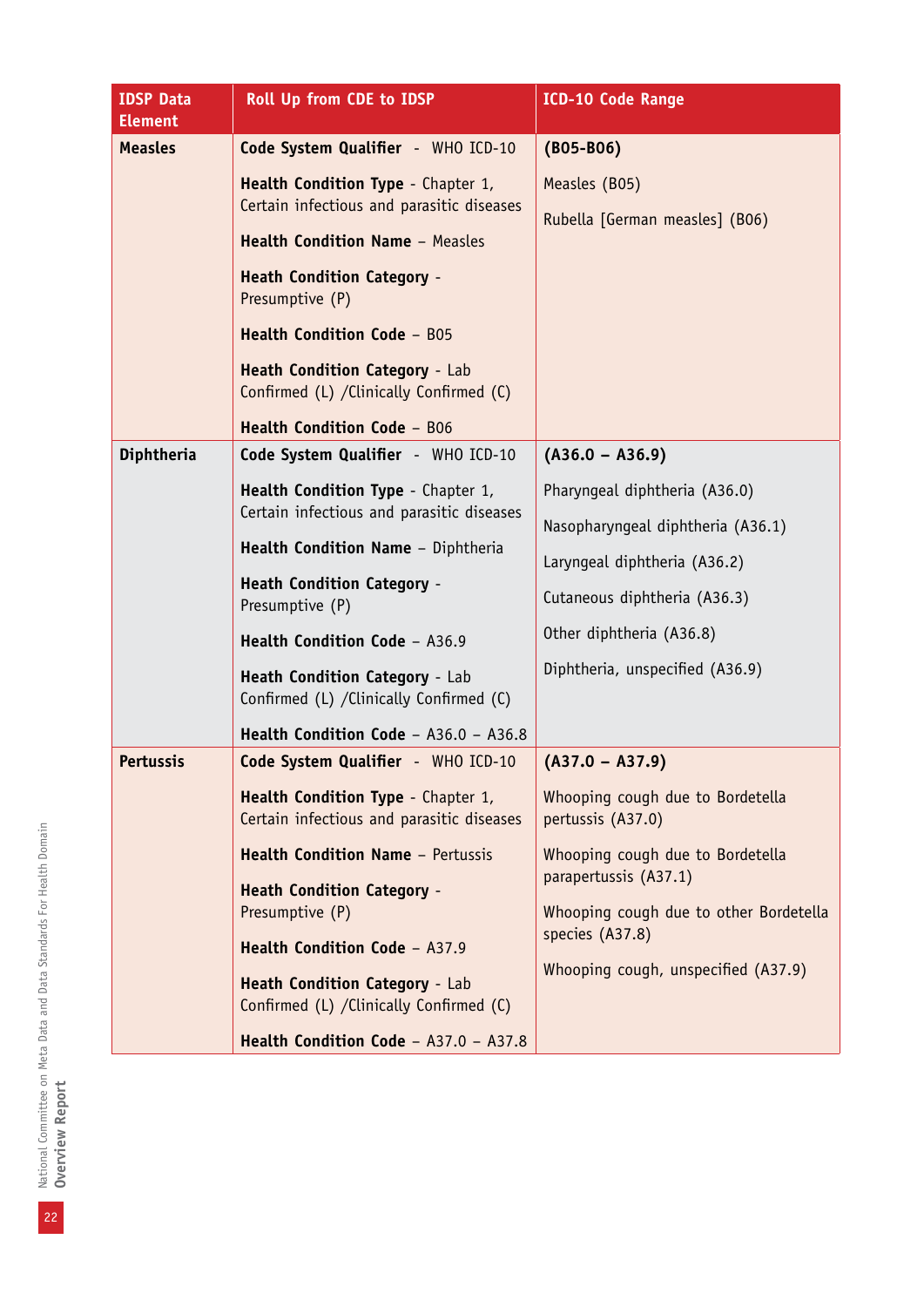| <b>IDSP Data</b><br><b>Element</b>       | <b>Roll Up from CDE to IDSP</b>                                                                                                      | <b>ICD-10 Code Range</b>                                                      |
|------------------------------------------|--------------------------------------------------------------------------------------------------------------------------------------|-------------------------------------------------------------------------------|
| Chickenpox                               | Code System Qualifier - WHO ICD-10                                                                                                   | $(B01 - B01.9)$                                                               |
|                                          | Health Condition Type - Chapter 1,<br>Certain infectious and parasitic diseases                                                      | Varicella [chickenpox] (B01)<br>Chickenpox, unspecified (B01.9)               |
|                                          | Health Condition Name - Chickenpox                                                                                                   |                                                                               |
|                                          | <b>Heath Condition Category -</b><br>Presumptive (P)                                                                                 |                                                                               |
|                                          | Health Condition Code - B01                                                                                                          |                                                                               |
|                                          | Heath Condition Category - Lab<br>Confirmed (L) / Clinically Confirmed (C)                                                           |                                                                               |
|                                          | Health Condition Code - B01.9                                                                                                        |                                                                               |
| Fever of                                 | Code System Qualifier - WHO ICD-10                                                                                                   | <b>R50</b>                                                                    |
| <b>Unknown</b><br>Origin (FUO)           | Health Condition Type - Chapter 18,<br>Symptoms, signs and abnormal clinical<br>and laboratory findings, not elsewhere<br>classified | Fever of other and unknown origin (R50)                                       |
|                                          | Health Condition Name - Fever of<br>Unknown Origin (FUO)                                                                             |                                                                               |
|                                          | <b>Heath Condition Category -</b><br>Presumptive (P)                                                                                 |                                                                               |
|                                          | <b>Health Condition Code - R50</b>                                                                                                   |                                                                               |
| Acute                                    | Code System Qualifier - WHO ICD-10                                                                                                   | $(306, 309 - 311)$                                                            |
| Respiratory<br><b>Infection</b><br>(ARI) | Health Condition Type - Chapter 10,<br>Diseases of the respiratory system                                                            | Acute upper respiratory infections of<br>multiple and unspecified sites (J06) |
| Influenza Like<br><b>Illness</b>         | Health Condition Name - Acute<br>Respiratory Infection (ARI)/Influenza                                                               | Influenza due to certain identified<br>influenza virus (J09)                  |
|                                          | Like Illness<br><b>Heath Condition Category -</b>                                                                                    | Influenza due to other identified<br>influenza virus (J10)                    |
|                                          | Presumptive (P)                                                                                                                      | Influenza, virus not identified (J11)                                         |
|                                          | Health Condition Code - J06                                                                                                          |                                                                               |
|                                          | Heath Condition Category - Lab<br>Confirmed (L) / Clinically Confirmed (C)                                                           |                                                                               |
|                                          | Health Condition Code - J09-J11                                                                                                      |                                                                               |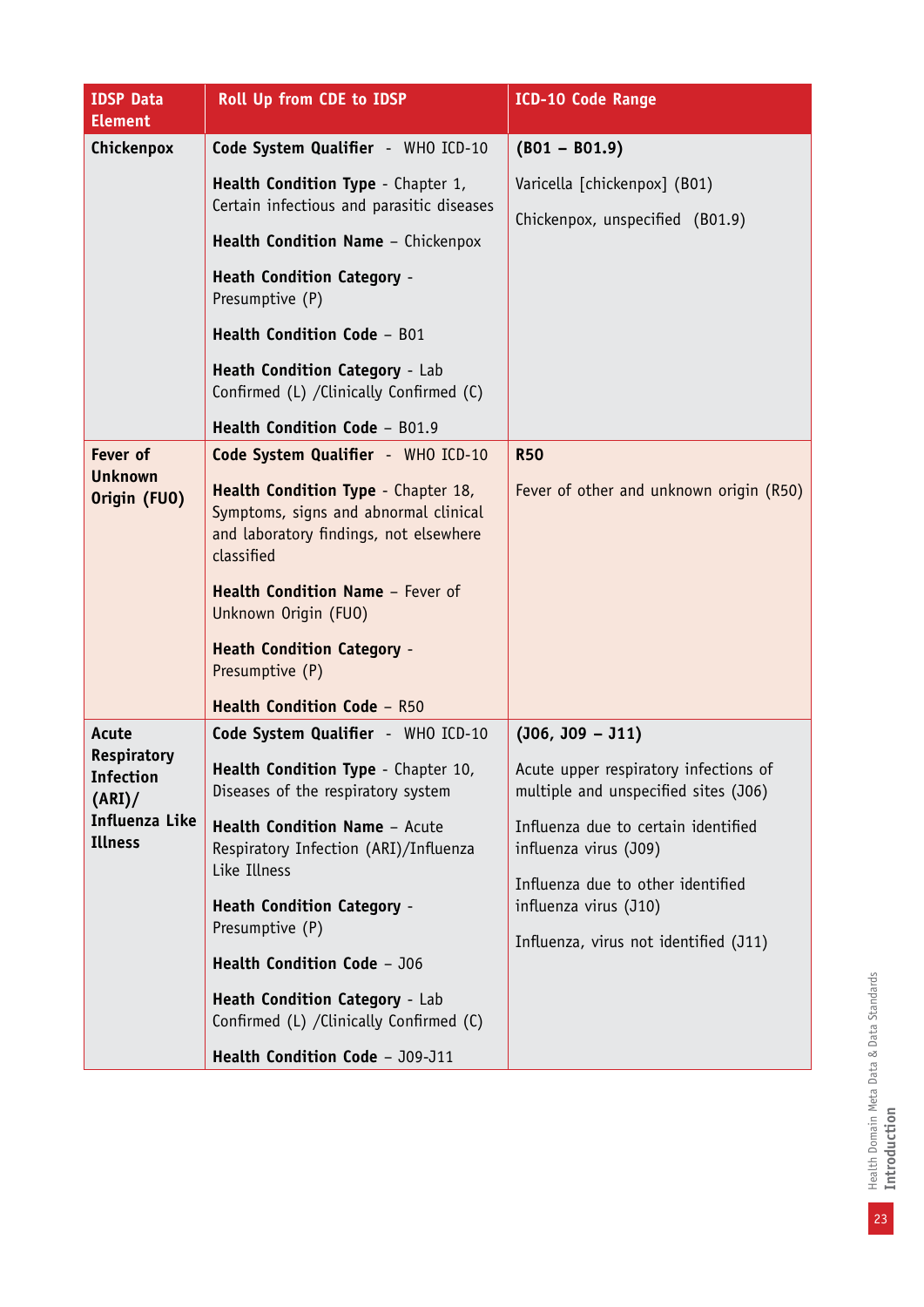| <b>IDSP Data</b><br><b>Element</b> | Roll Up from CDE to IDSP                                                                                                                                          | <b>ICD-10 Code Range</b>                                                                                                                            |
|------------------------------------|-------------------------------------------------------------------------------------------------------------------------------------------------------------------|-----------------------------------------------------------------------------------------------------------------------------------------------------|
| Pneumonia                          | Code System Qualifier - WHO ICD-10                                                                                                                                | $(J13 - J15, J18)$                                                                                                                                  |
|                                    | Health Condition Type - Chapter 10,<br>Diseases of the respiratory system                                                                                         | Pneumonia due to Streptococcus<br>pneumoniae (J13)                                                                                                  |
|                                    | Health Condition Name - Pneumonia<br><b>Heath Condition Category -</b><br>Presumptive (P)<br>Health Condition Code - J18<br><b>Heath Condition Category - Lab</b> | Pneumonia due to Haemophilus<br>influenzae (J14)<br>Bacterial pneumonia, not elsewhere<br>classified (J15)<br>Pneumonia, organism unspecified (J18) |
|                                    | Confirmed (L) / Clinically Confirmed (C)                                                                                                                          |                                                                                                                                                     |
|                                    | Health Condition Code - J13-J15                                                                                                                                   |                                                                                                                                                     |
| Leptospirosis                      | Code System Qualifier - WHO ICD-10                                                                                                                                | $(A27.0 - A27.9)$                                                                                                                                   |
|                                    | Health Condition Type - Chapter 1,<br>Certain infectious and parasitic diseases                                                                                   | Leptospirosis icterohaemorrhagica<br>(A27.0)                                                                                                        |
|                                    | Health Condition Name - Leptospirosis                                                                                                                             | Other forms of leptospirosis (A27.8)                                                                                                                |
|                                    | <b>Heath Condition Category -</b><br>Presumptive (P)                                                                                                              | Leptospirosis, unspecified (A27.9)                                                                                                                  |
|                                    | Health Condition Code - A27.9                                                                                                                                     |                                                                                                                                                     |
|                                    | Heath Condition Category - Lab<br>Confirmed (L) / Clinically Confirmed (C)                                                                                        |                                                                                                                                                     |
|                                    | Health Condition Code - A27.0 - A27.8                                                                                                                             |                                                                                                                                                     |
| <b>Acute Flaccid</b>               | Code System Qualifier - WHO ICD-10                                                                                                                                | $(A80.0 - A80.9)$                                                                                                                                   |
| <b>Paralysis</b>                   | Health Condition Type - Chapter 1,<br>Certain infectious and parasitic diseases                                                                                   | Acute paralytic poliomyelitis, vaccine-<br>associated (A80.0)                                                                                       |
|                                    | Health Condition Name - Acute Flaccid<br>Paralysis                                                                                                                | Acute paralytic poliomyelitis, wild virus,<br>imported (A80.1)                                                                                      |
|                                    | <b>Heath Condition Category -</b><br>Presumptive (P)                                                                                                              | Acute paralytic poliomyelitis, wild virus,<br>indigenous (A80.2)                                                                                    |
|                                    | Health Condition Code - A80.9<br><b>Heath Condition Category - Lab</b>                                                                                            | Acute paralytic poliomyelitis, other and<br>unspecified (A80.3)                                                                                     |
|                                    | Confirmed (L) / Clinically Confirmed (C)                                                                                                                          | Acute nonparalytic poliomyelitis (A80.4)                                                                                                            |
|                                    | Health Condition Code - A80.0 - A80.4                                                                                                                             | Acute poliomyelitis, unspecified (A80.9)                                                                                                            |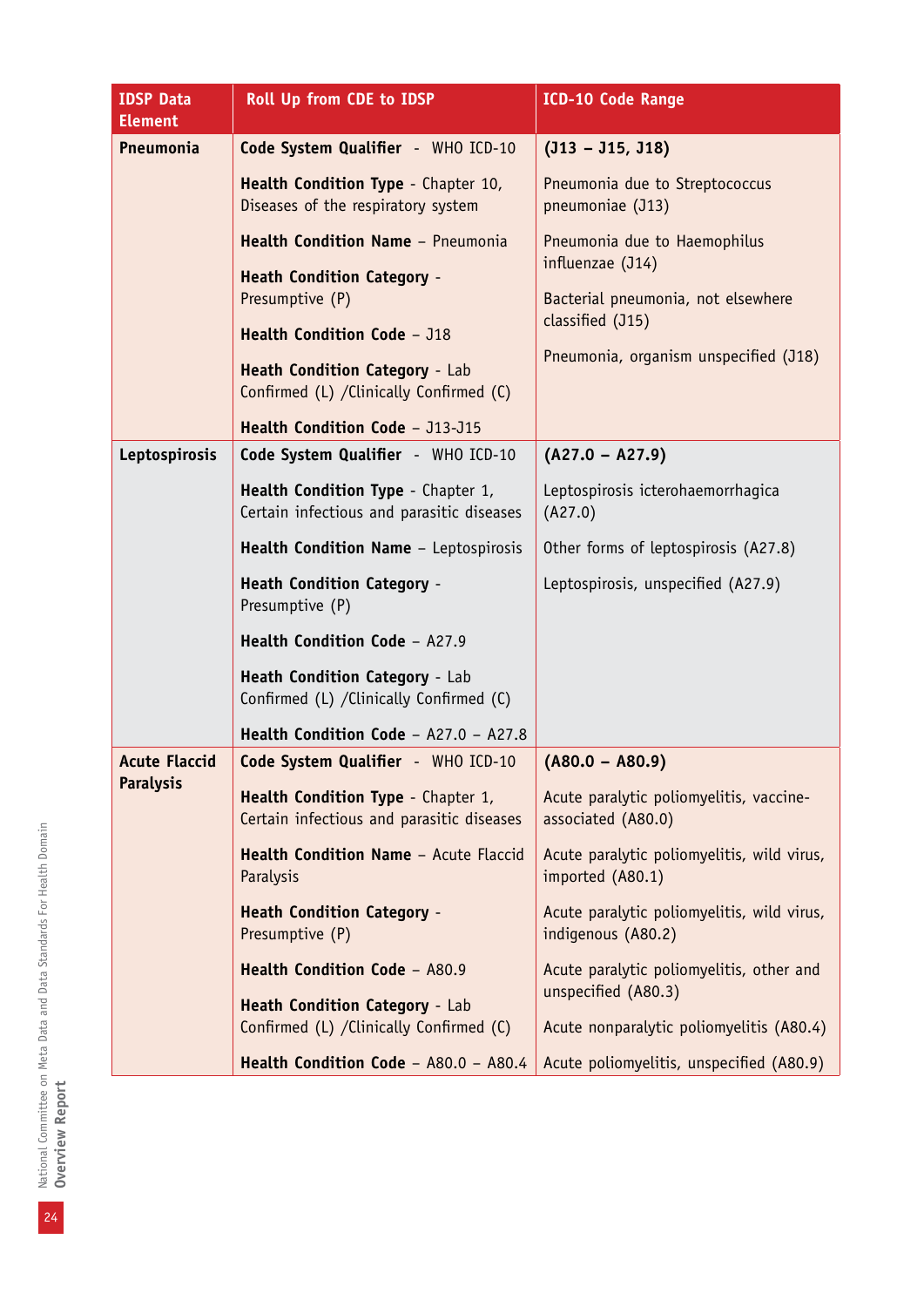| <b>IDSP Data</b><br><b>Element</b> | Roll Up from CDE to IDSP                                                                     | <b>ICD-10 Code Range</b>                                       |
|------------------------------------|----------------------------------------------------------------------------------------------|----------------------------------------------------------------|
| Dog Bite                           | Code System Qualifier - WHO ICD-10                                                           | (A82, W54)                                                     |
|                                    | Health Condition Type - Chapter 1, Certain<br>infectious and parasitic diseases; Chapter 20, | Rabies (A82)                                                   |
|                                    | External causes of morbidity and mortality                                                   | Bitten or struck by dog (W54)                                  |
|                                    | Health Condition Name - Dog Bite                                                             |                                                                |
|                                    | Heath Condition Category - Presumptive (P)                                                   |                                                                |
|                                    | Health Condition Code - W54                                                                  |                                                                |
|                                    | Heath Condition Category - Lab Confirmed<br>(L) /Clinically Confirmed (C)                    |                                                                |
|                                    | Health Condition Code - A82                                                                  |                                                                |
| <b>Snake Bite</b>                  | Code System Qualifier - WHO ICD-10                                                           | (W59, X20)                                                     |
|                                    | <b>Health Condition Type - Chapter</b>                                                       | Contact with venomous snakes and                               |
|                                    | 20, External causes of morbidity and<br>mortality                                            | lizards (X20)                                                  |
|                                    | <b>Health Condition Name - Snake Bite</b>                                                    | Bitten or crushed with non-venomous<br>snakes or lizards (W59) |
|                                    | <b>Heath Condition Category -</b>                                                            |                                                                |
|                                    | Presumptive (P)                                                                              |                                                                |
|                                    | <b>Health Condition Code - W59</b>                                                           |                                                                |
|                                    | <b>Heath Condition Category - Lab</b><br>Confirmed (L) / Clinically Confirmed (C)            |                                                                |
|                                    | Health Condition Code - X20                                                                  |                                                                |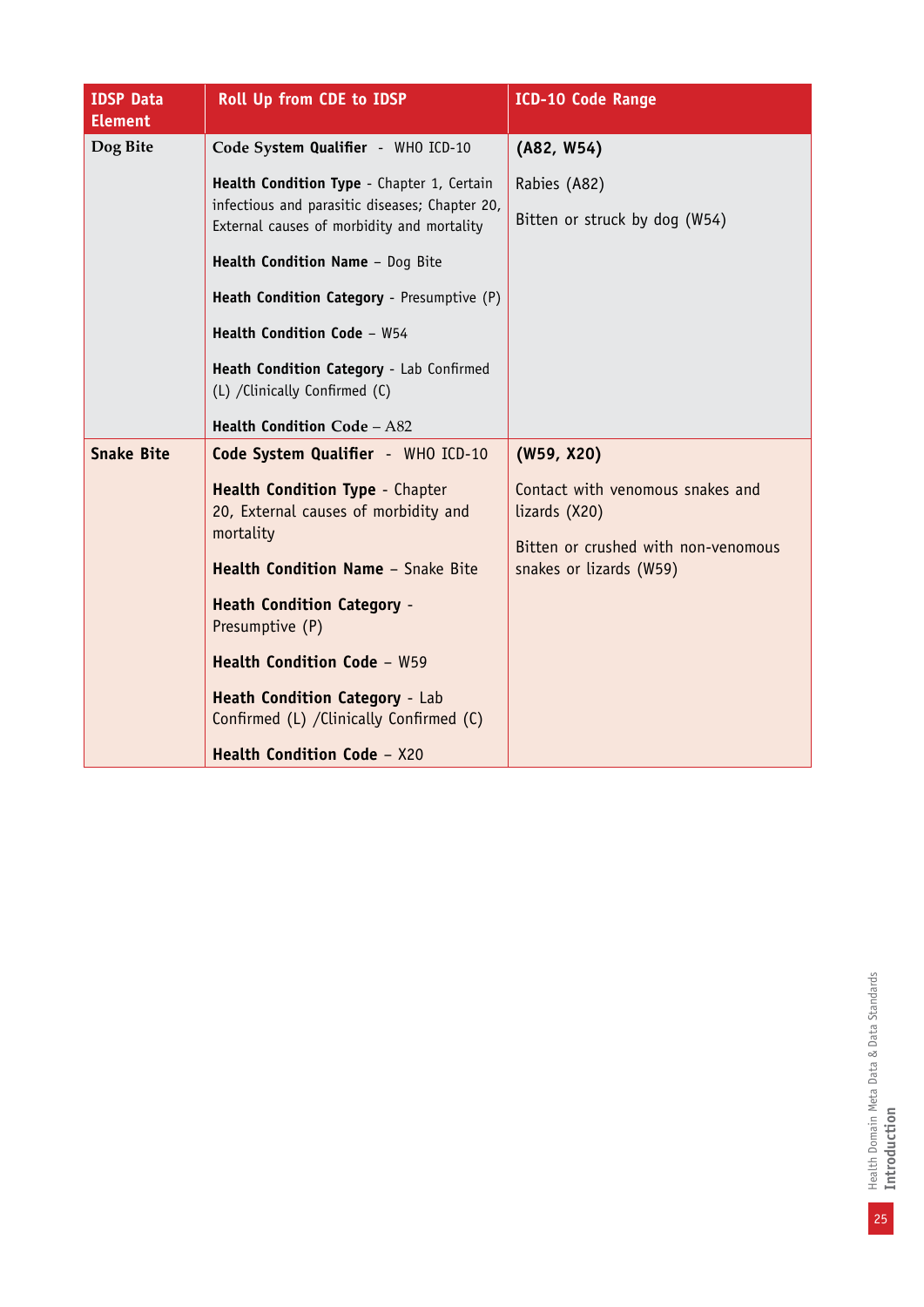# **V. RNTCP to MDDS Mapping**

| <b>RNTCP Data</b><br><b>Element</b>     | <b>RNTCP Data Element</b><br><b>Instances</b>            | <b>CDE</b>                                                                                                                                                                                                                                                                                               | <b>ICD-10 Code Range</b>                                                                                                                                                                            |
|-----------------------------------------|----------------------------------------------------------|----------------------------------------------------------------------------------------------------------------------------------------------------------------------------------------------------------------------------------------------------------------------------------------------------------|-----------------------------------------------------------------------------------------------------------------------------------------------------------------------------------------------------|
| <b>Pulmonary</b><br><b>Tuberculosis</b> | Pulmonary Tuberculosis -<br>Presumptive<br>Values: A16   | Code System Qualifier =<br>WHO ICD-10<br>Health Condition Type<br>- Chapter 1, Certain<br>infectious and parasitic<br>diseases<br>Health Condition Name -<br>Pulmonary Tuberculosis<br>Heath Condition Category<br>- Presumptive (P)<br><b>Health Condition Code</b><br>$-$ A16                          | $(A15-A16)$<br>Respiratory tuberculosis,<br>bacteriologically and<br>histologically confirmed<br>A15<br>Respiratory tuberculosis,<br>not confirmed<br>bacteriologically or<br>histologically<br>A16 |
|                                         | Pulmonary Tuberculosis -<br>Lab Confirmed<br>Values: A15 | Code System Qualifier =<br>WHO ICD-10<br>Health Condition Type<br>- Chapter 1, Certain<br>infectious and parasitic<br>diseases<br>Health Condition Name -<br>Pulmonary Tuberculosis<br>Heath Condition Category<br>- Lab Confirmed (L) /<br>Clinically Confirmed (C)<br>Health Condition Code<br>$-$ A15 |                                                                                                                                                                                                     |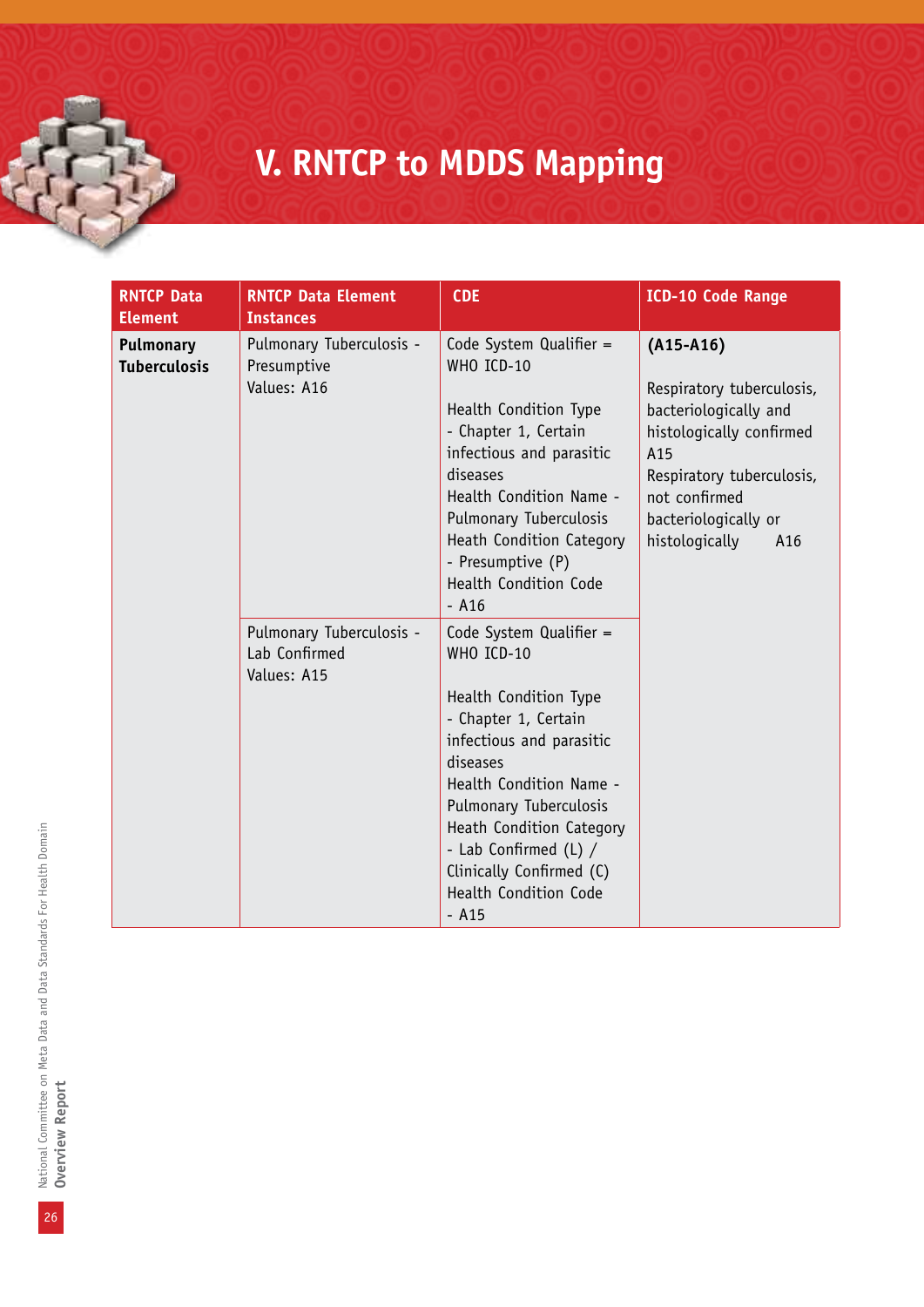| <b>RNTCP Data</b><br><b>Element</b>          | <b>RNTCP Data Element</b><br><b>Instances</b>                                        | <b>CDE</b>                                                                                                                                                                                                                                                                                                                                                                                                                       | <b>ICD-10 Code Range</b>                                                                                                                                                                                                      |
|----------------------------------------------|--------------------------------------------------------------------------------------|----------------------------------------------------------------------------------------------------------------------------------------------------------------------------------------------------------------------------------------------------------------------------------------------------------------------------------------------------------------------------------------------------------------------------------|-------------------------------------------------------------------------------------------------------------------------------------------------------------------------------------------------------------------------------|
| <b>Extrapulmonary</b><br><b>Tuberculosis</b> | Extrapulmonary<br>Tuberculosis - Presumptive<br>Values: A18                          | Code System Qualifier =<br>WHO ICD-10<br>Health Condition Type<br>- Chapter 1, Certain<br>infectious and parasitic<br>diseases<br><b>Health Condition</b><br>Name - Extrapulmonary<br><b>Tuberculosis</b><br><b>Heath Condition Category</b><br>- Presumptive (P)<br><b>Health Condition Code</b><br>$-$ A18                                                                                                                     | (A17, A19, B90, 098.0,<br>P37.0)<br>Tuberculosis of nervous<br>system A17<br>Tuberculosis of other<br>organs A18<br>Miliary tuberculosis<br>A19<br>Sequelae of tuberculosis<br><b>B90</b><br>Congenital tuberculosis<br>P37.0 |
|                                              | Extrapulmonary<br>Tuberculosis - Lab<br>Confirmed<br>Values: A17, A19, B90,<br>P37.0 | Code System Qualifier =<br>WHO ICD-10<br><b>Health Condition Type</b><br>- Chapter 1, Certain<br>infectious and parasitic<br>diseases; Chapter 16<br>Certain conditions<br>originating in the<br>perinatal period<br><b>Health Condition</b><br>Name - Extrapulmonary<br>Tuberculosis<br><b>Heath Condition Category</b><br>- Lab Confirmed (L) /<br>Clinically Confirmed (C)<br>Health Condition Code -<br>A17, A19, B90, P37.0 |                                                                                                                                                                                                                               |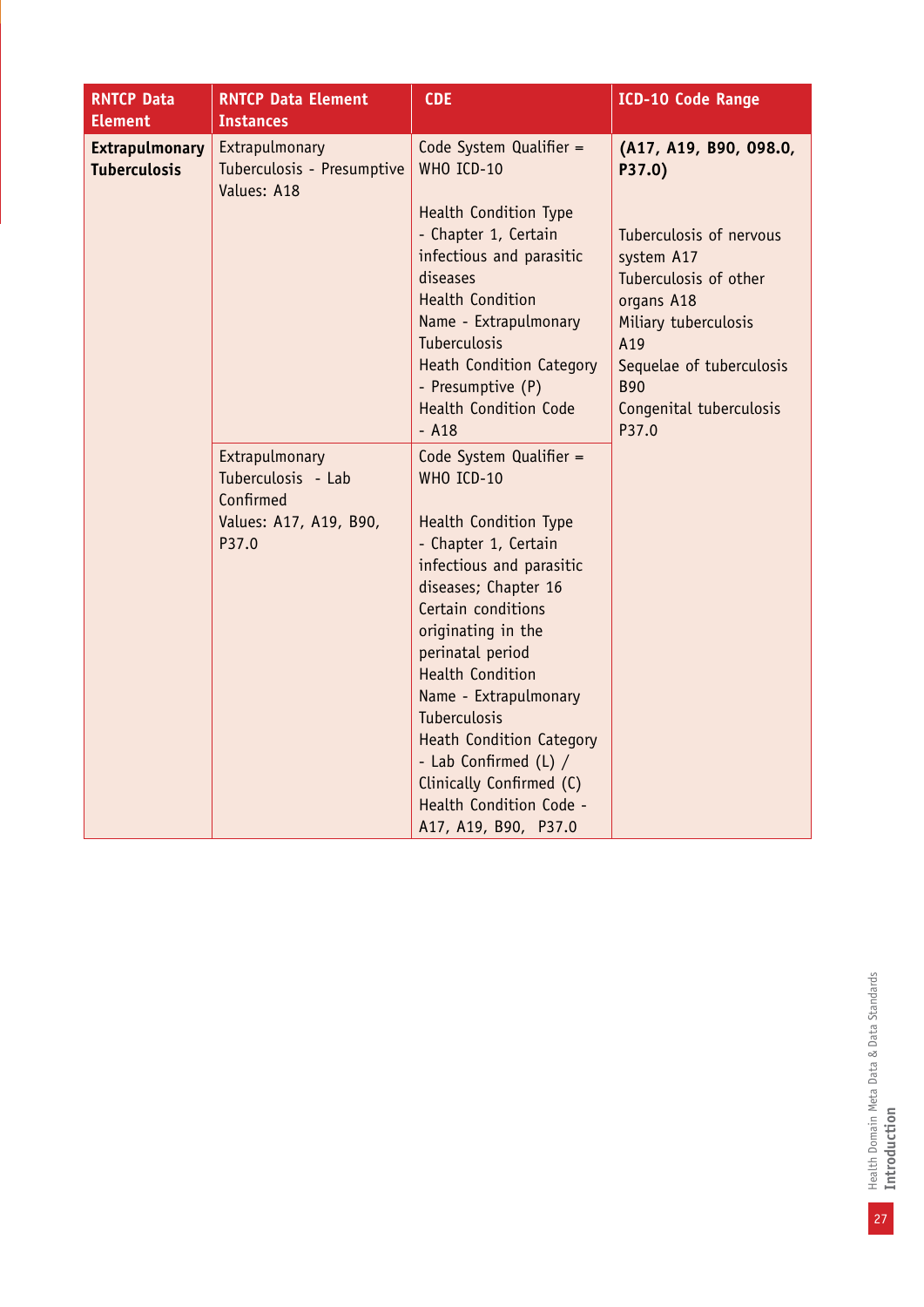### **ANNEXURE I: HMIS-MCTS Data Element Mapping**

| S.No.          | <b>HMIS Element</b>                                  | <b>Central MCTS</b><br>Element(s)                     | <b>Transformation Logic</b><br>from MCTS to HMIS                                                                                                                                                                    | <b>Mapping</b><br><b>Logic</b> |
|----------------|------------------------------------------------------|-------------------------------------------------------|---------------------------------------------------------------------------------------------------------------------------------------------------------------------------------------------------------------------|--------------------------------|
| $\mathbf{1}$   | Total Number of Pregnant<br>Woman Registered for ANC | Mother or<br>Pregnant woman<br>ID<br>Serial Number of | Transformation rule - Count<br>of all Pregnant woman<br>records (distinct MCTS<br>ID) where serial number                                                                                                           | $\mathsf{A}$                   |
|                |                                                      | ANC Visit<br>Date of ANC Visit                        | of ANC Visit $=1$ and Date<br>of ANC Visit lies within<br>reporting period.                                                                                                                                         |                                |
| $\overline{c}$ | Of which Number registered<br>within first trimester | Mother or<br>Pregnant woman<br>ID                     | Transformation rule<br>- Count of all Pregnant<br>woman records (distinct                                                                                                                                           | $\overline{A}$                 |
|                |                                                      | Serial Number of<br><b>ANC Visit</b>                  | MCTS ID) where serial<br>number of ANC Visit $=1$                                                                                                                                                                   |                                |
|                |                                                      | Date of ANC Visit                                     | and No of Months of<br>Pregnancy not greater                                                                                                                                                                        |                                |
|                |                                                      | No of Months of<br>Pregnancy                          | than 3 and Date of ANC<br>Visit lies within reporting<br>period.                                                                                                                                                    |                                |
| $\overline{3}$ | New Woman Registered under<br><b>JSY</b>             | Mother or<br>Pregnant woman<br>ID                     | Transformation rule - Count<br>of all Pregnant woman<br>records (distinct MCTS<br>ID) where serial number<br>of ANC Visit $=1$ and JSY<br>Beneficiary='Y' and Date<br>of ANC Visit lies within<br>reporting period. | $\mathsf{A}$                   |
|                |                                                      | Serial Number of<br>ANC Visit                         |                                                                                                                                                                                                                     |                                |
|                |                                                      | Date of ANC Visit                                     |                                                                                                                                                                                                                     |                                |
|                |                                                      | JSY Beneficiary                                       |                                                                                                                                                                                                                     |                                |
| 4              | Number of pregnant women<br>received 3 ANC check ups | Mother or<br>Pregnant woman<br>ID                     | Transformation rule - Count<br>of all Pregnant woman<br>records (distinct MCTS<br>ID) where serial number<br>of ANC Visit $=3$ and Date                                                                             | $\mathsf{A}$                   |
|                |                                                      | Serial Number of<br><b>ANC Visit</b>                  |                                                                                                                                                                                                                     |                                |
|                |                                                      | Date of ANC Visit                                     | of ANC Visit lies within<br>reporting period. T                                                                                                                                                                     |                                |
| 5              | Number of pregnant women<br>given TT1                | Mother or<br>Pregnant woman<br>ID                     | Transformation rule - Count<br>of all Pregnant woman<br>records (distinct MCTS ID)                                                                                                                                  | A                              |
|                |                                                      | TT Dose number                                        | where TT Dose Number=1<br>and Date of TT Dose lies                                                                                                                                                                  |                                |
|                |                                                      | Date of TT Dose                                       | within reporting period.                                                                                                                                                                                            |                                |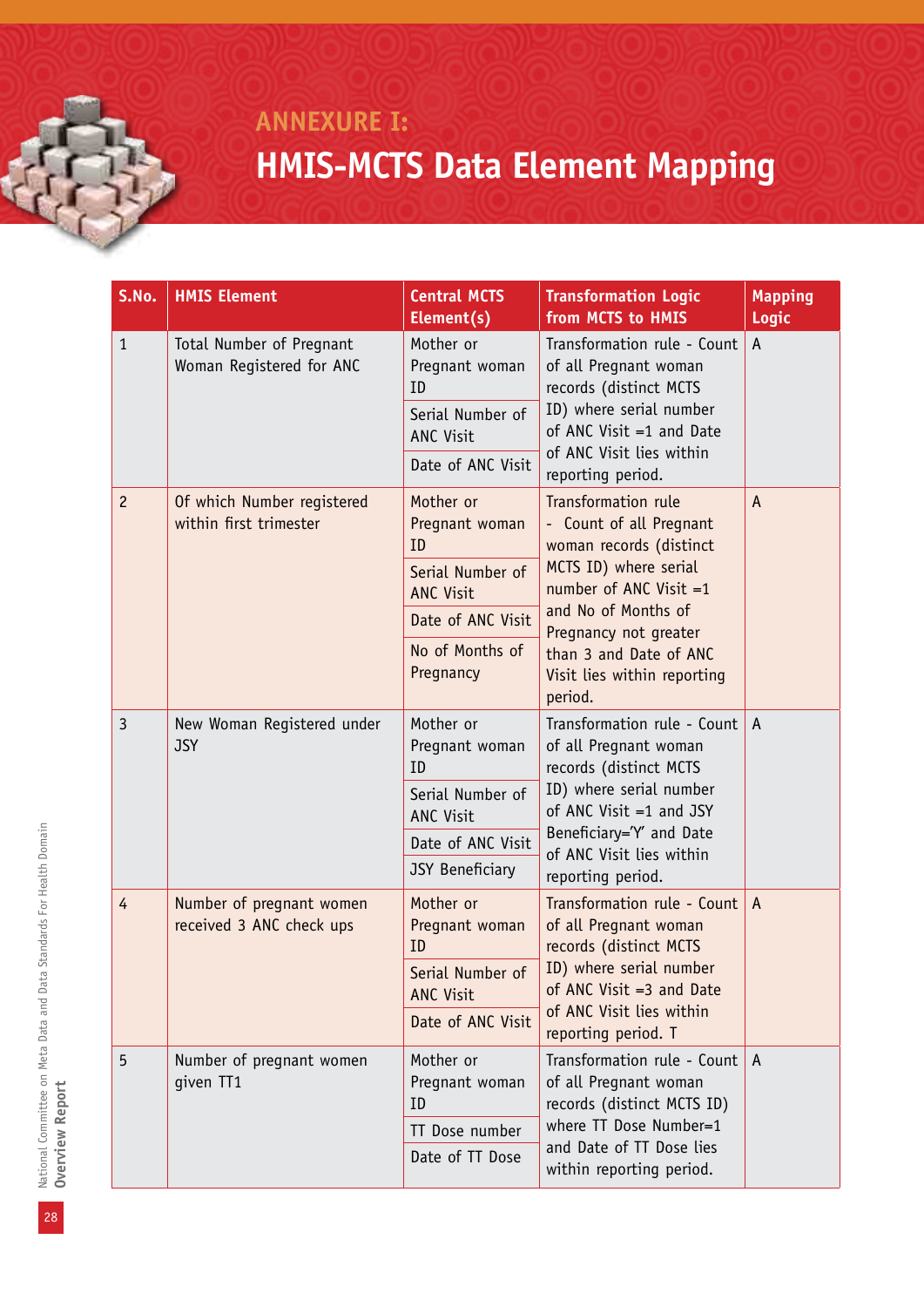| S.No.           | <b>HMIS Element</b>                                                          | <b>Central MCTS</b><br>Element(s)                                                                                                  | <b>Transformation Logic</b><br>from MCTS to HMIS                                                                                                                                            | <b>Mapping</b><br>Logic |
|-----------------|------------------------------------------------------------------------------|------------------------------------------------------------------------------------------------------------------------------------|---------------------------------------------------------------------------------------------------------------------------------------------------------------------------------------------|-------------------------|
| $6\phantom{1}6$ | Number of pregnant women<br>given TT2 or Booster                             | Mother or<br>Pregnant woman<br>ID<br>TT Dose number<br>Date of TT Dose                                                             | Transformation rule - Count<br>of all Pregnant woman<br>records (distinct MCTS ID)<br>where TT Dose Number<br>IN (2, 'B') and Date of TT<br>Dose lies within reporting<br>period.           | A                       |
| $\overline{7}$  | Number of pregnant women<br>given TT2                                        | Mother or<br>Pregnant woman<br>ID<br>TT Dose number<br>Date of TT Dose                                                             | Transformation rule - Count<br>of all Pregnant woman<br>records (distinct MCTS ID)<br>where TT Dose Number=2<br>and Date of TT Dose lies<br>within reporting period.                        | $\mathsf{A}$            |
| 8               | Number of pregnant women<br>given booster                                    | Mother or<br>Pregnant woman<br>ID<br>TT Dose number<br>Date of TT Dose                                                             | Transformation rule - Count<br>of all Pregnant woman<br>records (distinct MCTS ID)<br>where TT Dose Number='B'<br>and Date of TT Dose lies<br>within reporting period.                      | $\mathsf{A}$            |
| 9               | Total number of pregnant<br>women given 100 IFA tablets                      | Mother or<br>Pregnant woman<br>ID<br>NO OF IFA TABS<br><b>GIVEN(AFTER</b><br>12 WEEKS OF<br>PREGNANCY<br>Date of IFA Tabs<br>given | Transformation rule - Count<br>of all Pregnant woman<br>records (distinct MCTS<br>ID) where NO of IFA TABS<br>GIVEN>=100 AND Date<br>of IFA Tabs given lies in<br>reporting period.         | $\overline{A}$          |
| 10              | New cases of Pregnant<br>Hypertension (BP>140/90)<br>detected at Institution |                                                                                                                                    |                                                                                                                                                                                             | $\mathsf R$             |
| 11              | Number of Pregnant Woman<br>having Hb level<11 g/dl<br>(tested cases)        | Mother or<br>Pregnant woman<br>ID<br>Hb value<br>Date of ANC Visit                                                                 | Transformation rule - Count<br>of all Pregnant woman<br>records (distinct MCTS<br>ID) where Hb value IN<br>('Moderate<11', Severe<7')<br>AND Date of ANC Visit lies<br>in reporting period. | A                       |
| 12              | Number of Home Deliveries<br>attended by SBA Trained<br>(Doctor/Nurse/ANM)   |                                                                                                                                    |                                                                                                                                                                                             | $\mathsf R$             |
| 13              | Number of Home Deliveries<br>attended by Non SBA (TBA/<br>Relatives/etc.)    |                                                                                                                                    |                                                                                                                                                                                             | $\mathsf R$             |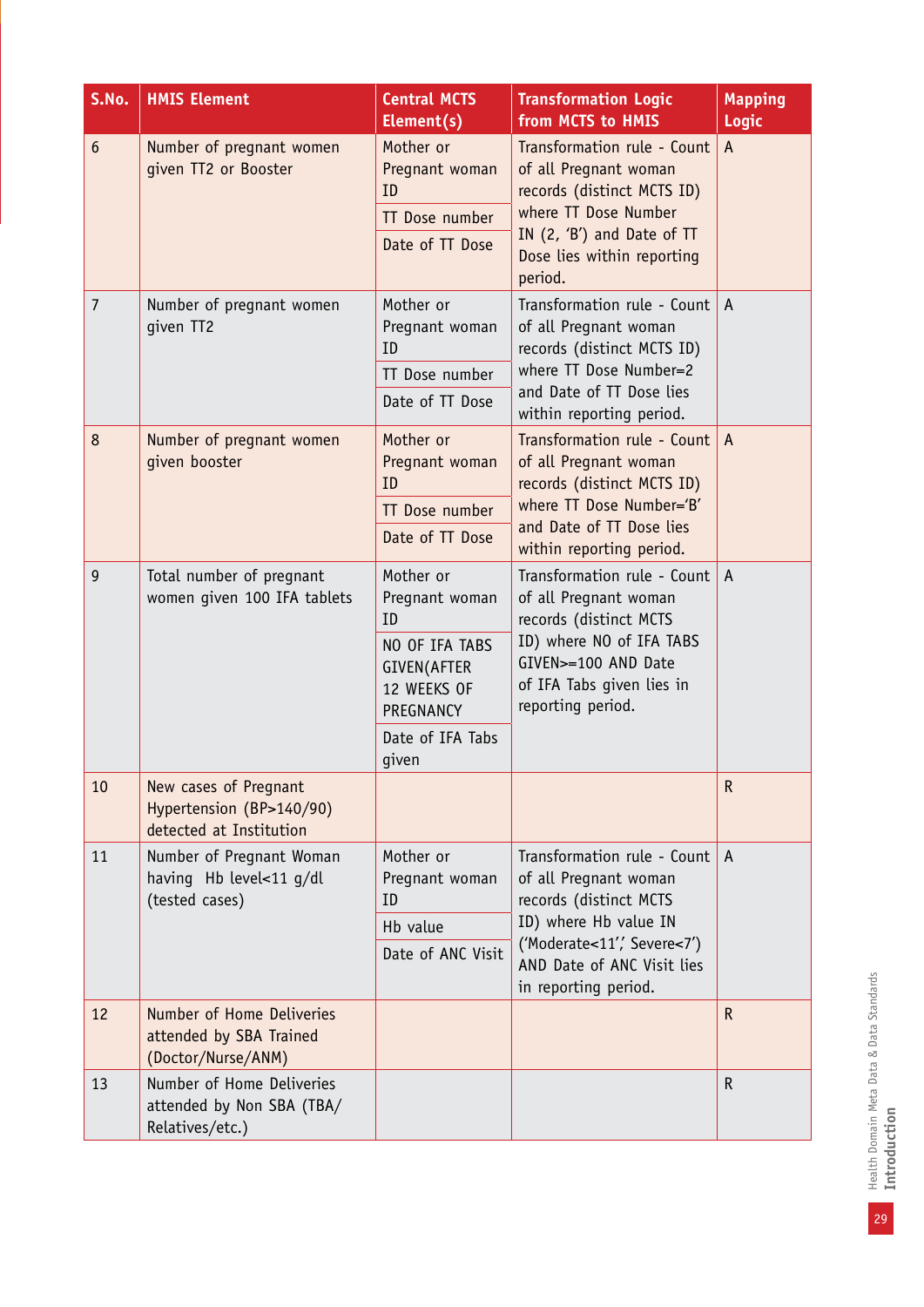| S.No. | <b>HMIS Element</b>                                                            | <b>Central MCTS</b><br>Element(s) | <b>Transformation Logic</b><br>from MCTS to HMIS                                                                   | <b>Mapping</b><br>Logic |
|-------|--------------------------------------------------------------------------------|-----------------------------------|--------------------------------------------------------------------------------------------------------------------|-------------------------|
| 14    | Number of newborns visited<br>within 24 hours of home                          | MCTS ID of child                  | There is no PNC Visit Date<br>in Central MCTS so records                                                           | R                       |
|       | delivery                                                                       | <b>PNC Home Visit</b><br>by ASHA  | cannot be filtered out<br>to give aggregation data<br>based on reporting period.                                   |                         |
| 15    | Number of mothers paid JSY<br>incentive for home deliveries                    | Mother or<br>Pregnant woman<br>ID | Count of al Pregnant<br>woman records where JSY<br>Benefits Paid Date lies in                                      | G                       |
|       |                                                                                | <b>JSY Benefits Paid</b><br>Date  | reporting period.                                                                                                  |                         |
| 16    | Deliveries conducted at facility                                               | Date of Delivery                  | Count of records where                                                                                             | G                       |
|       |                                                                                | Place of Delivery                 | Place of Delivery= Facility<br>and Date of Delivery<br>within reporting period.                                    |                         |
| 17    | Of which Number discharged<br>under 48 hours of delivery                       | Date of Delivery                  | Count of records where<br>Place of Delivery= Facility                                                              | $\mathsf R$             |
|       |                                                                                | Place of Delivery                 | and DateDiff (Date<br>of Discharge, Date of<br>Delivery) $<$ 2 and Date of<br>Delivery within reporting<br>period. |                         |
|       |                                                                                | Date of<br>Discharge              |                                                                                                                    |                         |
| 18    | Number of cases where Janani<br>Suraksha Yojana incentive paid                 | <b>JSY Benefits Paid</b><br>Date  | Count of Mother records<br>where JSY Benefits Paid<br>Date is not NULL and lies<br>within reporting period.        | G                       |
|       | to-Mothers                                                                     | MCTS ID of<br>Mother              |                                                                                                                    |                         |
| 19    | Number of cases where Janani<br>Suraksha Yojana incentive paid                 | JSY Benefits Paid<br>Date         | Count of ASHA records<br>where JSY Benefits Paid                                                                   | G                       |
|       | to-ASHA                                                                        | MCTS ID of ASHA                   | Date is not NULL and lies<br>within reporting period.                                                              |                         |
| 20    | Number of ANM/AWW paid<br>incentive for facilitating<br>institutional delivery |                                   |                                                                                                                    | $\mathsf{R}$            |
| 21    | Pregnancy Outcomes (in<br>number)                                              | Pregnancy<br><b>Outcome</b>       | Count of Pregnancy<br>Outcomes where Date                                                                          | G                       |
|       |                                                                                | Date of Delivery                  | of delivery lies within                                                                                            |                         |
|       |                                                                                | Place of Delivery                 | reporting period.                                                                                                  |                         |
| 22    | Number of Male Live Births                                                     | Pregnancy<br><b>Outcome</b>       | Count of live Pregnancy<br>Outcomes where Gender                                                                   | G                       |
|       |                                                                                | Date of Delivery                  | of Infant='Male' and Date                                                                                          |                         |
|       |                                                                                | Place of Delivery                 | of Delivery lies within<br>reporting period.                                                                       |                         |
|       | Gender of Infant                                                               |                                   |                                                                                                                    |                         |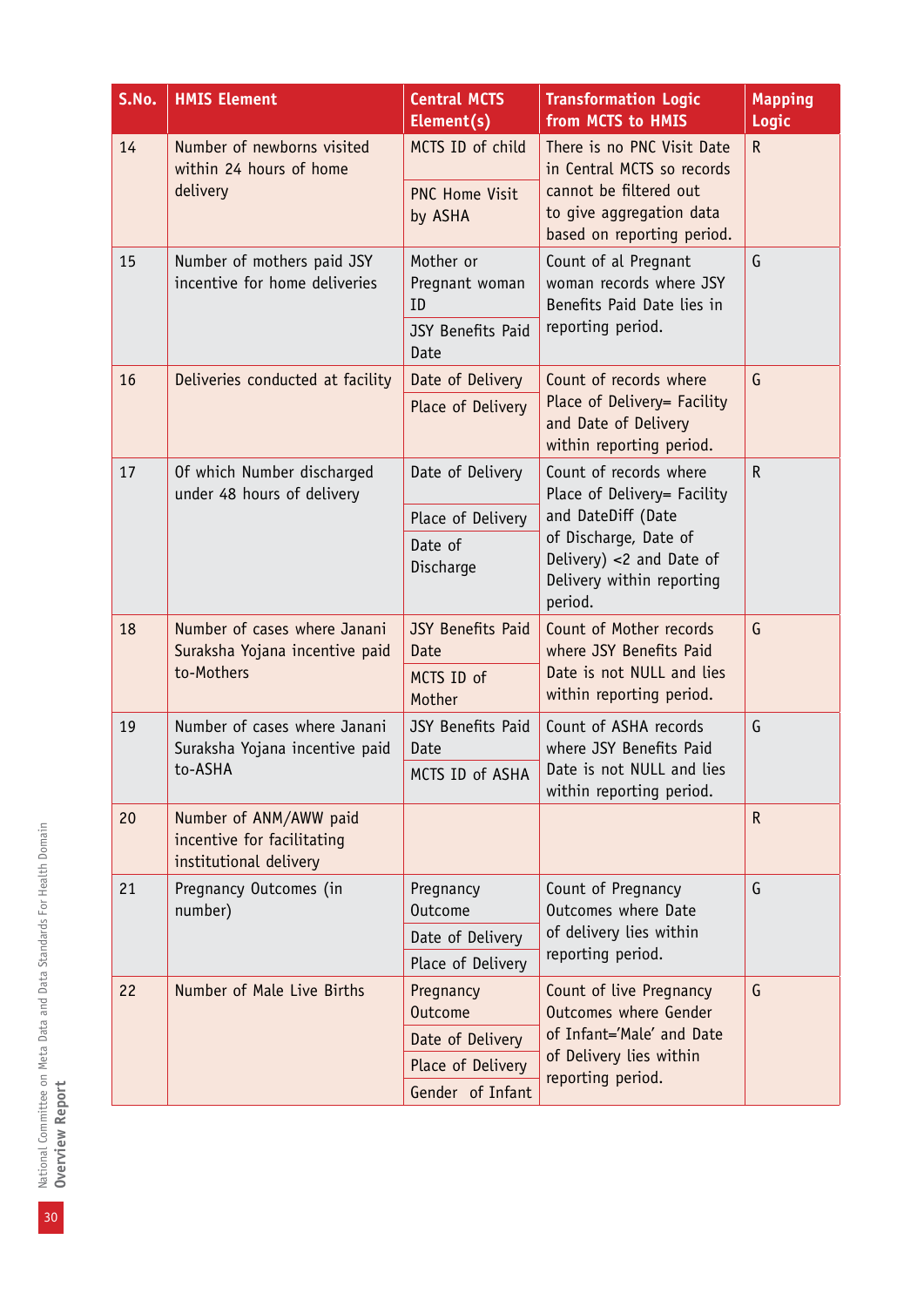| S.No. | <b>HMIS Element</b>                                                       | <b>Central MCTS</b><br>Element(s)                                                          | <b>Transformation Logic</b><br>from MCTS to HMIS                                                                                                                                  | <b>Mapping</b><br>Logic |
|-------|---------------------------------------------------------------------------|--------------------------------------------------------------------------------------------|-----------------------------------------------------------------------------------------------------------------------------------------------------------------------------------|-------------------------|
| 23    | Number of Female Live Births                                              | Pregnancy<br><b>Outcome</b><br>Date of Delivery<br>Place of Delivery<br>Gender of Infant   | Count of live Pregnancy<br>Outcomes where Gender of<br>Infant='Female' and Date<br>of Delivery lies within<br>reporting period.                                                   | G                       |
| 24    | Number of Still Births                                                    | Pregnancy<br><b>Outcome</b><br>Date of Delivery<br>Place of Delivery                       | Count of Still Pregnancy<br>Outcomes where Date<br>of Delivery lies within<br>reporting period.                                                                                   | G                       |
| 25    | Number of Spontaneous or<br><b>Induced Abortions</b>                      | Pregnancy<br>Outcome<br>Date of Delivery<br>Place of Delivery                              | Count of Spontaneous<br>or Induced Abortions<br>Pregnancy Outcomes where<br>Date of Delivery lies within<br>reporting period.                                                     |                         |
| 26    | Details of Newborn children<br>weighed                                    |                                                                                            |                                                                                                                                                                                   | $\mathsf{R}$            |
| 27    | Number of Newborns weighed<br>at birth                                    |                                                                                            |                                                                                                                                                                                   | $\mathsf R$             |
| 28    | Number of Newborns having<br>weight less than 2.5 kg                      |                                                                                            |                                                                                                                                                                                   | $\mathsf{R}$            |
| 29    | Number of newborns breast fed<br>within 1 hour                            | Breastfeeding<br>started within 1<br>hour of birth<br>MCTS ID of child<br>Date of Delivery | Count of Child records<br>(Distinct Child MCTS<br>ID) where Breastfeeding<br>started within 1 hr of<br>Birth flag is 'Y' and Date<br>of Delivery lies within<br>Reporting Period. | G                       |
| 30    | Women receiving post partum<br>check-up within 48 hours after<br>delivery |                                                                                            |                                                                                                                                                                                   | $\mathsf R$             |
| 31    | Women getting a post partum<br>check-up between 48 hours<br>and 14 days   |                                                                                            |                                                                                                                                                                                   | $\mathsf{R}$            |
| 32    | Number of new IUD Insertions<br>At facility                               |                                                                                            |                                                                                                                                                                                   | $\mathsf{R}$            |
| 33    | Number of IUD removals                                                    |                                                                                            |                                                                                                                                                                                   | $\mathsf R$             |
| 34    | Number of oral pills cycles<br>distributed                                |                                                                                            |                                                                                                                                                                                   | $\mathsf{R}$            |
| 35    | Number of condom pieces<br>distributed                                    |                                                                                            |                                                                                                                                                                                   | $\mathsf{R}$            |
| 36    | Number of centchroman<br>(weekly) pills given                             |                                                                                            |                                                                                                                                                                                   | $\mathsf R$             |
| 37    | Number of emergency<br>contraceptive pills distributed                    |                                                                                            |                                                                                                                                                                                   | ${\sf R}$               |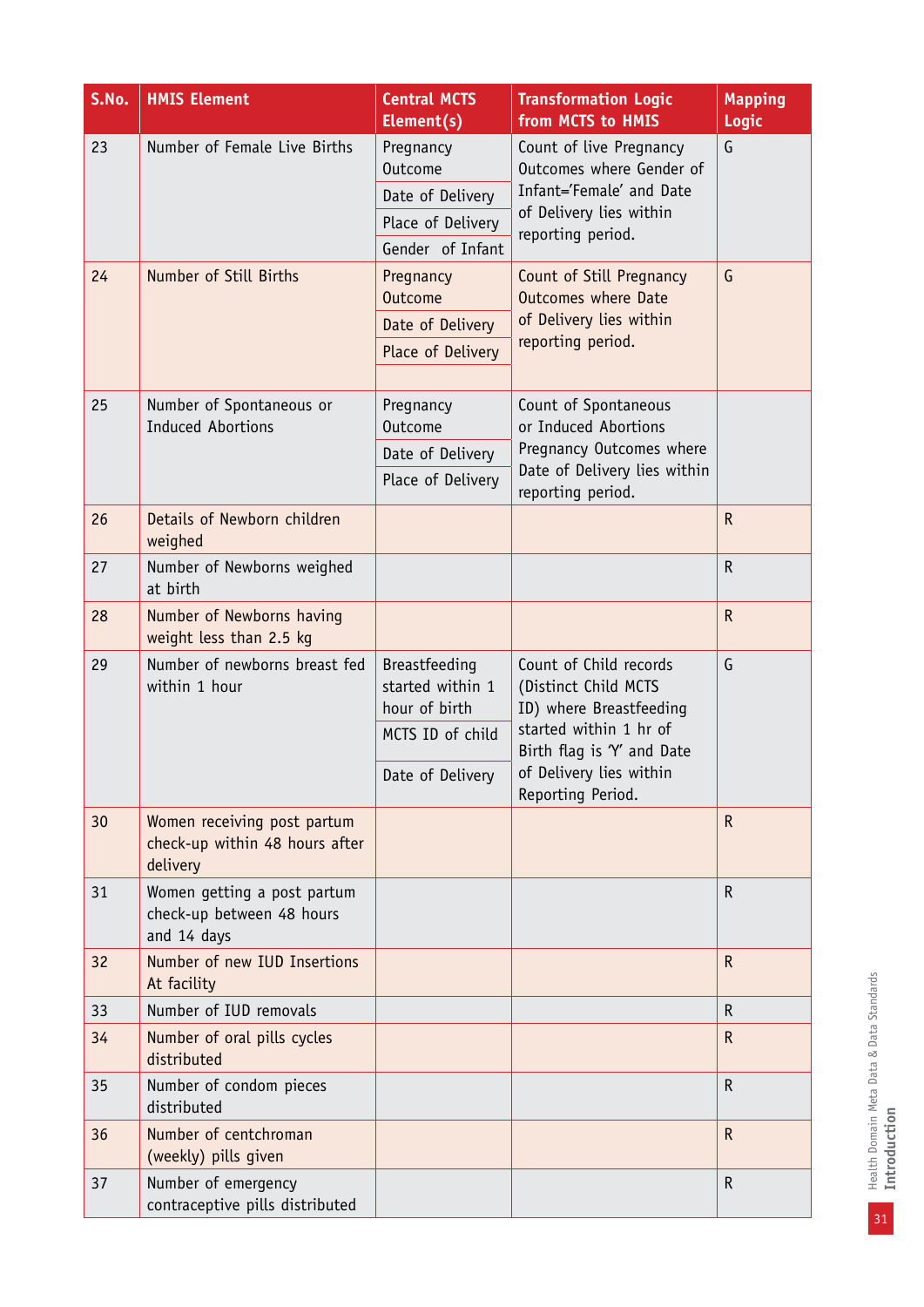| S.No. | <b>HMIS Element</b>                                                  | <b>Central MCTS</b><br>Element(s)                      | <b>Transformation Logic</b><br>from MCTS to HMIS                                                                                                                              | <b>Mapping</b><br>Logic |
|-------|----------------------------------------------------------------------|--------------------------------------------------------|-------------------------------------------------------------------------------------------------------------------------------------------------------------------------------|-------------------------|
| 38    | Number of complications<br>following sterilisation                   |                                                        |                                                                                                                                                                               | $\mathsf{R}$            |
| 39    | Number of complications<br>following sterilisation-Male              |                                                        |                                                                                                                                                                               | $\mathsf R$             |
| 40    | Number of complications<br>following sterilisation-Female            |                                                        |                                                                                                                                                                               | $\mathsf{R}$            |
| 41    | Number of failures following<br>sterilisation                        |                                                        |                                                                                                                                                                               | $\mathsf{R}$            |
| 42    | Number of failures following<br>sterilisation-Male                   |                                                        |                                                                                                                                                                               | $\mathsf{R}$            |
| 43    | Number of failures following<br>sterilisation-Female                 |                                                        |                                                                                                                                                                               | $\mathsf R$             |
| 44    | Number of deaths following<br>sterilisation                          |                                                        |                                                                                                                                                                               | $\mathsf{R}$            |
| 45    | Number of deaths following<br>sterilisation-Male                     |                                                        |                                                                                                                                                                               | $\mathsf{R}$            |
| 46    | Number of deaths following<br>sterilisation-Female                   |                                                        |                                                                                                                                                                               | $\mathsf R$             |
| 47    | Number of Infants 0 to 11<br>months old who received<br>immunization |                                                        | count derived from<br>summation of cases from<br>serial no 48 to                                                                                                              | A                       |
| 48    | Number of Infants 0 to 11<br>months old who received                 | MCTS ID of Child                                       | Count of all Infant records<br>(distinct MCTS ID) where<br>Age between 0 to 11<br>months and Gender is Male<br>and Date of BCG Birth<br>Dose lies within reporting<br>period. | $\mathsf{A}$            |
|       | BCG- male                                                            | Age                                                    |                                                                                                                                                                               |                         |
|       |                                                                      | Gender of Infant                                       |                                                                                                                                                                               |                         |
|       |                                                                      | Date of BCG<br><b>Birth Dose</b>                       |                                                                                                                                                                               |                         |
|       |                                                                      | Date of BCG<br>Dose                                    |                                                                                                                                                                               |                         |
| 49    | Number of Infants 0 to 11                                            | MCTS ID of Child                                       | Count of all Infant records                                                                                                                                                   | A                       |
|       | months old who received<br><b>BCG-</b> female                        | Age                                                    | (distinct MCTS ID) where<br>Age between 0 to 11                                                                                                                               |                         |
|       |                                                                      | Gender of Infant                                       | months and Gender is                                                                                                                                                          |                         |
|       |                                                                      | Date of BCG<br><b>Birth Dose</b>                       | Female and Date of BCG<br>Birth Dose lies within                                                                                                                              |                         |
|       |                                                                      | Date of BCG<br>Dose                                    | reporting period.                                                                                                                                                             |                         |
| 50    | Number of Infants 0 to 11<br>months old who received                 | MCTS ID of Child                                       | Count of all Infant records<br>(distinct MCTS ID) where                                                                                                                       | $\mathsf{A}$            |
|       | DPT1-male                                                            | Age                                                    | Age between 0 to 11                                                                                                                                                           |                         |
|       |                                                                      | Gender of Infant                                       | months and Gender is<br>Male and Date of DPT First                                                                                                                            |                         |
|       |                                                                      | Vaccine number<br>of DPT/Date of<br><b>DPT Vaccine</b> | Dose lies within reporting<br>period.                                                                                                                                         |                         |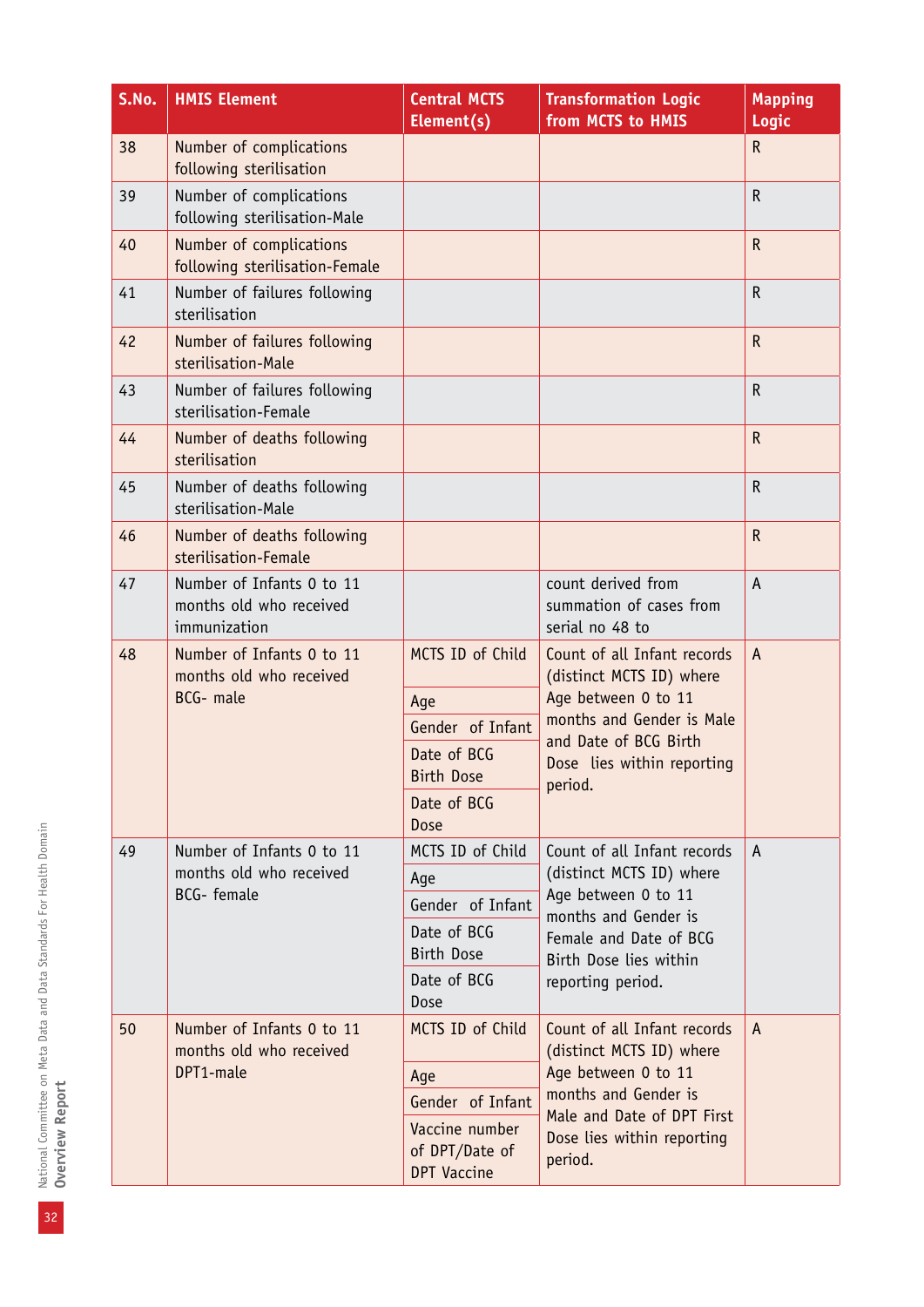| S.No. | <b>HMIS Element</b>                                                 | <b>Central MCTS</b><br>Element(s)                      | <b>Transformation Logic</b><br>from MCTS to HMIS                                                                                                                              | <b>Mapping</b><br>Logic |
|-------|---------------------------------------------------------------------|--------------------------------------------------------|-------------------------------------------------------------------------------------------------------------------------------------------------------------------------------|-------------------------|
| 51    | Number of Infants 0 to 11<br>months old who received                | MCTS ID of Child<br>Age                                | Count of all Infant records<br>(distinct MCTS ID) where                                                                                                                       | $\mathsf{A}$            |
|       | DPT1-female                                                         | Gender of Infant                                       | Age between 0 to 11<br>months and Gender is                                                                                                                                   |                         |
|       |                                                                     | Vaccine number<br>of DPT/Date of<br>DPT Vaccine        | Female and Date of DPT<br>First Dose lies within<br>reporting period.                                                                                                         |                         |
| 52    | Number of Infants 0 to 11<br>months old who received                | MCTS ID of Child                                       | Count of all Infant records<br>(distinct MCTS ID) where                                                                                                                       | $\Lambda$               |
|       | DPT2-male                                                           | Age                                                    | Age between 0 to 11                                                                                                                                                           |                         |
|       |                                                                     | Gender of Infant                                       | months and Gender is Male<br>and Date of DPT Second                                                                                                                           |                         |
|       |                                                                     | Vaccine number<br>of DPT/Date of<br><b>DPT Vaccine</b> | Dose lies within reporting<br>period.                                                                                                                                         |                         |
| 53    | Number of Infants 0 to 11<br>months old who received<br>DPT2-female | MCTS ID of Child                                       | Count of all Infant records                                                                                                                                                   | A                       |
|       |                                                                     | Age                                                    | (distinct MCTS ID) where<br>Age between 0 to 11                                                                                                                               |                         |
|       |                                                                     | Gender of Infant                                       | months and Gender is<br>Female and Date of DPT<br>Second Dose lies within<br>reporting period.                                                                                |                         |
|       |                                                                     | Vaccine number<br>of DPT/Date of<br>DPT Vaccine        |                                                                                                                                                                               |                         |
| 54    | Number of Infants 0 to 11<br>months old who received                | MCTS ID of Child                                       | Count of all Infant records<br>(distinct MCTS ID) where<br>Age between 0 to 11<br>months and Gender is Male<br>and Date of DPT Third<br>Dose lies within reporting<br>period. | $\mathsf{A}$            |
|       | DPT3-male                                                           | Age                                                    |                                                                                                                                                                               |                         |
|       |                                                                     | Gender of Infant                                       |                                                                                                                                                                               |                         |
|       |                                                                     | Vaccine number<br>of DPT/Date of<br><b>DPT Vaccine</b> |                                                                                                                                                                               |                         |
| 55    | Number of Infants 0 to 11                                           | MCTS ID of Child                                       | Count of all Infant records                                                                                                                                                   | A                       |
|       | months old who received                                             | Age                                                    | (distinct MCTS ID) where                                                                                                                                                      |                         |
|       | DPT3-female                                                         | Gender of Infant                                       | Age between 0 to 11<br>months and Gender is                                                                                                                                   |                         |
|       |                                                                     | Vaccine number<br>of DPT/Date of<br>DPT Vaccine        | Female and Date of DPT<br>Third Dose lies within<br>reporting period.                                                                                                         |                         |
| 56    | Number of Infants 0 to 11<br>months old who received                | MCTS ID of Child                                       | Count of all Infant records<br>(distinct MCTS ID) where<br>Age between 0 to 11<br>months and Gender is Male<br>and Date of DPT Birth                                          | $\mathsf{A}$            |
|       | DPT0-male                                                           | Age                                                    |                                                                                                                                                                               |                         |
|       |                                                                     | Gender of Infant                                       |                                                                                                                                                                               |                         |
|       |                                                                     | Vaccine number<br>of DPT/Date of<br><b>DPT Vaccine</b> | Dose lies within reporting<br>period.                                                                                                                                         |                         |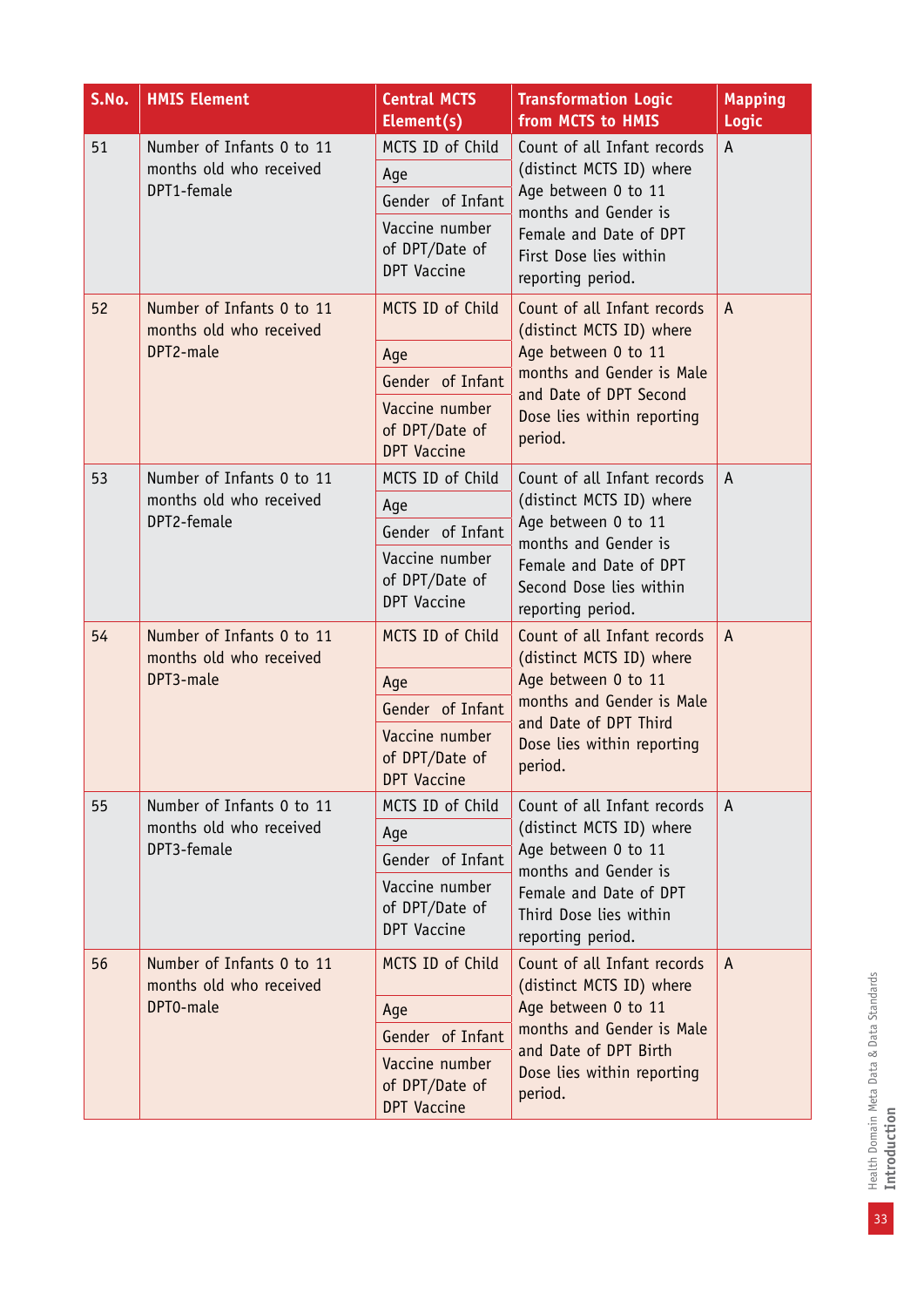| S.No. | <b>HMIS Element</b>                                                  | <b>Central MCTS</b><br>Element(s)                                                                      | <b>Transformation Logic</b><br>from MCTS to HMIS                                                                                                                                | <b>Mapping</b><br>Logic |
|-------|----------------------------------------------------------------------|--------------------------------------------------------------------------------------------------------|---------------------------------------------------------------------------------------------------------------------------------------------------------------------------------|-------------------------|
| 57    | Number of Infants 0 to 11<br>months old who received<br>DPT0-female  | MCTS ID of Child<br>Age<br>Gender of Infant<br>Vaccine number<br>of DPT/Date of<br><b>DPT Vaccine</b>  | Count of all Infant records<br>(distinct MCTS ID) where<br>Age between 0 to 11<br>months and Gender is<br>Female and Date of DPT<br>Birth Dose lies within<br>reporting period. | A                       |
| 58    | Number of Infants 0 to 11<br>months old who received<br>OPVO- male   | MCTS ID of Child<br>Age<br>Gender of Infant<br>Date of OPV<br><b>Birth Dose</b><br>Date of OPV<br>Dose | Count of all Infant records<br>(distinct MCTS ID) where<br>Age between 0 to 11<br>months and Gender is Male<br>and Date of OPV Birth<br>Dose lies within reporting<br>period.   | $\overline{A}$          |
| 59    | Number of Infants 0 to 11<br>months old who received<br>OPVO- female | MCTS ID of Child<br>Age<br>Gender of Infant<br>Date of OPV<br><b>Birth Dose</b><br>Date of OPV<br>Dose | Count of all Infant records<br>(distinct MCTS ID) where<br>Age between 0 to 11<br>months and Gender is<br>Female and Date of OPV<br>Birth Dose lies within<br>reporting period. | A                       |
| 60    | Number of Infants 0 to 11<br>months old who received<br>OPV1-male    | MCTS ID of Child<br>Age<br>Gender of Infant<br>Vaccine number<br>of OPV/Date of<br><b>OPV 1</b>        | Count of all Infant records<br>(distinct MCTS ID) where<br>Age between 0 to 11<br>months and Gender is<br>Male and Date of OPV First<br>Dose lies within reporting<br>period.   | $\mathsf{A}$            |
| 61    | Number of Infants 0 to 11<br>months old who received<br>OPV1-female  | MCTS ID of Child<br>Age<br>Gender of Infant<br>Vaccine number<br>of OPV/Date of<br>OPV1                | Count of all Infant records<br>(distinct MCTS ID) where<br>Age between 0 to 11<br>months and Gender is<br>Female and Date of OPV<br>First Dose lies within<br>reporting period. | A                       |
| 62    | Number of Infants 0 to 11<br>months old who received<br>OPV2-male    | MCTS ID of Child<br>Age<br>Gender of Infant<br>Vaccine number<br>of OPV/Date of<br>OPV <sub>2</sub>    | Count of all Infant records<br>(distinct MCTS ID) where<br>Age between 0 to 11<br>months and Gender is Male<br>and Date of OPV Second<br>Dose lies within reporting<br>period.  | A                       |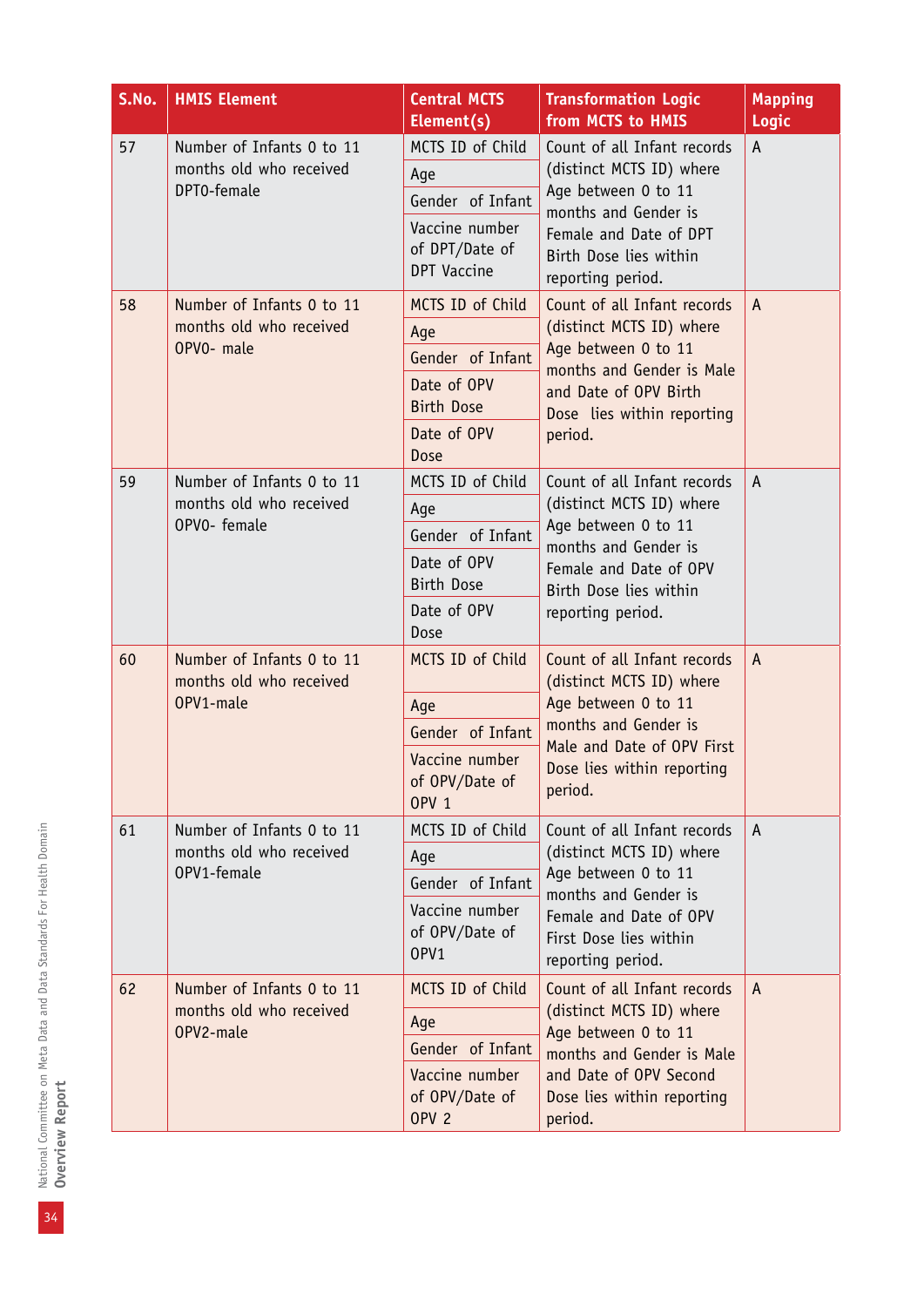| S.No. | <b>HMIS Element</b>                                                         | <b>Central MCTS</b><br>Element(s)                                                                   | <b>Transformation Logic</b><br>from MCTS to HMIS                                                                                                                                        | <b>Mapping</b><br><b>Logic</b>  |
|-------|-----------------------------------------------------------------------------|-----------------------------------------------------------------------------------------------------|-----------------------------------------------------------------------------------------------------------------------------------------------------------------------------------------|---------------------------------|
| 63    | Number of Infants 0 to 11<br>months old who received<br>OPV2-female         | MCTS ID of Child<br>Age<br>Gender of Infant<br>Vaccine number<br>of OPV/Date of<br>OPV <sub>2</sub> | Count of all Infant records<br>(distinct MCTS ID) where<br>Age between 0 to 11<br>months and Gender is<br>Female and Date of OPV<br>Second Dose lies within<br>reporting period.        | A                               |
| 64    | Number of Infants 0 to 11<br>months old who received<br>OPV3-male           | MCTS ID of Child<br>Age<br>Gender of Infant<br>Vaccine number<br>of OPV/Date of<br>OPV <sub>3</sub> | Count of all Infant records<br>(distinct MCTS ID) where<br>Age between 0 to 11<br>months and Gender is Male<br>and Date of OPV Third<br>Dose lies within reporting<br>period.           | $\mathsf{A}$                    |
| 65    | Number of Infants 0 to 11<br>months old who received<br>OPV3-female         | MCTS ID of Child<br>Age<br>Gender of Infant<br>Vaccine number<br>of OPV/Date of<br><b>OPV 4</b>     | Count of all Infant records<br>(distinct MCTS ID) where<br>Age between 0 to 11<br>months and Gender is<br>Female and Date of OPV<br>Third Dose lies within<br>reporting period.         | A                               |
| 66    | Number of Infants 0 to 11<br>months old who received<br>Hepatitis B0- male  | MCTS ID of Child                                                                                    | Count of all Infant records<br>(distinct MCTS ID) where<br>Age between 0 to 11<br>months and Gender is Male<br>and Date of Hepatitis B<br>Birth Dose lies within<br>reporting period.   | $\overline{A}$                  |
| 67    | Number of Infants 0 to 11<br>months old who received<br>Hepatitis B1-male   | MCTS ID of Child<br>Age<br>Gender of Infant<br>Vaccine number/<br>Date of Hepatitis<br><b>B</b> 1   | Count of all Infant records<br>(distinct MCTS ID) where<br>Age between 0 to 11<br>months and Gender is<br>Male and Date of Hepatitis<br>B First Dose lies within<br>reporting period.   | $\boldsymbol{\mathsf{\Lambda}}$ |
| 68    | Number of Infants 0 to 11<br>months old who received<br>Hepatitis B1-female | MCTS ID of Child<br>Age<br>Gender of Infant<br>Vaccine number/<br>Date of Hepatitis<br><b>B</b> 1   | Count of all Infant<br>records (distinct MCTS ID)<br>where Age between 0 to<br>11 months and Gender<br>is Female and Date of<br>Hepatitis B First Dose lies<br>within reporting period. | $\mathsf{A}$                    |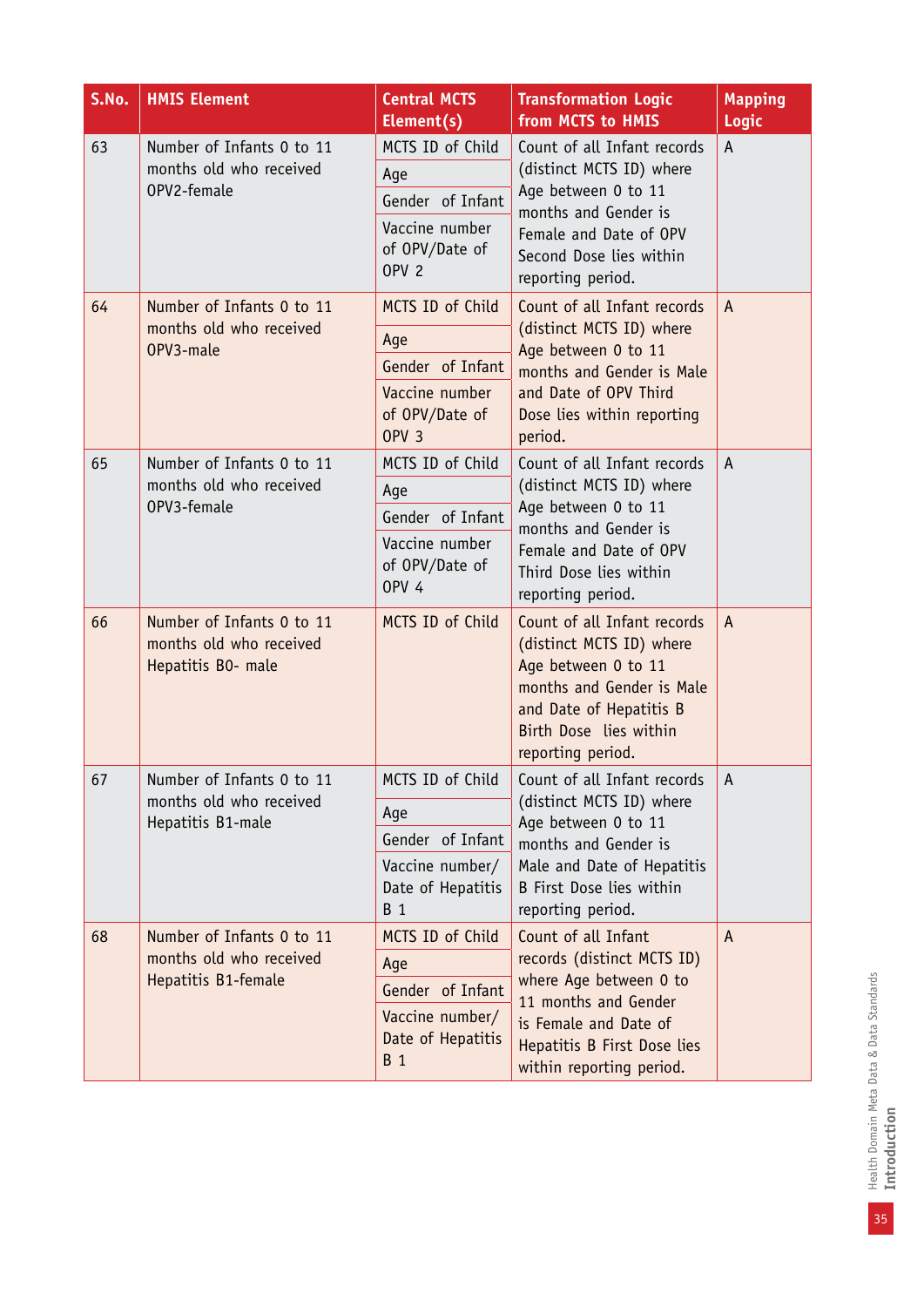| S.No.             | <b>HMIS Element</b>                          | <b>Central MCTS</b><br>Element(s)                  | <b>Transformation Logic</b><br>from MCTS to HMIS                                                                                                                                        | <b>Mapping</b><br>Logic |
|-------------------|----------------------------------------------|----------------------------------------------------|-----------------------------------------------------------------------------------------------------------------------------------------------------------------------------------------|-------------------------|
| 69                | Number of Infants 0 to 11                    | MCTS ID of Child                                   | Count of all Infant records                                                                                                                                                             | A                       |
|                   | months old who received<br>Hepatitis B2-male | Age                                                | (distinct MCTS ID) where<br>Age between 0 to 11                                                                                                                                         |                         |
|                   |                                              | Gender of Infant                                   | months and Gender is Male                                                                                                                                                               |                         |
|                   |                                              | Vaccine number/                                    | and Date of Hepatitis B                                                                                                                                                                 |                         |
|                   |                                              | Date of Hepatitis<br>B 2                           | Second Dose lies within<br>reporting period.                                                                                                                                            |                         |
| 70                | Number of Infants 0 to 11                    | MCTS ID of Child                                   | Count of all Infant                                                                                                                                                                     | A                       |
|                   | months old who received                      | Age                                                | records (distinct MCTS ID)                                                                                                                                                              |                         |
|                   | Hepatitis B2-female                          | Gender of Infant                                   | where Age between 0 to<br>11 months and Gender                                                                                                                                          |                         |
|                   |                                              | Vaccine number/<br>Date of Hepatitis<br><b>B</b> 2 | is Female and Date of<br><b>Hepatitis B Second Dose</b><br>lies within reporting<br>period.                                                                                             |                         |
| 71                | Number of Infants 0 to 11                    | MCTS ID of Child                                   | Count of all Infant records                                                                                                                                                             | Α                       |
|                   | months old who received                      | Age                                                | (distinct MCTS ID) where<br>Age between 0 to 11                                                                                                                                         |                         |
| Hepatitis B3-male | Gender of Infant                             | months and Gender is<br>Male and Date of Hepatitis |                                                                                                                                                                                         |                         |
|                   | Vaccine number/                              |                                                    |                                                                                                                                                                                         |                         |
|                   |                                              | Date of Hepatitis<br>B <sub>3</sub>                | B Third Dose lies within<br>reporting period.                                                                                                                                           |                         |
| 72                | Number of Infants 0 to 11                    | MCTS ID of Child                                   | Count of all Infant<br>records (distinct MCTS ID)<br>where Age between 0 to<br>11 months and Gender<br>is Female and Date of<br>Hepatitis B Third Dose lies<br>within reporting period. | $\mathsf{A}$            |
|                   | months old who received                      | Age                                                |                                                                                                                                                                                         |                         |
|                   | Hepatitis B3-female                          | Gender of Infant                                   |                                                                                                                                                                                         |                         |
|                   |                                              | Vaccine number/<br>Date of Hepatitis<br><b>B</b> 3 |                                                                                                                                                                                         |                         |
| 73                | Number of Infants 0 to 11                    | MCTS ID of Child                                   | Count of all Infant records                                                                                                                                                             | A                       |
|                   | months old who received<br>Measles -male     | Age                                                | (distinct MCTS ID) where<br>Age between 0 to 11<br>months and Gender is Male                                                                                                            |                         |
|                   |                                              | Gender of Infant                                   | and Date of Measles First                                                                                                                                                               |                         |
|                   |                                              | Vaccine number/<br>Date of Measles                 | OR Second Dose lies within<br>reporting period.                                                                                                                                         |                         |
| 74                | Number of Infants 0 to 11                    | MCTS ID of Child                                   | Count of all Infant                                                                                                                                                                     | A                       |
|                   | months old who received<br>Measles-female    | Age                                                | records (distinct MCTS ID)<br>where Age between 0 to                                                                                                                                    |                         |
|                   |                                              | Gender of Infant                                   | 11 months and Gender                                                                                                                                                                    |                         |
|                   |                                              | Vaccine number                                     | is Female and Date of                                                                                                                                                                   |                         |
|                   |                                              | /Date of Measles                                   | Measles First OR Second<br>Dose lies within reporting<br>period.                                                                                                                        |                         |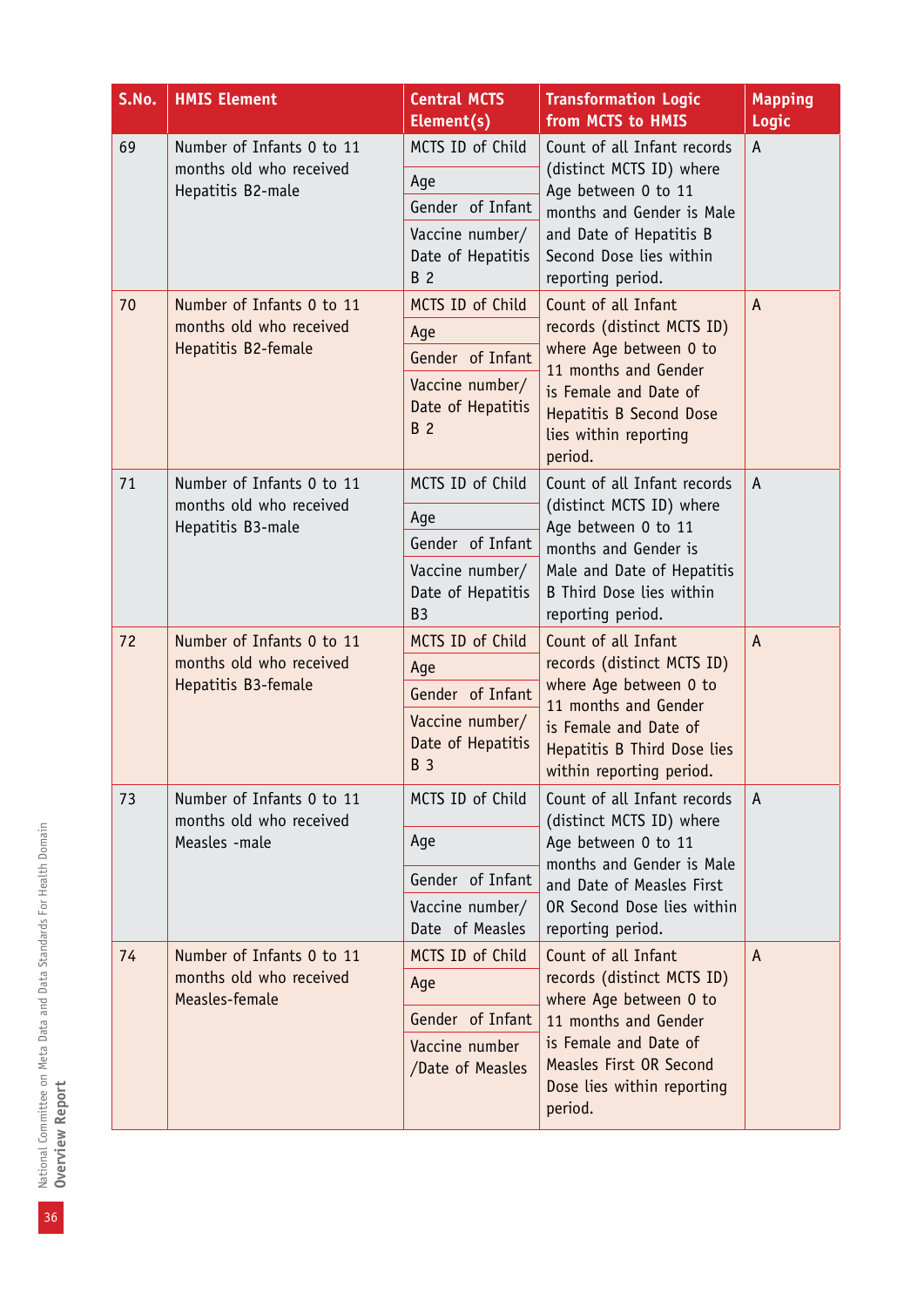| S.No.              | <b>HMIS Element</b>                                                                                                                                                                                                                              | <b>Central MCTS</b><br>Element(s)                                                 | <b>Transformation Logic</b><br>from MCTS to HMIS                                                                                                                                                                                                                             | <b>Mapping</b><br>Logic |
|--------------------|--------------------------------------------------------------------------------------------------------------------------------------------------------------------------------------------------------------------------------------------------|-----------------------------------------------------------------------------------|------------------------------------------------------------------------------------------------------------------------------------------------------------------------------------------------------------------------------------------------------------------------------|-------------------------|
| 75                 | Total number of children aged<br>between 9 and 11 months who<br>have been fully<br>immunized (Child given one<br>dose of BCG, three dosages of<br>DPT i.e., DPT 1, 2, 3; three<br>dosages of<br>polio i.e. OPV 1,2,3 and a<br>dosage of Measles) | MCTS ID of Child<br>Age<br>Gender of Infant<br>Vaccine number/<br>Date of Vaccine | Total of counts derived<br>from above totals<br>(BCG, DPT1, 2, 3, OPV1, 2, 3<br>and one Measles)                                                                                                                                                                             | A                       |
| 76                 | Total number of children aged<br>between 9 and 11 months who<br>have been fully<br>immunized - Male                                                                                                                                              | MCTS ID of Child                                                                  | Count of all Infant records<br>(distinct MCTS ID) where<br>Age between 9 to 11                                                                                                                                                                                               | $\mathsf{A}$            |
|                    |                                                                                                                                                                                                                                                  | Age                                                                               | months and Gender is Male                                                                                                                                                                                                                                                    |                         |
|                    | Gender of Infant                                                                                                                                                                                                                                 | and date of Vaccines (one<br>BCG, DPT1, 2, 3, OPV1, 2, 3 and                      |                                                                                                                                                                                                                                                                              |                         |
|                    |                                                                                                                                                                                                                                                  | Vaccine number/<br>Date of Vaccine                                                | Measles) is not null and<br>date of last vaccination<br>lies within reporting<br>period.                                                                                                                                                                                     |                         |
| 77                 | Total number of children aged<br>between 9 and 11 months who<br>have been fully                                                                                                                                                                  | MCTS ID of Child                                                                  | Count of all Infant<br>records (distinct MCTS<br>ID) where Age between<br>9 to 11 months and<br>Gender is Female and<br>date of Vaccines (one<br>BCG, DPT1, 2, 3, OPV1, 2, 3 and<br>Measles) is not null and<br>date of last vaccination<br>lies within reporting<br>period. | A                       |
| immunized - Female |                                                                                                                                                                                                                                                  | Age                                                                               |                                                                                                                                                                                                                                                                              |                         |
|                    |                                                                                                                                                                                                                                                  | Gender of Infant                                                                  |                                                                                                                                                                                                                                                                              |                         |
|                    |                                                                                                                                                                                                                                                  | Vaccine number/<br>Date of Vaccine                                                |                                                                                                                                                                                                                                                                              |                         |
| 78                 | Number of children more<br>than 16 months who received<br>immunisation                                                                                                                                                                           |                                                                                   |                                                                                                                                                                                                                                                                              |                         |
| 79                 | Number of children more than                                                                                                                                                                                                                     | Age                                                                               | Count of all Infant records                                                                                                                                                                                                                                                  | A                       |
|                    | 16 months who received DPT<br>Booster- male                                                                                                                                                                                                      | Gender of Infant                                                                  | (distinct MCTS ID) where<br>Age $> 16$ months and                                                                                                                                                                                                                            |                         |
|                    |                                                                                                                                                                                                                                                  | Date of BCG<br>Booster Vaccine                                                    | Gender is Male and Date of<br><b>BCG Booster immunisation</b>                                                                                                                                                                                                                |                         |
|                    |                                                                                                                                                                                                                                                  | MCTS ID of Child                                                                  | dose lies within reporting<br>period.                                                                                                                                                                                                                                        |                         |
| 80                 | Number of children more than<br>16 months who received DPT                                                                                                                                                                                       | Age                                                                               | Count of all Infant records<br>(distinct MCTS ID) where                                                                                                                                                                                                                      | $\mathsf{A}$            |
|                    | Booster-female                                                                                                                                                                                                                                   | Gender of Infant                                                                  | Age $> 16$ months and                                                                                                                                                                                                                                                        |                         |
|                    |                                                                                                                                                                                                                                                  | Date of BCG                                                                       | Gender is Female and<br>Date of BCG Booster                                                                                                                                                                                                                                  |                         |
|                    |                                                                                                                                                                                                                                                  | <b>Booster Vaccine</b>                                                            | immunisation dose lies                                                                                                                                                                                                                                                       |                         |
|                    |                                                                                                                                                                                                                                                  | MCTS ID of Child                                                                  | within reporting period.                                                                                                                                                                                                                                                     |                         |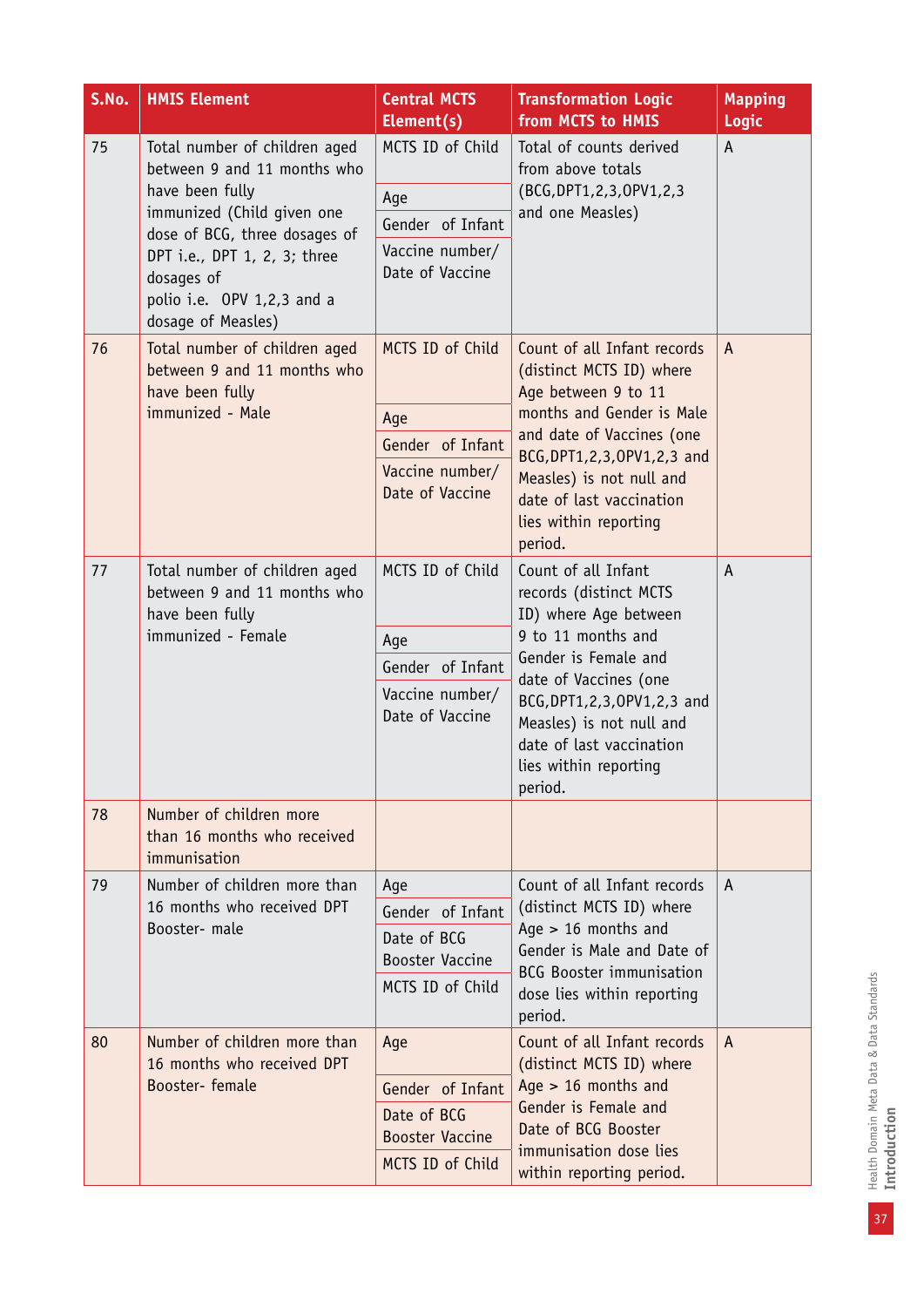| S.No. | <b>HMIS Element</b>                                                                                                  | <b>Central MCTS</b><br>Element(s)                                                    | <b>Transformation Logic</b><br>from MCTS to HMIS                                                                                                                                                                                                                          | <b>Mapping</b><br>Logic |
|-------|----------------------------------------------------------------------------------------------------------------------|--------------------------------------------------------------------------------------|---------------------------------------------------------------------------------------------------------------------------------------------------------------------------------------------------------------------------------------------------------------------------|-------------------------|
| 81    | Number of children more than<br>16 months who received OPV<br>Booster- male                                          | Age<br>Gender of Infant<br>Date of OPV<br><b>Booster Vaccine</b><br>MCTS ID of Child | Count of all Infant records<br>(distinct MCTS ID) where<br>Age $> 16$ months and<br>Gender is Male and Date of<br>OPV Booster immunisation<br>dose lies within reporting<br>period.                                                                                       | A                       |
| 82    | Number of children more than<br>16 months who received OPV<br>Booster-female                                         | Age<br>Gender of Infant<br>Date of OPV<br><b>Booster Vaccine</b><br>MCTS ID of Child | Count of all Infant records<br>(distinct MCTS ID) where<br>Age $> 16$ months and<br>Gender is Female and<br>Date of OPV Booster<br>immunisation dose lies<br>within reporting period.                                                                                     | $\overline{A}$          |
| 83    | Number of children more than<br>16 months who received MMR<br>Dose- male                                             | Age<br>Gender of Infant<br>Date of MMR<br>Vaccine<br>MCTS ID of Child                | Count of all Infant records<br>(distinct MCTS ID) where<br>Age $> 16$ months and<br>Gender is Male and Date<br>of MMR immunisation<br>dose lies within reporting<br>period.                                                                                               | A                       |
| 84    | Number of children more than<br>16 months who received MMR<br>Dose-female                                            | Age<br>Gender of Infant<br>Date of MMR<br>Vaccine<br>MCTS ID of Child                | Count of all Infant records<br>(distinct MCTS ID) where<br>Age $> 16$ months and<br>Gender is Female and Date<br>of MMR immunisation<br>dose lies within reporting<br>period.                                                                                             | $\mathsf{A}$            |
| 85    | Total number of children aged<br>between 12 and 23 months<br>who have been fully immunised<br>during the month       |                                                                                      |                                                                                                                                                                                                                                                                           | ${\sf R}$               |
| 86    | Total number of children aged<br>between 12 and 23 months<br>who have been fully immunised<br>during the month- Male | MCTS ID of Child<br>Age<br>Gender of Infant<br>Vaccine number/<br>Date of Vaccine    | Count of all Infant records<br>(distinct MCTS ID) where<br>Age between 12 and 23<br>months and Gender is Male<br>and date of Vaccines (one<br>BCG, DPT1, 2, 3, OPV1, 2, 3 and<br>Measles) is not null and<br>date of last vaccination<br>lies within reporting<br>period. | A                       |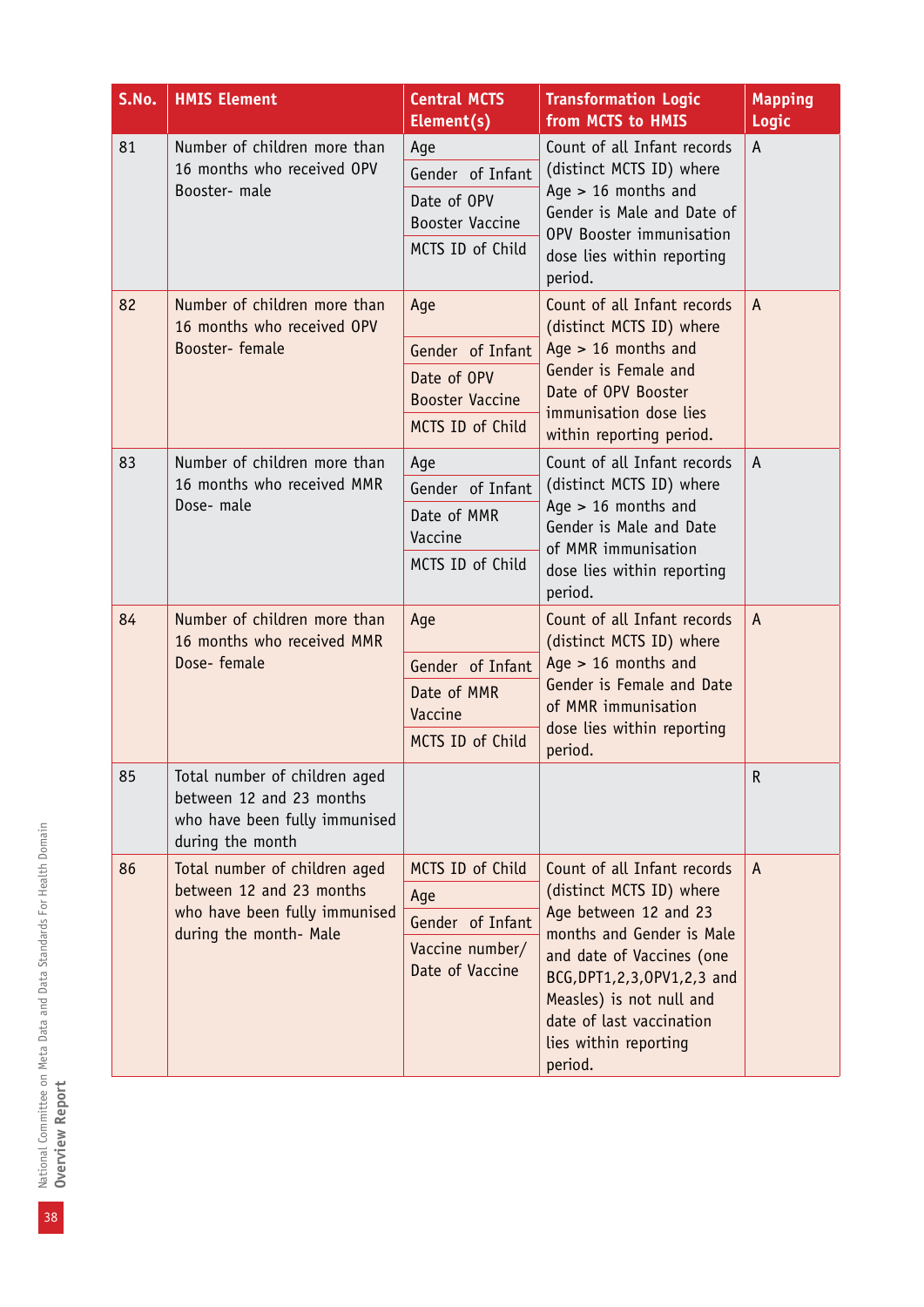| S.No. | <b>HMIS Element</b>                                                                        | <b>Central MCTS</b><br>Element(s)                       | <b>Transformation Logic</b><br>from MCTS to HMIS                                                                                                             | <b>Mapping</b><br>Logic |
|-------|--------------------------------------------------------------------------------------------|---------------------------------------------------------|--------------------------------------------------------------------------------------------------------------------------------------------------------------|-------------------------|
| 87    | Total number of children aged<br>between 12 and 23 months<br>who have been fully immunised | MCTS ID of Child                                        | Count of all Infant<br>records (distinct MCTS<br>ID) where Age between                                                                                       | A                       |
|       | during the month- Female                                                                   | Age                                                     | 12 and 23 months and                                                                                                                                         |                         |
|       |                                                                                            | Gender of Infant                                        | Gender is Female and<br>date of Vaccines (one                                                                                                                |                         |
|       |                                                                                            | Vaccine number/<br>Date of Vaccine                      | BCG, DPT1, 2, 3, OPV1, 2, 3 and<br>Measles) is not null and<br>date of last vaccination<br>lies within reporting<br>period.                                  |                         |
| 88    | Children more than 5 years                                                                 | MCTS ID of Child                                        | Count of all Infant records                                                                                                                                  | $\mathsf{A}$            |
|       | given DT5- male                                                                            | Age                                                     | (distinct MCTS ID) where                                                                                                                                     |                         |
|       | Gender of Infant                                                                           | Age $> 5$ years and Gender                              |                                                                                                                                                              |                         |
|       |                                                                                            | Vaccine number/<br>Date of Vaccine                      | is Male and Date of DT 5<br>dose lies within reporting<br>period.                                                                                            |                         |
| 89    | Children more than 5 years                                                                 | MCTS ID of Child                                        | Count of all Infant records<br>(distinct MCTS ID) where<br>Age $> 5$ years and Gender<br>is Female and Date of DT 5<br>dose lies within reporting<br>period. | $\mathsf{A}$            |
|       | given DT5- female                                                                          | Age                                                     |                                                                                                                                                              |                         |
|       |                                                                                            | Gender of Infant                                        |                                                                                                                                                              |                         |
|       |                                                                                            | Vaccine number/<br>Date of Vaccine                      |                                                                                                                                                              |                         |
| 90    | Children more than 10 years                                                                | MCTS ID of Child                                        | Count of all Infant records<br>(distinct MCTS ID) where<br>Age > 10 years and Gender<br>is Male and Date of TT 10<br>dose lies within reporting<br>period.   | $\mathsf{A}$            |
|       | given TT10- male                                                                           | Age                                                     |                                                                                                                                                              |                         |
|       |                                                                                            | Gender of Infant                                        |                                                                                                                                                              |                         |
|       |                                                                                            | <b>TT Vaccine</b><br>number/Date of<br>TT Vaccine dose. |                                                                                                                                                              |                         |
| 91    | Children more than 10 years                                                                | MCTS ID of Child                                        | Count of all Infant records                                                                                                                                  | $\mathsf{A}$            |
|       | given TT10- Female                                                                         | Age                                                     | (distinct MCTS ID) where                                                                                                                                     |                         |
|       |                                                                                            | Gender of Infant                                        | Age > 10 years and Gender<br>is female and Date of                                                                                                           |                         |
|       |                                                                                            | <b>TT Vaccine</b><br>number/Date of<br>TT Vaccine dose. | TT 10 dose lies within<br>reporting period.                                                                                                                  |                         |
| 92    | Children more than 10 years                                                                | MCTS ID of Child                                        | Count of all Infant records                                                                                                                                  | $\mathsf{A}$            |
|       | given TT16- male                                                                           | Age                                                     | (distinct MCTS ID) where                                                                                                                                     |                         |
|       |                                                                                            | Gender of Infant                                        | Age $> 16$ years and Gender<br>is Male and Date of TT 16                                                                                                     |                         |
|       |                                                                                            | <b>TT Vaccine</b><br>number/Date of<br>TT Vaccine dose. | dose lies within reporting<br>period.                                                                                                                        |                         |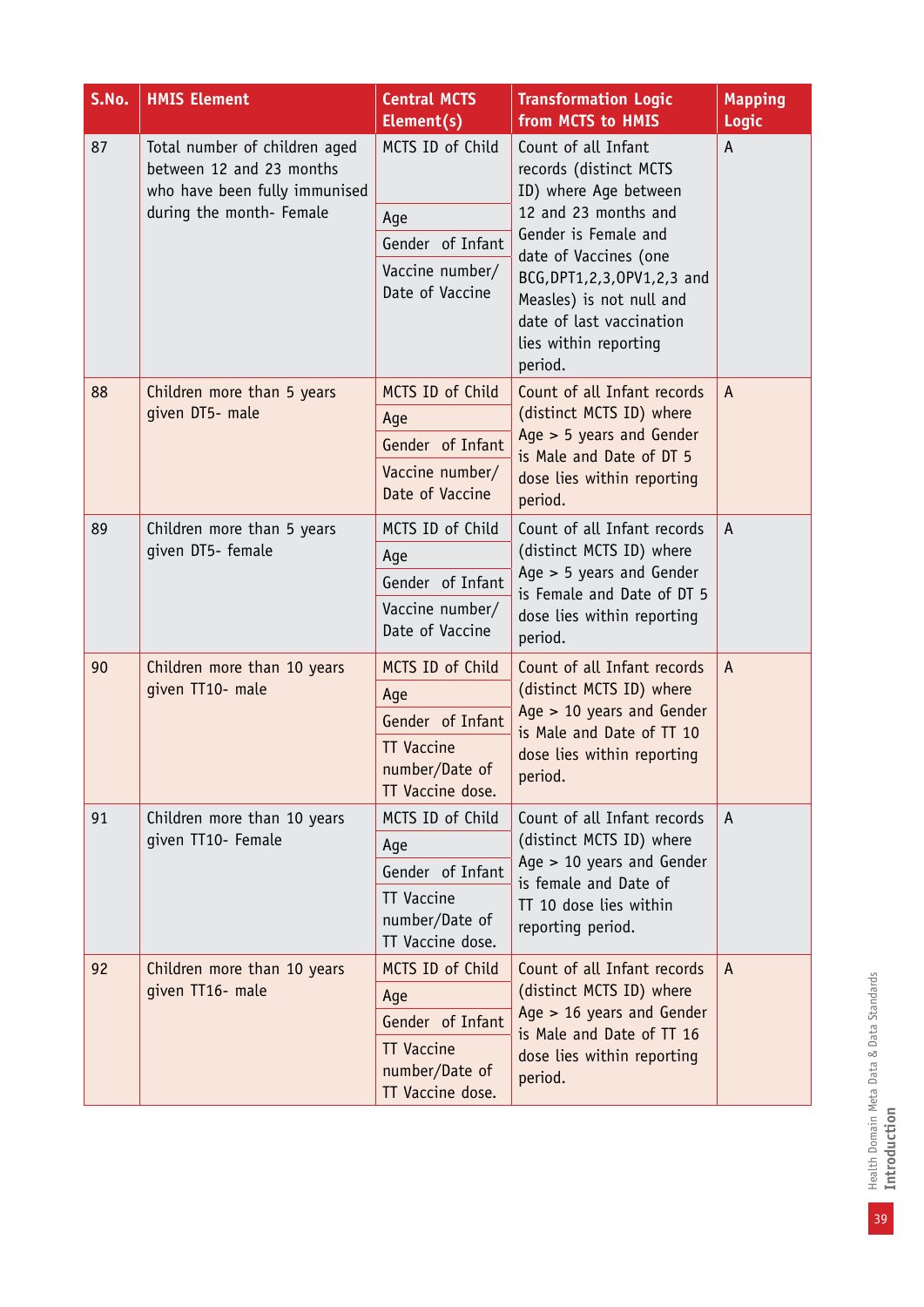| S.No. | <b>HMIS Element</b>                                              | <b>Central MCTS</b><br>Element(s)                       | <b>Transformation Logic</b><br>from MCTS to HMIS                                            | <b>Mapping</b><br>Logic |
|-------|------------------------------------------------------------------|---------------------------------------------------------|---------------------------------------------------------------------------------------------|-------------------------|
| 93    | Children more than 10 years                                      | MCTS ID of Child                                        | Count of all Infant records                                                                 | A                       |
|       | given TT16- Female                                               | Age                                                     | (distinct MCTS ID) where                                                                    |                         |
|       |                                                                  | Gender of Infant                                        | Age $> 16$ years and Gender<br>is female and Date of                                        |                         |
|       |                                                                  | <b>TT Vaccine</b><br>number/Date of<br>TT Vaccine dose. | TT 16 dose lies within<br>reporting period.                                                 |                         |
| 94    | Adverse Event Following<br>Immunisation (AEFI)                   |                                                         |                                                                                             | $\mathsf{R}$            |
| 95    | Abscess Following<br>Immunisation (AEFI)                         |                                                         |                                                                                             | $\mathsf R$             |
| 96    | Death Following Immunisation<br>(AEFI)                           |                                                         |                                                                                             | $\mathsf{R}$            |
| 97    | Other adverse events<br>Following Immunisation (AEFI)            |                                                         |                                                                                             | $\mathsf R$             |
| 98    | Number of immunisation<br>sessions during the month<br>- Planned |                                                         |                                                                                             | $\mathsf{R}$            |
| 99    | Number of immunisation<br>sessions during the month<br>- Held    |                                                         |                                                                                             | $\mathsf R$             |
| 100   | Number of immunisation<br>sessions where ASHAs were<br>present   |                                                         |                                                                                             | ${\sf R}$               |
| 101   | Others (Japanese Encephalitis                                    | MCTS ID of Child                                        | Count of all Infant records                                                                 | A                       |
|       | (JE) etc.                                                        | Age                                                     | (distinct MCTS ID) where<br>Date of JE Dose lies within                                     |                         |
|       |                                                                  | JE Vaccine<br>number/Date of<br>JE Vaccine dose.        | reporting period.                                                                           |                         |
| 102   | Number of Vitamin A Dose<br>administered between 9               | MCTS ID of Child                                        | Count of all Infant records<br>(distinct MCTS ID) where                                     | A                       |
|       | months and 5 yrs                                                 | Age                                                     | Age between 9 months and                                                                    |                         |
|       |                                                                  | Vit A dose<br>number/Date of<br>Vit A dose.             | 5 yrs and Date of Vit A<br>dose lies within reporting<br>period.                            |                         |
| 103   | Number of Vitamin A Dose -1                                      | MCTS ID of Child                                        | Count of all Infant records                                                                 | A                       |
|       |                                                                  | Age                                                     | (distinct MCTS ID) where                                                                    |                         |
|       |                                                                  | Vit A dose<br>number/Date of<br>Vit A dose.             | Age between 6 months<br>and 1 yr and Date of Vit A<br>dose lies within reporting<br>period. |                         |
| 104   | Number of Vitamin A Dose -5                                      | MCTS ID of Child                                        | Count of all Infant records                                                                 | A                       |
|       |                                                                  | Age                                                     | (distinct MCTS ID) where<br>Age $> 1$ yr and $< 3$ yr and                                   |                         |
|       |                                                                  | Vit A dose<br>number/Date of<br>Vit A dose.             | Date of Vit A dose lies<br>within reporting period.                                         |                         |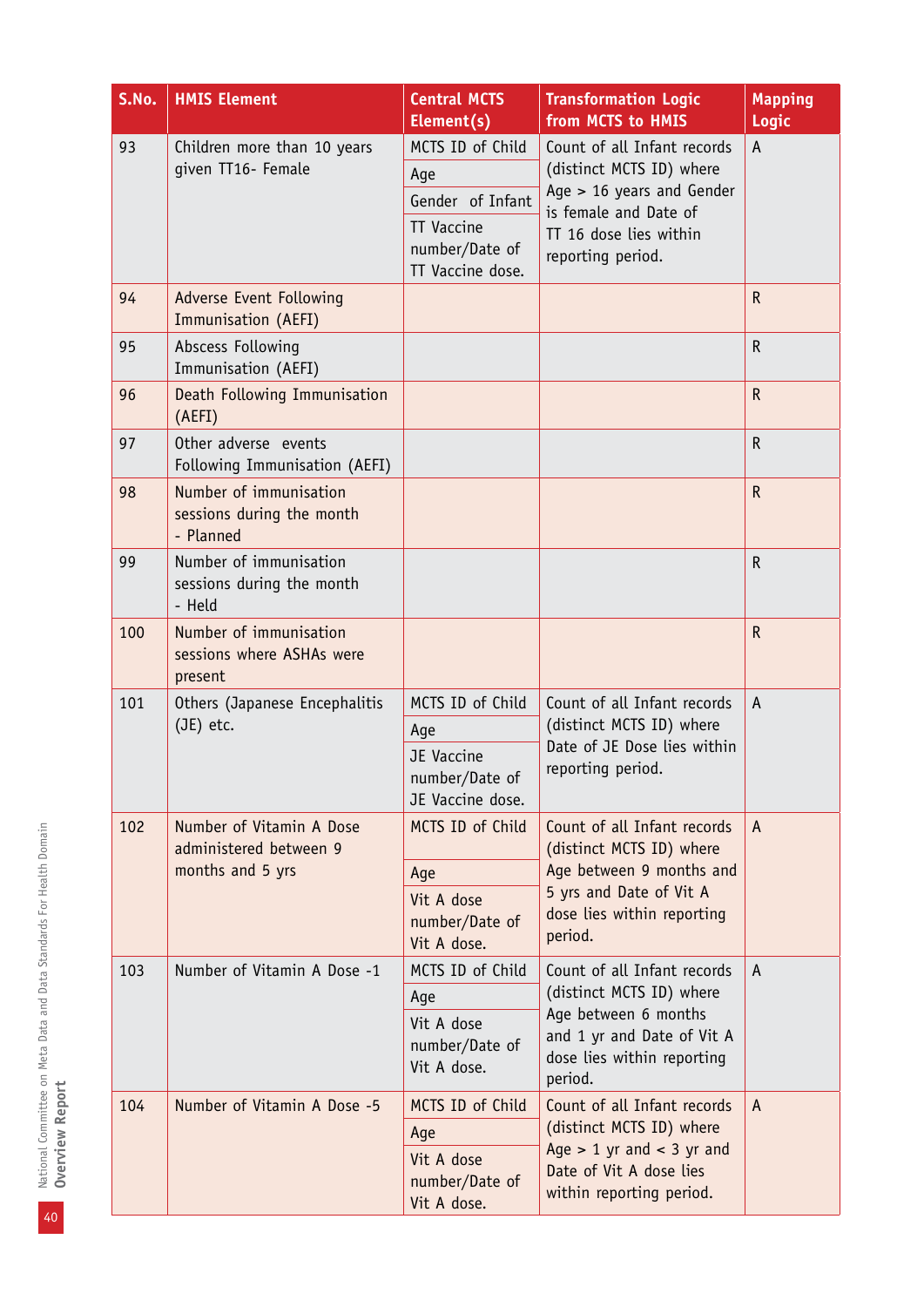| S.No. | <b>HMIS Element</b>                                                                                             | <b>Central MCTS</b><br>Element(s)           | <b>Transformation Logic</b><br>from MCTS to HMIS                         | <b>Mapping</b><br><b>Logic</b> |
|-------|-----------------------------------------------------------------------------------------------------------------|---------------------------------------------|--------------------------------------------------------------------------|--------------------------------|
| 105   | Number of Vitamin A Dose 9                                                                                      | MCTS ID of Child                            | Count of all Infant records                                              | A                              |
|       |                                                                                                                 | Age                                         | (distinct MCTS ID) where                                                 |                                |
|       |                                                                                                                 | Vit A dose<br>number/Date of<br>Vit A dose. | Age $<$ 5 yrs and Date of<br>Vit A dose lies within<br>reporting period. |                                |
| 106   | Number of cases of childhood<br>Measles reported during the<br>month (0-5 years)                                |                                             |                                                                          | $\mathsf{R}$                   |
| 107   | Number of cases of childhood<br>Diarrhoea and dehydration<br>reported during the month<br>$(0-5 \text{ years})$ |                                             |                                                                          | $\mathsf R$                    |
| 108   | Number of cases of childhood<br>Malaria reported during the<br>month (0-5 years)                                |                                             |                                                                          | $\mathsf{R}$                   |
| 109   | Number of Aanganwadi centers<br>reported to have conducted<br>VHNDs during the month                            |                                             |                                                                          | R                              |
| 110   | OPD Attendance (All)                                                                                            |                                             |                                                                          | $\mathsf{R}$                   |
| 111   | Number of Hb tests conducted                                                                                    |                                             |                                                                          | R                              |
| 112   | Of which number having Hb <<br>$7 \text{ gm}$                                                                   | Hb value                                    | Count of Records where Hb<br>Value <7 gm.                                | G                              |
| 113   | Infant deaths within 24 hrs of<br>birth                                                                         |                                             |                                                                          | R                              |
| 114   | Infants deaths up to 1 week                                                                                     |                                             |                                                                          | $\mathsf R$                    |
| 115   | Infants deaths up to 1 week by<br><b>Sepsis</b>                                                                 |                                             |                                                                          | R                              |
| 116   | Infants deaths up to 1 week by<br>Asphyxia                                                                      |                                             |                                                                          | $\mathsf{R}$                   |
| 117   | Infants deaths up to 1 week by<br>Low Birth Weight (LBW)                                                        |                                             |                                                                          | R                              |
| 118   | Infants deaths up to 1 week by<br>other reason                                                                  |                                             |                                                                          | $\mathsf{R}$                   |
| 119   | Infants deaths between 1 week<br>and 4 weeks                                                                    |                                             |                                                                          | $\mathsf{R}$                   |
| 120   | Infants deaths between 1 week<br>and 4 weeks by Sepsis                                                          |                                             |                                                                          | $\mathsf{R}$                   |
| 121   | Infants deaths between 1 week<br>and 4 weeks by Asphyxia                                                        |                                             |                                                                          | R                              |
| 122   | Infants deaths between 1 week<br>and 4 weeks by Low Birth<br>Weight (LBW)                                       |                                             |                                                                          | $\mathsf{R}$                   |
| 123   | Infants deaths between 1 week<br>and 4 weeks by other reason                                                    |                                             |                                                                          | R                              |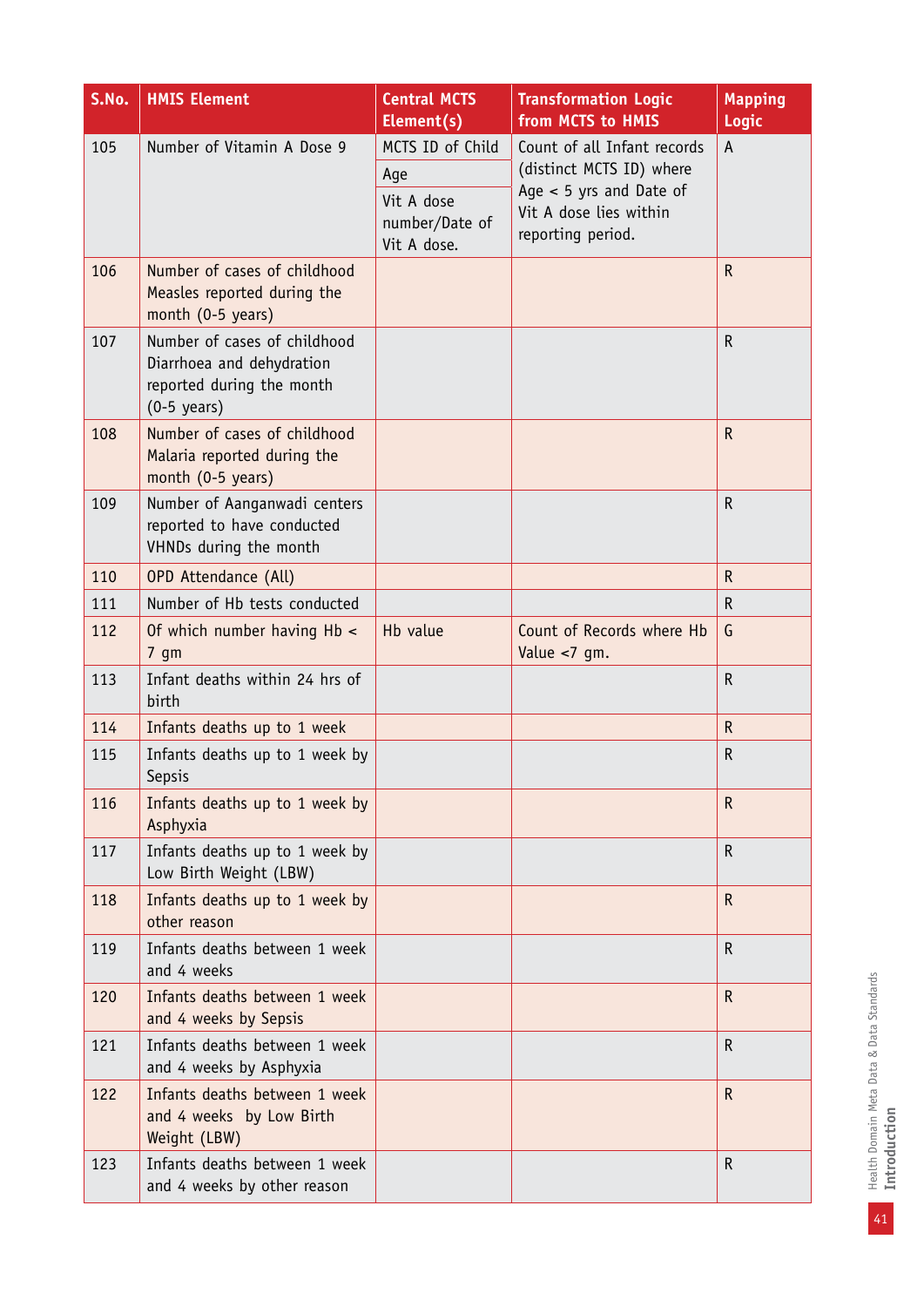| S.No. | <b>HMIS Element</b>                                                                                                    | <b>Central MCTS</b><br>Element(s) | <b>Transformation Logic</b><br>from MCTS to HMIS | <b>Mapping</b><br>Logic |
|-------|------------------------------------------------------------------------------------------------------------------------|-----------------------------------|--------------------------------------------------|-------------------------|
| 124   | Infant / child deaths between<br>1 month and 11 months                                                                 |                                   |                                                  | $\mathsf{R}$            |
| 125   | Infant / child deaths between<br>1 month and 11 months by<br>Pneumonia                                                 |                                   |                                                  | $\mathsf R$             |
| 126   | Infant / child deaths between<br>1 month and 11 months by<br><b>Diarrhoea</b>                                          |                                   |                                                  | $\mathsf R$             |
| 127   | Infant / child deaths between<br>1 month and 11 months Fever<br>related                                                |                                   |                                                  | $\mathsf R$             |
| 128   | Infant / child deaths between<br>1 month and 11 months by<br><b>Measles</b>                                            |                                   |                                                  | $\mathsf{R}$            |
| 129   | Infant / child deaths between<br>1 month and 11 months by<br><b>Others</b>                                             |                                   |                                                  | $\mathsf R$             |
| 130   | Child deaths between 1 year<br>and 5 years                                                                             |                                   |                                                  | $\mathsf{R}$            |
| 131   | Child deaths between 1 year<br>and 5 years by Pneumonia                                                                |                                   |                                                  | $\mathsf R$             |
| 132   | Child deaths between 1 year<br>and 5 years by Diarrhoea                                                                |                                   |                                                  | $\mathsf{R}$            |
| 133   | Child deaths between 1 year<br>and 5 years by Fever related                                                            |                                   |                                                  | $\mathsf R$             |
| 134   | Child deaths between 1 year<br>and 5 years by Measles                                                                  |                                   |                                                  | $\mathsf{R}$            |
| 135   | Child deaths between 1 year<br>and 5 years by Others                                                                   |                                   |                                                  | R                       |
| 136   | Adolescent deaths between 6<br>and 14 years of age during the<br>reporting month                                       |                                   |                                                  | $\mathsf R$             |
| 137   | Adolescents deaths between<br>6 and 14 years of age by<br>Diarrhoeal diseases                                          |                                   |                                                  | $\mathsf R$             |
| 138   | Adolescents deaths between<br>6 and 14 years of age by<br><b>Tuberculosis</b>                                          |                                   |                                                  | R                       |
| 139   | Adolescents deaths between<br>6 and 14 years of age by<br>Respiratory diseases including<br>infections (other than TB) |                                   |                                                  | $\mathsf{R}$            |
| 140   | Adolescents deaths between 6<br>and 14 years of age by Malaria                                                         |                                   |                                                  | $\mathsf{R}$            |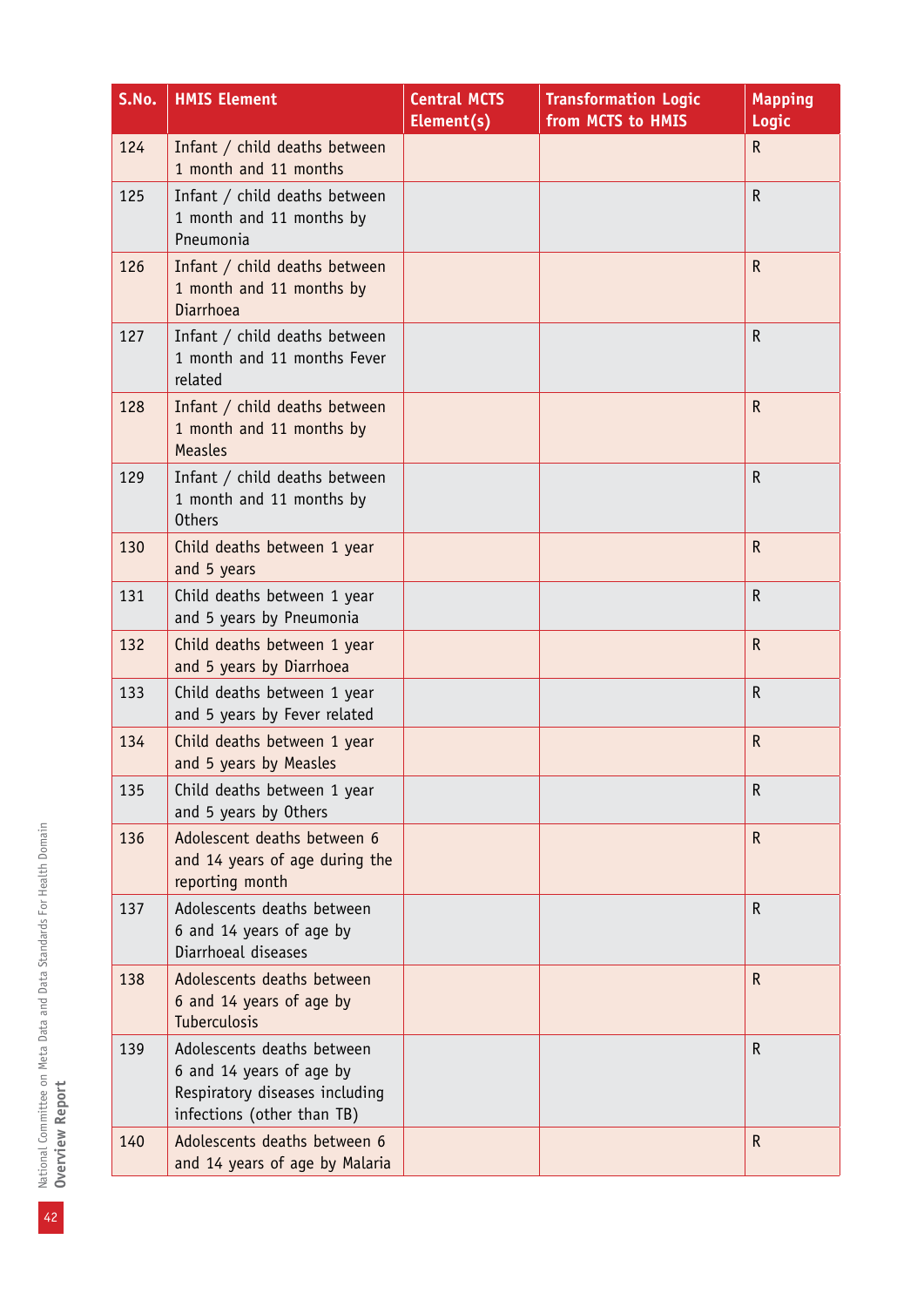| S.No. | <b>HMIS Element</b>                                                                                                      | <b>Central MCTS</b><br>Element(s) | <b>Transformation Logic</b><br>from MCTS to HMIS | <b>Mapping</b><br><b>Logic</b> |
|-------|--------------------------------------------------------------------------------------------------------------------------|-----------------------------------|--------------------------------------------------|--------------------------------|
| 141   | Adolescents deaths between 6<br>and 14 years of age by Other<br>fever related                                            |                                   |                                                  | $\mathsf R$                    |
| 142   | Adolescents deaths between 6<br>and 14 years of age by HIV/<br><b>AIDS</b>                                               |                                   |                                                  | $\mathsf{R}$                   |
| 143   | Adolescents deaths between 6<br>and 14 years of age by Heart<br>disease/hypertension related                             |                                   |                                                  | $\mathsf{R}$                   |
| 144   | Adolescents deaths between<br>6 and 14 years of age by<br>Neurological disease including<br>strokes                      |                                   |                                                  | $\mathsf{R}$                   |
| 145   | Adolescent/Adult deaths<br>between 15-55 years of age<br>during the reporting month                                      |                                   |                                                  | R                              |
| 146   | Adolescent/Adult deaths<br>between 15-55 years of age by<br>Diarrhoeal diseases                                          |                                   |                                                  | $\mathsf R$                    |
| 147   | Adolescent/Adult deaths<br>between 15-55 years of age by<br>Tuberculosis                                                 |                                   |                                                  | R                              |
| 148   | Adolescent/Adult deaths<br>between 15-55 years of age by<br>Respiratory diseases including<br>infections (other than TB) |                                   |                                                  | $\mathsf{R}$                   |
| 149   | Adolescent/Adult deaths<br>between 15-55 years of age<br>by Malaria                                                      |                                   |                                                  | $\mathsf R$                    |
| 150   | Adolescent/Adult deaths<br>between 15-55 years of age<br>by Other fever related                                          |                                   |                                                  | $\mathsf{R}$                   |
| 151   | Adolescent/Adult deaths<br>between 15-55 years of age by<br>HIV/AIDS                                                     |                                   |                                                  | $\mathsf{R}$                   |
| 152   | Adolescent/Adult deaths<br>between 15-55 years of age<br>by Heart disease/hypertension<br>related                        |                                   |                                                  | $\mathsf{R}$                   |
| 153   | Adolescent/Adult deaths<br>between 15-55 years of age by<br>Neurological disease including<br>strokes                    |                                   |                                                  | $\mathsf R$                    |
| 154   | Adult deaths above 55 years of<br>age during the reporting month                                                         |                                   |                                                  | R                              |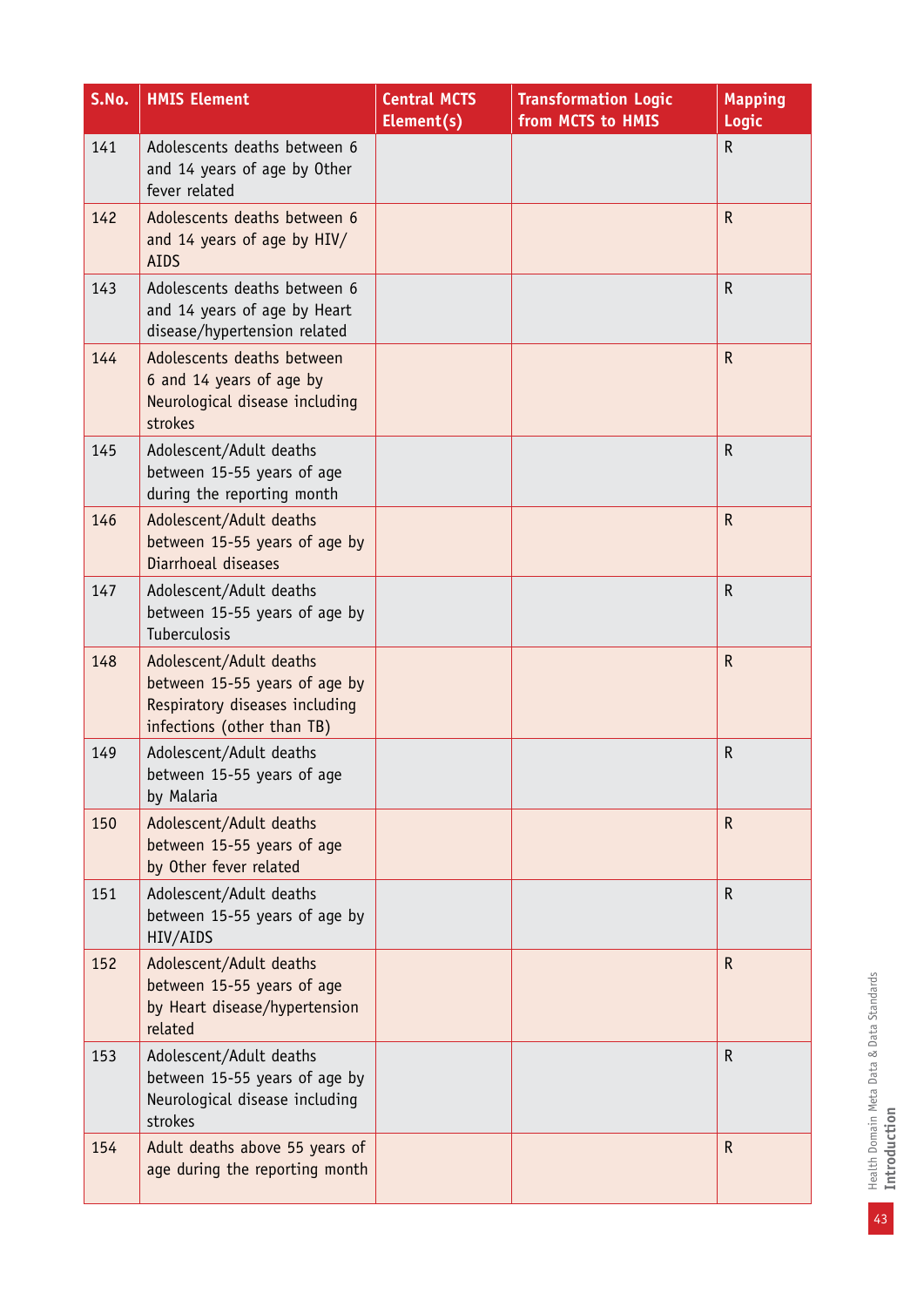| S.No. | <b>HMIS Element</b>                                                                                      | <b>Central MCTS</b><br>Element(s) | <b>Transformation Logic</b><br>from MCTS to HMIS | <b>Mapping</b><br>Logic |
|-------|----------------------------------------------------------------------------------------------------------|-----------------------------------|--------------------------------------------------|-------------------------|
| 155   | Adult deaths above 55 years of<br>age by Diarrhoeal diseases                                             |                                   |                                                  | $\mathsf R$             |
| 156   | Adult deaths above 55 years of<br>age by Tuberculosis                                                    |                                   |                                                  | $\mathsf R$             |
| 157   | Adult deaths above 55 years<br>of age by Respiratory diseases<br>including infections (other<br>than TB) |                                   |                                                  | $\mathsf{R}$            |
| 158   | Adult deaths above 55 years of<br>age by Malaria                                                         |                                   |                                                  | $\mathsf{R}$            |
| 160   | Adult deaths above 55 years of<br>age by Other fever related                                             |                                   |                                                  | $\mathsf R$             |
| 161   | Adult deaths above 55 years of<br>age by HIV/AIDS                                                        |                                   |                                                  | $\mathsf R$             |
| 162   | Adult deaths above 55 years<br>of age by Heart disease/<br>hypertension related                          |                                   |                                                  | $\mathsf R$             |
| 163   | Adult deaths above 55 years<br>of age by Neurological disease<br>including strokes                       |                                   |                                                  | $\mathsf{R}$            |
| 164   | <b>Maternal Deaths</b>                                                                                   |                                   |                                                  | $\mathsf R$             |
| 165   | Total maternal deaths due to<br>abortions                                                                |                                   |                                                  | $\mathsf{R}$            |
| 166   | Total maternal deaths due to<br>Obstructed/prolonged labour                                              |                                   |                                                  | $\mathsf R$             |
| 167   | Total maternal deaths due to<br>Severe hypertension/fits                                                 |                                   |                                                  | $\mathsf{R}$            |
| 168   | Total maternal deaths due to<br><b>Bleeding</b>                                                          |                                   |                                                  | $\mathsf R$             |
| 169   | Total maternal deaths due to<br>High fever                                                               |                                   |                                                  | $\mathsf R$             |
| 170   | Total maternal deaths due to<br>Other causes (including causes<br>not known)                             |                                   |                                                  | $\mathsf R$             |
| 171   | Any death due to reasons such<br>as trauma/accidents/burns                                               |                                   |                                                  | $\mathsf{R}$            |
| 172   | Any death due to reasons such<br>as Suicide                                                              |                                   |                                                  | $\mathsf R$             |
| 173   | Any death due to reasons such<br>as Animal bites and stings                                              |                                   |                                                  | $\mathsf{R}$            |
| 174   | Other Disease Death                                                                                      |                                   |                                                  | $\mathsf R$             |
| 175   | Any death due to reasons such<br>as Known acute disease                                                  |                                   |                                                  | $\mathsf{R}$            |
| 176   | Any death due to reasons such<br>as Known chronic disease                                                |                                   |                                                  | $\mathsf R$             |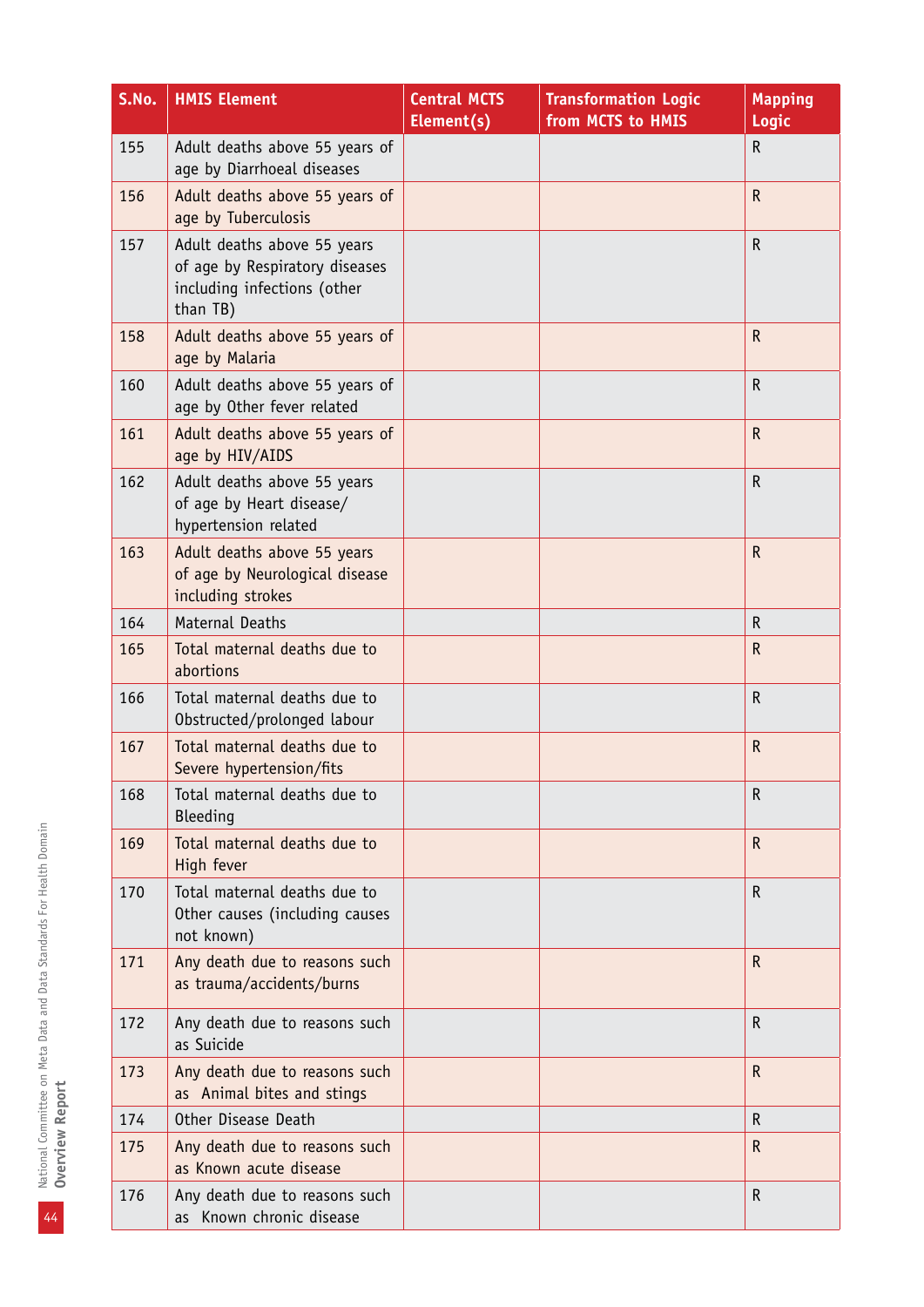| S.No. | <b>HMIS Element</b>                                                                                              | <b>Central MCTS</b><br>Element(s) | <b>Transformation Logic</b><br>from MCTS to HMIS              | <b>Mapping</b><br>Logic |
|-------|------------------------------------------------------------------------------------------------------------------|-----------------------------------|---------------------------------------------------------------|-------------------------|
| 177   | Any death due to Causes not<br>known                                                                             |                                   |                                                               | $\mathsf R$             |
| 178   | Number of Eclampsia cases<br>managed during delivery                                                             |                                   |                                                               | $\mathsf R$             |
| 179   | Number having severe<br>anemia (Hb<7g/dl) treated at<br>institution                                              | MCTS ID of<br>Mother              |                                                               | A                       |
|       |                                                                                                                  | Hb value [Hb<7,<br>$Hb > 7$ ]     |                                                               |                         |
|       |                                                                                                                  | Facility name                     |                                                               |                         |
| 180   | Number of private institutional<br>delivery cases where JSY                                                      | MCTS ID of<br>Mother              | Count of Mother records<br>where Place of Delivery is         | $\overline{A}$          |
|       | incentive paid to Mothers                                                                                        | Place of Delivery                 | Facility and JSY Benefits                                     |                         |
|       |                                                                                                                  | JSY Benefits Paid<br>Date         | Paid Date is not NULL<br>and lies within reporting<br>period. |                         |
| 181   | Number of private institutional<br>delivery cases where JSY                                                      | MCTS ID of ASHA                   | Count of ASHA records<br>where Place of Delivery is           | $\Lambda$               |
|       | incentive paid to ASHA                                                                                           | Place of Delivery                 | Facility and JSY Benefits                                     |                         |
|       |                                                                                                                  | <b>JSY Benefits Paid</b><br>Date  | Paid Date is not NULL<br>and lies within reporting<br>period. |                         |
| 182   | Number of private institutional<br>delivery cases where JSY                                                      | MCTS ID of ANM                    | Count of ANM records<br>where Place of Delivery is            | $\mathsf{A}$            |
|       | incentive paid to AMN or AWW                                                                                     | Place of Delivery                 | Facility and JSY Benefits                                     |                         |
|       |                                                                                                                  | <b>JSY Benefits Paid</b><br>Date  | Paid Date is not NULL<br>and lies within reporting<br>period. |                         |
| 183   | Number of Caesarean<br>(C-Section) deliveries<br>performed at PHC                                                |                                   |                                                               | $\mathsf{R}$            |
| 184   | Number of Caesarean<br>(C-Section) deliveries<br>performed at CHC                                                |                                   |                                                               | $\mathsf{R}$            |
| 185   | Number of Caesarean<br>(C-Section) deliveries<br>performed at Sub-divisional<br>hospital/District Hospital       |                                   |                                                               | $\mathsf{R}$            |
| 186   | Number of Caesarean<br>(C-Section) deliveries<br>performed at At Other State<br><b>Owned Public Institutions</b> |                                   |                                                               | $\mathsf R$             |
| 187   | Number of Caesarean<br>(C-Section) deliveries<br>performed at Private Facilities                                 |                                   |                                                               | $\mathsf R$             |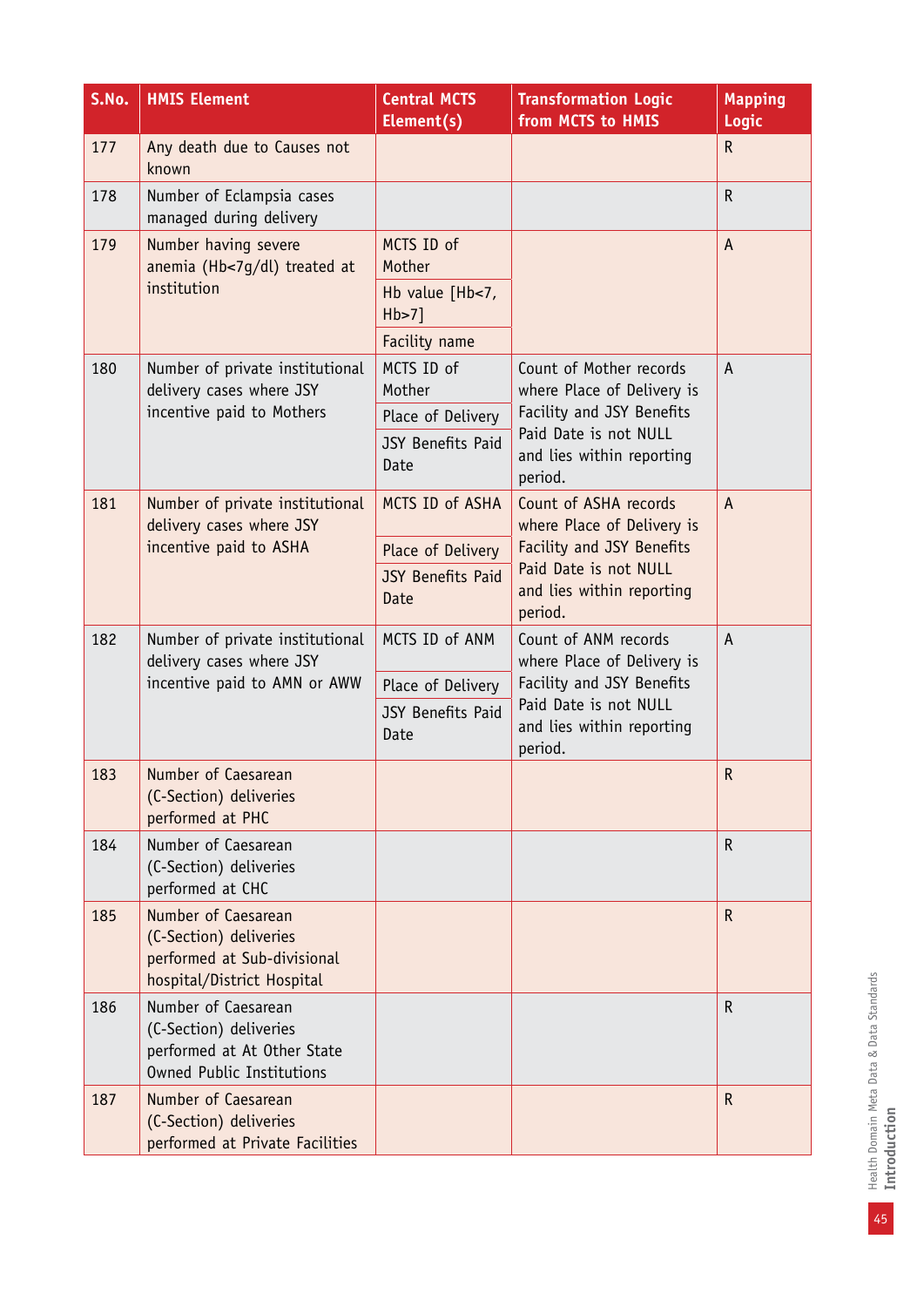| S.No. | <b>HMIS Element</b>                                                                                                                   | <b>Central MCTS</b><br>Element(s)                                                                              | <b>Transformation Logic</b><br>from MCTS to HMIS                                                                                                                                                                                                                             | <b>Mapping</b><br>Logic |
|-------|---------------------------------------------------------------------------------------------------------------------------------------|----------------------------------------------------------------------------------------------------------------|------------------------------------------------------------------------------------------------------------------------------------------------------------------------------------------------------------------------------------------------------------------------------|-------------------------|
| 188   | Number of cases of pregnant<br>women with Obstetric<br>Complications and attended at<br>PHC                                           | Danger signs in<br>Mother<br>MCTS ID of<br>Mother<br>Date of ANC Visit<br>PHC ID or name                       | Count of Mother records<br>(distinct MCTS ID of<br>Pregnant Woman) where<br>Danger signs in Mother<br>is not null and PHC $ID =$<br>ID of given PHC and Date<br>of ANC Visit lies within<br>reporting period.                                                                | A                       |
| 189   | Number of cases of pregnant<br>women with Obstetric<br>Complications and attended at<br>Sub-divisional hospital/District<br>Hospital. | Danger signs in<br>Mother<br>MCTS ID of<br>Mother<br>Date of ANC Visit<br>SDH or DH ID or<br>name              | Count of Mother records<br>(distinct MCTS ID of<br>Pregnant Woman) where<br>Danger signs in Mother is<br>not null and SDH/DH ID<br>$=$ ID of given SDH/DH<br>and Date of ANC Visit lies<br>within reporting period.                                                          | $\mathsf{A}$            |
| 190   | Number of cases of pregnant<br>women with Obstetric<br>Complications and attended<br>at Other State Owned Public<br>Institutions.     | Danger signs in<br>Mother<br>MCTS ID of<br>Mother<br>Date of ANC Visit<br>Linked facility<br>Type For Delivery | Count of Mother records<br>(distinct MCTS ID of<br>Pregnant Woman) where<br>Danger signs in Mother<br>is not null and Facility<br>Type = type code of given<br>Facility (Other State owned<br>Public Institutions) and<br>Date of ANC Visit lies<br>within reporting period. | A                       |
| 191   | Number of cases of pregnant<br>women with Obstetric<br>Complications and attended at<br>Private facilities                            | Danger signs in<br>Mother<br>MCTS ID of<br>Mother<br>Date of ANC Visit<br>Linked facility<br>Type For Delivery | Count of Mother records<br>(distinct MCTS ID of<br>Pregnant Woman) where<br>Danger signs in Mother<br>is not null and Facility<br>Type = type code of given<br>Facility (Private facilities)<br>and Date of ANC Visit lies<br>within reporting period.                       | A                       |
| 192   | Number of Complicated<br>pregnancies treated with IV<br>Antibiotics                                                                   |                                                                                                                |                                                                                                                                                                                                                                                                              | $\mathsf{R}$            |
| 193   | Number of Complicated<br>pregnancies treated with IV<br>Antihypertensive/Magsulph<br>injection                                        |                                                                                                                |                                                                                                                                                                                                                                                                              | ${\sf R}$               |
| 194   | Number of Complicated<br>pregnancies treated with IV<br><b>Oxytocics</b>                                                              |                                                                                                                |                                                                                                                                                                                                                                                                              | $\mathsf{R}$            |
| 195   | Number of Complicated<br>pregnancies treated with Blood<br>Transfusion                                                                |                                                                                                                |                                                                                                                                                                                                                                                                              | $\mathsf{R}$            |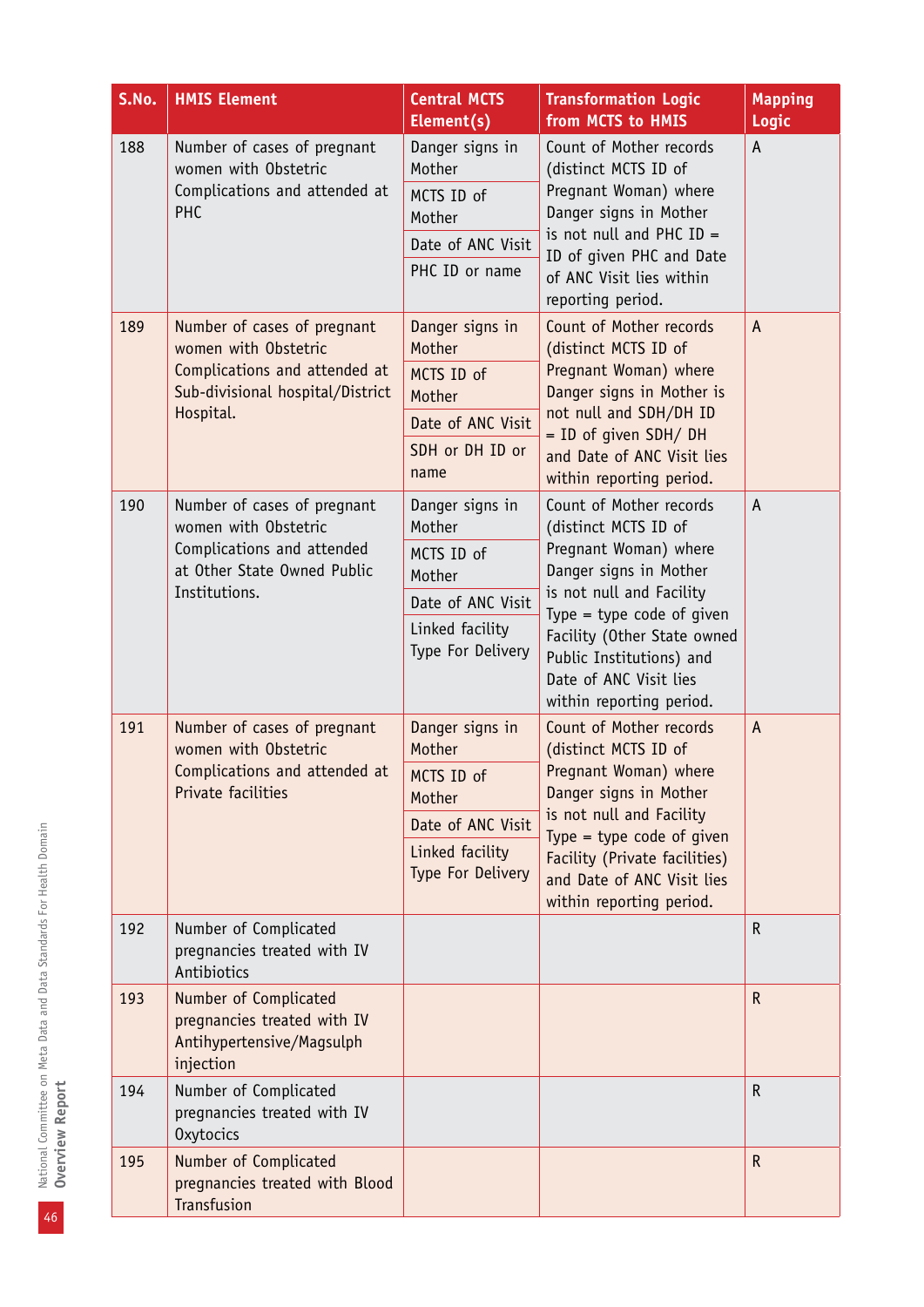| S.No. | <b>HMIS Element</b>                                                                                      | <b>Central MCTS</b><br>Element(s)                                                                            | <b>Transformation Logic</b><br>from MCTS to HMIS                                                                                                                                                             | <b>Mapping</b><br>Logic |
|-------|----------------------------------------------------------------------------------------------------------|--------------------------------------------------------------------------------------------------------------|--------------------------------------------------------------------------------------------------------------------------------------------------------------------------------------------------------------|-------------------------|
| 196   | PNC maternal complications<br>attended                                                                   | MCTS ID of<br>Mother<br>Date of PNC<br>Visit (Mother<br>Registration in<br>PNC)<br>Danger signs in<br>Mother | Count of Mother records<br>(distinct MCTS ID of<br>Mother) registered for PNC<br>visit where Danger sign<br>of Mother is not null and<br>Date of PNC Registration/<br>Visit lies within reporting<br>period. | A                       |
| 197   | Number of MTP Conducted at<br>Public Institutions Up to 12<br>weeks of pregnancy                         |                                                                                                              |                                                                                                                                                                                                              | $\mathsf{R}$            |
| 198   | Number of MTP Conducted at<br>Public Institutions More than<br>12 weeks of pregnancy                     |                                                                                                              |                                                                                                                                                                                                              | $\mathsf{R}$            |
| 199   | Number of MTPs conducted at<br><b>Private Facilities</b>                                                 |                                                                                                              |                                                                                                                                                                                                              | ${\sf R}$               |
| 200   | Number of new RTI/STI for<br>which treatment initiated for<br>Male                                       |                                                                                                              |                                                                                                                                                                                                              | $\mathsf R$             |
| 201   | Number of new RTI/STI for<br>which treatment initiated for<br>Female                                     | RTI/STI                                                                                                      | Count of Pregnant women/<br>Mother records (distinct<br>MCTS ID) where RTI/STI='Y'<br>and Date of ANC/PNC<br>Visit lies within Reporting<br>period.                                                          | $\mathsf{A}$            |
|       |                                                                                                          | Date of ANC/PNC<br>Checkup='Y'                                                                               |                                                                                                                                                                                                              |                         |
|       |                                                                                                          | MCTS ID of<br>Mother/Pregnant<br>woman                                                                       |                                                                                                                                                                                                              |                         |
| 202   | Number of wet mount tests<br>conducted                                                                   |                                                                                                              |                                                                                                                                                                                                              | $\mathsf R$             |
| 203   | Number of NSV/Conventional<br>Vasectomy conducted                                                        |                                                                                                              |                                                                                                                                                                                                              | $\mathsf R$             |
| 204   | Number of NSV/Conventional<br>Vasectomy conducted At PHCs                                                |                                                                                                              |                                                                                                                                                                                                              | $\mathsf R$             |
| 205   | Number of NSV/Conventional<br>Vasectomy conducted At CHCs                                                |                                                                                                              |                                                                                                                                                                                                              | ${\sf R}$               |
| 206   | Number of NSV/Conventional<br>Vasectomy conducted At Sub-<br>divisional hospitals/ District<br>Hospitals |                                                                                                              |                                                                                                                                                                                                              | $\mathsf R$             |
| 207   | Number of NSV/Conventional<br>Vasectomy conducted At Other<br><b>State Owned Public Institutions</b>     |                                                                                                              |                                                                                                                                                                                                              | $\mathsf{R}$            |
| 208   | Number of NSV/Conventional<br>Vasectomy conducted At<br>Private facilities                               |                                                                                                              |                                                                                                                                                                                                              | $\mathsf R$             |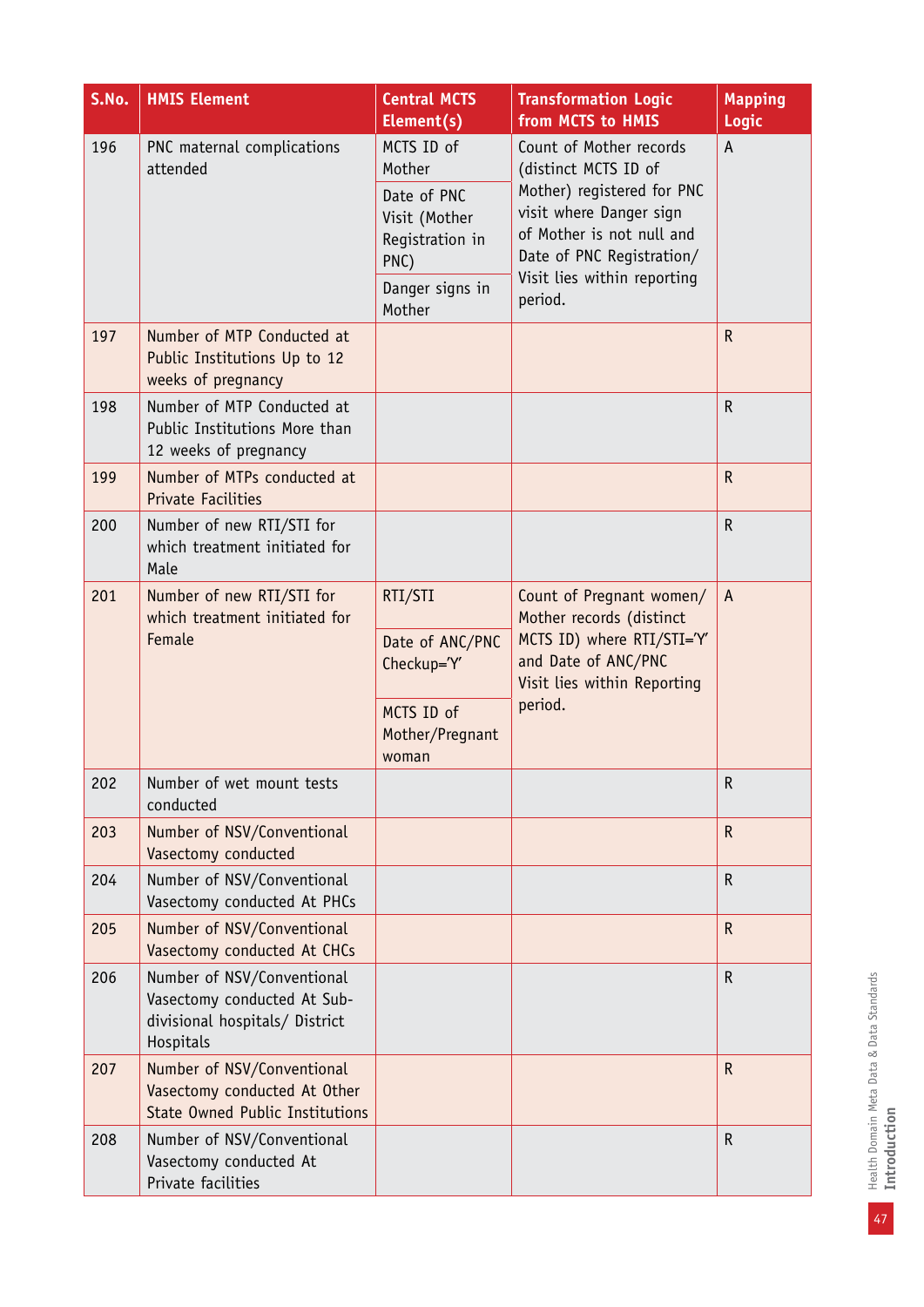| S.No. | <b>HMIS Element</b>                                                                                       | <b>Central MCTS</b><br>Element(s) | <b>Transformation Logic</b><br>from MCTS to HMIS | Mapping<br>Logic |
|-------|-----------------------------------------------------------------------------------------------------------|-----------------------------------|--------------------------------------------------|------------------|
| 209   | Number of Laparoscopic<br>sterilizations/ conducted                                                       |                                   |                                                  | ${\sf R}$        |
| 210   | Number of Laparoscopic<br>sterilizations/ conducted At<br><b>PHCs</b>                                     |                                   |                                                  | ${\sf R}$        |
| 211   | Number of Laparoscopic<br>sterilizations/ conducted At<br><b>CHCs</b>                                     |                                   |                                                  | $\mathsf R$      |
| 212   | Number of Laparoscopic<br>sterilizations/ conducted<br>At Sub-divisional hospitals/<br>District Hospitals |                                   |                                                  | $\mathsf R$      |
| 213   | Number of Laparoscopic<br>sterilizations/ conducted At<br>Other State Owned Public<br>Institutions        |                                   |                                                  | $\mathsf R$      |
| 214   | Number of Laparoscopic<br>sterilizations/ conducted At<br>Private facilities                              |                                   |                                                  | $\mathsf R$      |
| 215   | Number of Mini-lap<br>sterilizations conducted                                                            |                                   |                                                  | $\mathsf R$      |
| 216   | Number of Mini-lap<br>sterilizations conducted At<br><b>PHCs</b>                                          |                                   |                                                  | $\mathsf R$      |
| 217   | Number of Mini-lap<br>sterilizations conducted At<br><b>CHCs</b>                                          |                                   |                                                  | $\mathsf{R}$     |
| 218   | Number of Mini-lap<br>sterilizations conducted At<br>Sub-divisional hospitals/<br>District Hospitals      |                                   |                                                  | ${\sf R}$        |
| 219   | Number of Mini-lap<br>sterilizations conducted At<br>Other State Owned Public<br><b>Institutions</b>      |                                   |                                                  | R.               |
| 220   | Number of Mini-lap<br>sterilizations conducted At<br>Private facilities                                   |                                   |                                                  | $\mathsf{R}$     |
| 221   | Number of Post-Partum<br>sterilizations conducted                                                         |                                   |                                                  | $\mathsf R$      |
| 222   | Number of Post-Partum<br>sterilizations conducted at<br><b>PHCs</b>                                       |                                   |                                                  | $\mathsf R$      |
| 223   | Number of Post-Partum<br>sterilizations conducted at<br><b>CHCs</b>                                       |                                   |                                                  | $\mathsf R$      |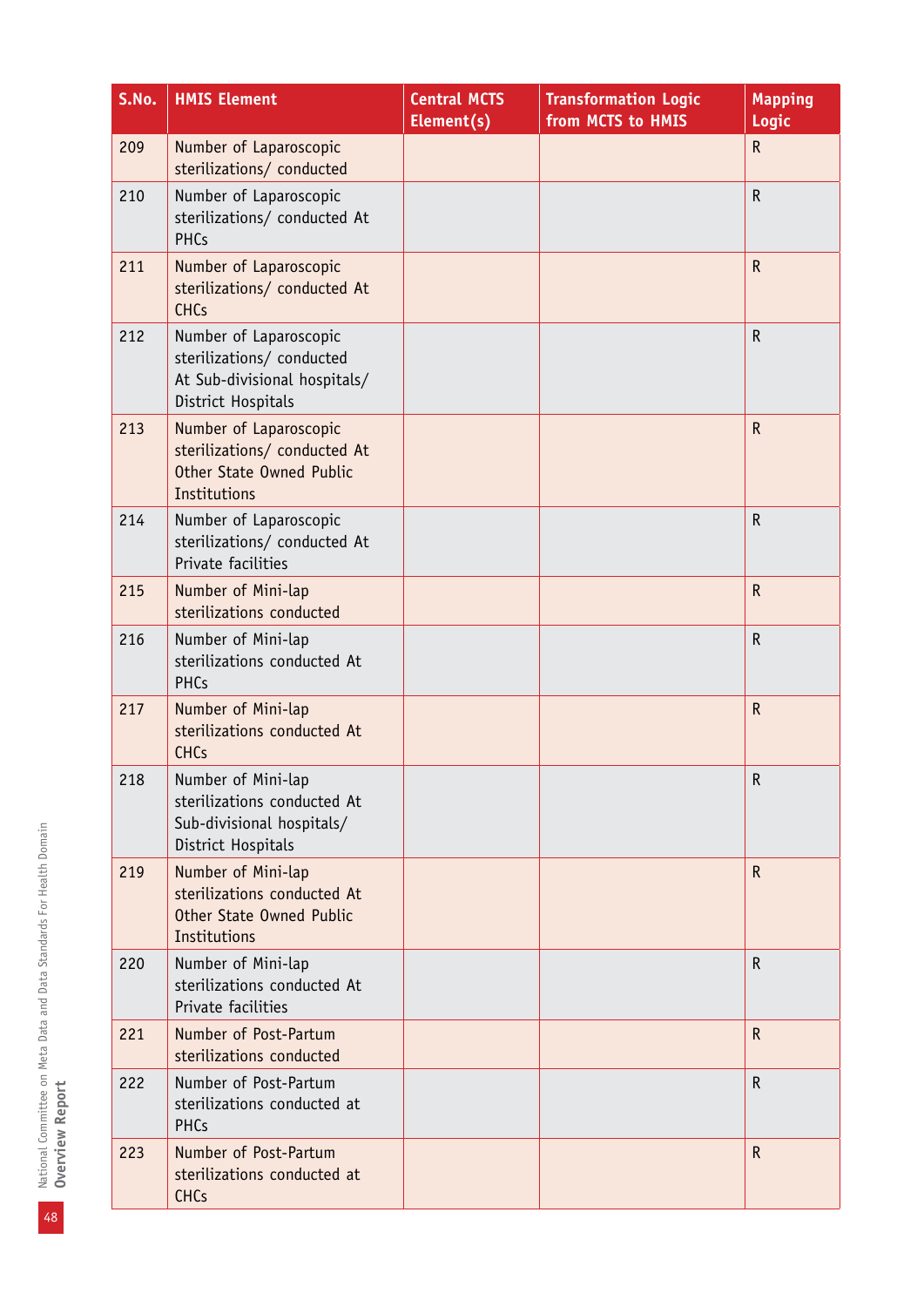| S.No. | <b>HMIS Element</b>                                                                                           | <b>Central MCTS</b><br>Element(s) | <b>Transformation Logic</b><br>from MCTS to HMIS | <b>Mapping</b><br><b>Logic</b> |
|-------|---------------------------------------------------------------------------------------------------------------|-----------------------------------|--------------------------------------------------|--------------------------------|
| 224   | Number of Post-Partum<br>sterilizations conducted At<br>Sub-divisional hospitals/<br>District Hospitals       |                                   |                                                  | R                              |
| 225   | Number of Post-Partum<br>sterilizations conducted At<br>Other State Owned Public<br>Institutions              |                                   |                                                  | $\mathsf{R}$                   |
| 226   | Number of Post-Partum<br>sterilizations conducted At<br>Private facilities                                    |                                   |                                                  | $\mathsf R$                    |
| 227   | Number of IUD Insertions                                                                                      |                                   |                                                  | $\mathsf{R}$                   |
| 228   | Number of IUD Insertions<br>At Other State Owned Public<br>Institutions                                       |                                   |                                                  | R                              |
| 229   | Number of IUD Insertions At<br>Private facilities                                                             |                                   |                                                  | $\mathsf R$                    |
| 230   | Number of Institutions having<br><b>NSV Trained Doctors</b>                                                   |                                   |                                                  | $\mathsf R$                    |
| 231   | Number of cases of Childhood<br>Diseases reported during the<br>month (0-5 years)                             |                                   |                                                  | $\mathsf{R}$                   |
| 232   | Number of cases of Diphtheria<br>reported during the month<br>$(0-5 \text{ years})$                           |                                   |                                                  | R                              |
| 233   | Number of cases of Pertussis<br>reported during the month<br>$(0-5 \text{ years})$                            |                                   |                                                  | $\mathsf{R}$                   |
| 234   | Number of cases of Tetanus<br>Neonatorum reported during<br>the month (0-5 years)                             |                                   |                                                  | $\mathsf R$                    |
| 235   | Number of cases of Tetanus<br>others reported during the<br>month (0-5 years)                                 |                                   |                                                  | $\mathsf R$                    |
| 236   | Number of cases of Polio<br>reported during the month<br>$(0-5 \text{ years})$                                |                                   |                                                  | $\mathsf R$                    |
| 237   | Number of cases admitted<br>with Respiratory Infections<br>reported during the month<br>$(0-5 \text{ years})$ |                                   |                                                  | ${\sf R}$                      |
| 238   | Number of patients operated<br>for cataract                                                                   |                                   |                                                  | $\mathsf R$                    |
| 239   | Number of Intraocular Lens<br>(IOL) implantations                                                             |                                   |                                                  | $\mathsf R$                    |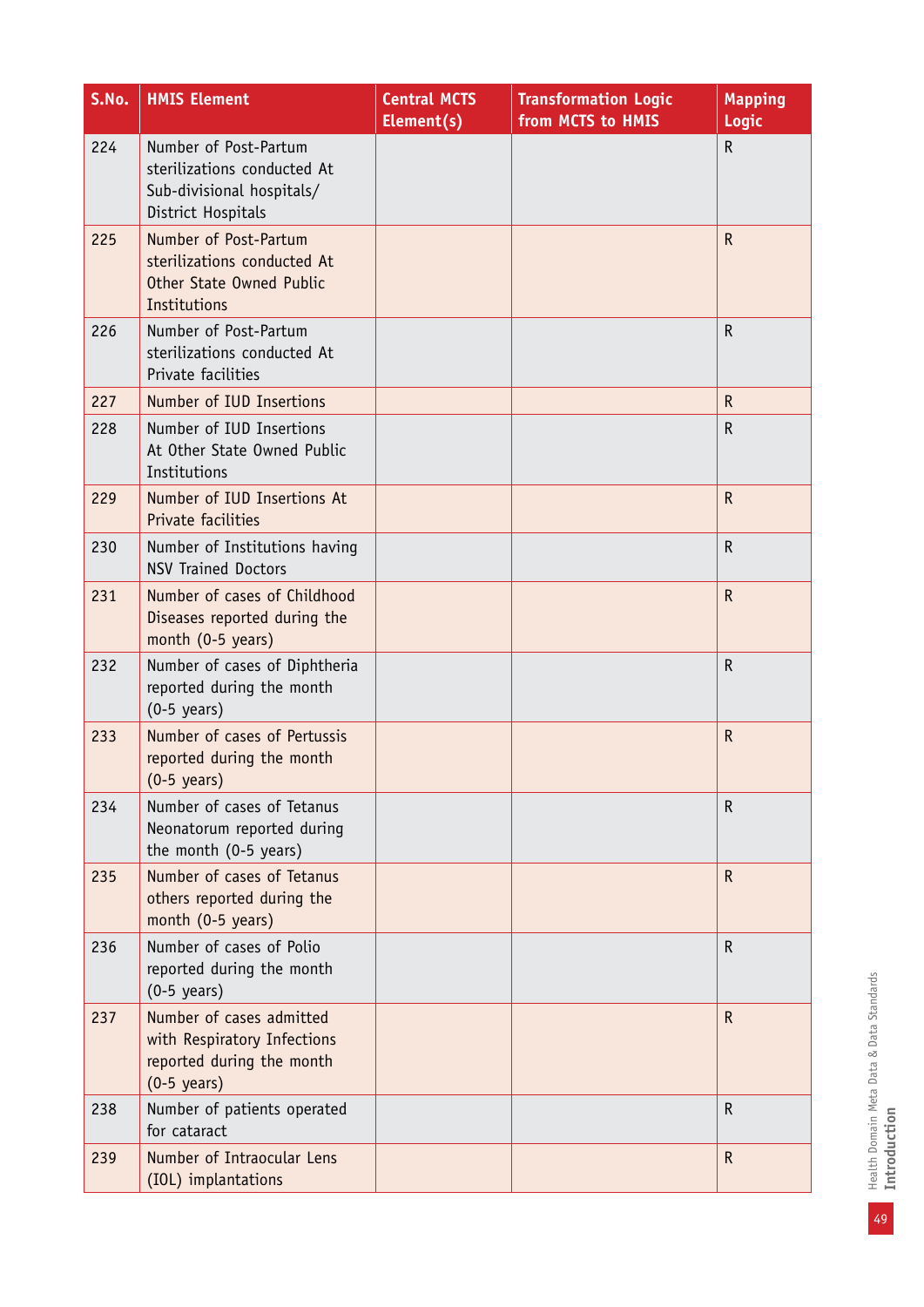| S.No. | <b>HMIS Element</b>                                                                              | <b>Central MCTS</b><br>Element(s) | <b>Transformation Logic</b><br>from MCTS to HMIS | <b>Mapping</b><br>Logic |
|-------|--------------------------------------------------------------------------------------------------|-----------------------------------|--------------------------------------------------|-------------------------|
| 240   | Number of school children<br>detected with Refractive errors                                     |                                   |                                                  | R                       |
| 241   | Number of children provided<br>free glasses                                                      |                                   |                                                  | ${\sf R}$               |
| 242   | Number of eyes collected                                                                         |                                   |                                                  | $\mathsf R$             |
| 243   | Number of eyes utilised                                                                          |                                   |                                                  | $\mathsf{R}$            |
| 244   | Number of CHC/SDH/DH<br>functioning as an FRU (First<br>Referral Unit)                           |                                   |                                                  | $\mathsf R$             |
| 245   | FRU Functioning - CHC                                                                            |                                   |                                                  | $\mathsf R$             |
| 246   | FRU Functioning - SDH                                                                            |                                   |                                                  | $\mathsf R$             |
| 247   | FRU Functioning - DH                                                                             |                                   |                                                  | ${\sf R}$               |
| 248   | Number of PHCs functioning<br>24X7 (3 Staff Nurses)                                              |                                   |                                                  | $\mathsf R$             |
| 249   | Status of PHCs functioning<br>24X7 (2 staff nurses posted for<br>24x7 deliveries)                |                                   |                                                  | $\mathsf R$             |
| 250   | Number of facilities having a<br>Rogi Kalyan Samiti                                              |                                   |                                                  | $\mathsf R$             |
| 251   | Number of RKS meetings held<br>during the month                                                  |                                   |                                                  | $\mathsf R$             |
| 252   | Number of facilities having<br>Ambulance services (Assured<br>Referral Services) available       |                                   |                                                  | $\mathsf R$             |
| 253   | <b>Assured Ambulance Service</b><br>available on 24x7 - PHC                                      |                                   |                                                  | $\mathsf R$             |
| 254   | Assured Ambulance Service<br>available on 24x7 - CHC                                             |                                   |                                                  | R                       |
| 255   | <b>Assured Ambulance Service</b><br>available on 24x7 - DH                                       |                                   |                                                  | $\mathsf{R}$            |
| 256   | <b>Assured Ambulance Service</b><br>available on 24x7 - SDH                                      |                                   |                                                  | $\mathsf R$             |
| 257   | Total Number of times the<br>Ambulance was used for<br>transporting patients during<br>the month |                                   |                                                  | $\mathsf{R}$            |
| 258   | Number of Institutions having<br>operational Sick New Born Care<br>Units                         |                                   |                                                  | $\mathsf R$             |
| 259   | CHC having operational Sick<br>New Born Care Unit                                                |                                   |                                                  | $\mathsf{R}$            |
| 260   | DH having operational Sick<br>New Born Care Unit                                                 |                                   |                                                  | R                       |
| 261   | SDH having operational Sick<br>New Born Care Unit                                                |                                   |                                                  | $\mathsf R$             |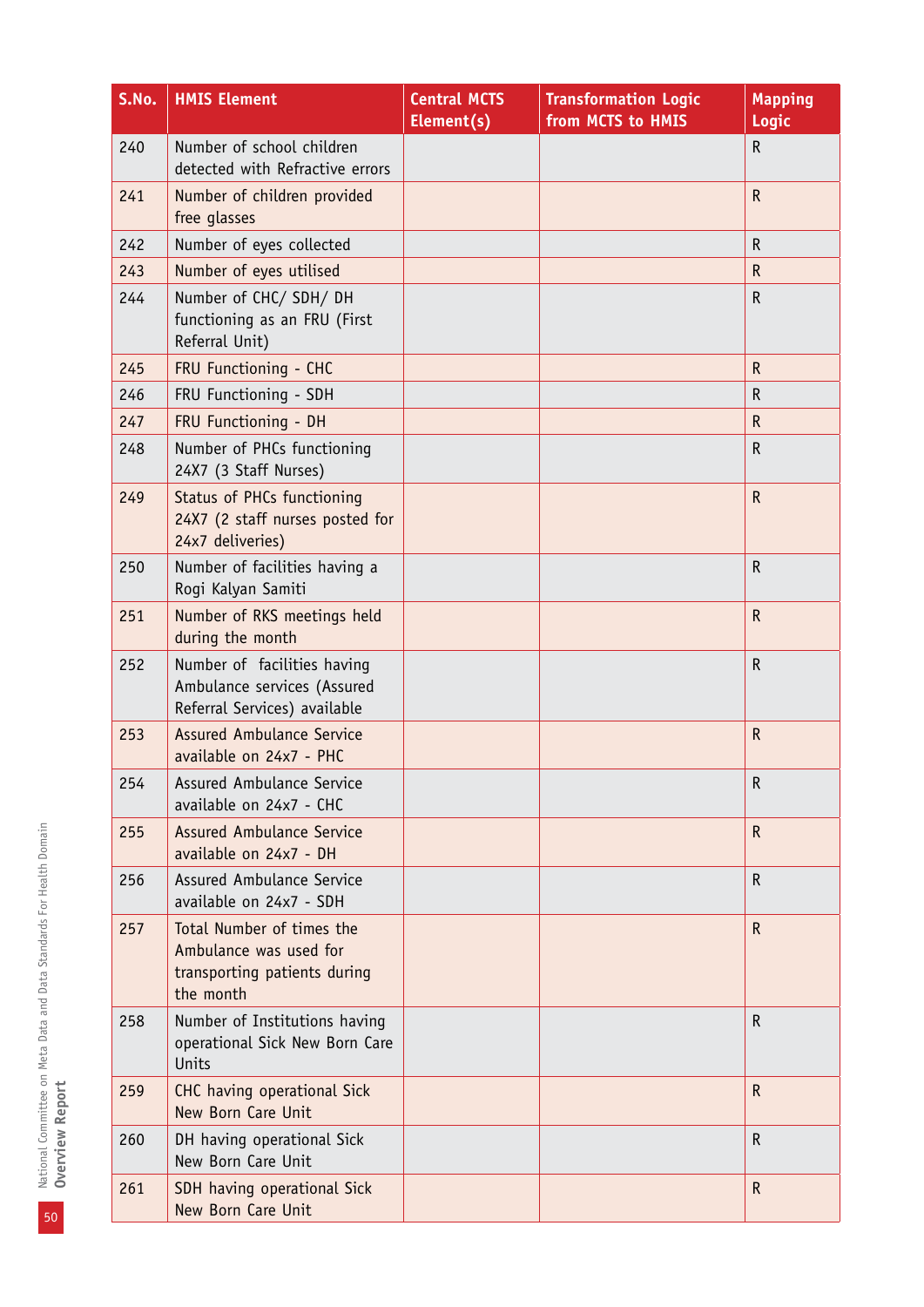| S.No. | <b>HMIS Element</b>                                                                                   | <b>Central MCTS</b><br>Element(s) | <b>Transformation Logic</b><br>from MCTS to HMIS | <b>Mapping</b><br>Logic |
|-------|-------------------------------------------------------------------------------------------------------|-----------------------------------|--------------------------------------------------|-------------------------|
| 262   | Number of functional<br>Laparoscopes in CHC/SDH/DH                                                    |                                   |                                                  | ${\sf R}$               |
| 263   | Total number of patients<br>admitted during the reporting<br>month.                                   |                                   |                                                  | $\mathsf R$             |
| 264   | Total number of male Children<br>< 19 Yrs admitted during the<br>reporting month                      |                                   |                                                  | $\mathsf R$             |
| 265   | Total number of female<br>Children < 19 Yrs admitted<br>during the reporting month.                   |                                   |                                                  | $\mathsf{R}$            |
| 266   | Total number of adult males<br>of age 19 years and above<br>admitted during the reporting<br>month.   |                                   |                                                  | $\mathsf{R}$            |
| 267   | Total number of adult females<br>of age 19 years and above<br>admitted during the reporting<br>month. |                                   |                                                  | $\mathsf R$             |
| 268   | Total number of male deaths in<br>the facility due to any cause<br>during the reporting month.        |                                   |                                                  | $\mathsf R$             |
| 269   | Total number of female deaths<br>in the facility due to any cause<br>during the reporting month.      |                                   |                                                  | $\mathsf R$             |
| 270   | In-Patient Head Count at<br>midnight                                                                  |                                   |                                                  | $\mathsf R$             |
| 271   | Operation major (General and<br>spinal anesthesia)                                                    |                                   |                                                  | ${\sf R}$               |
| 272   | Operation minor (No or local<br>anesthesia)                                                           |                                   |                                                  | $\mathsf{R}$            |
| 273   | Number of patients seen by<br>AYUSH practitioners, in the<br>facility, during the reporting<br>month. |                                   |                                                  | $\mathsf{R}$            |
| 274   | Total number of dental<br>procedures carried out during<br>the reporting month                        |                                   |                                                  | $\mathsf R$             |
| 275   | Total number of adolescents<br>counseled during the reporting<br>month.                               |                                   |                                                  | $\mathsf R$             |
| 276   | Other OPD/ Procedures                                                                                 |                                   |                                                  | $\mathsf R$             |
| 277   | HIV tests conducted                                                                                   |                                   |                                                  | R.                      |
| 278   | HIV tests conducted - Males                                                                           |                                   |                                                  | $\mathsf R$             |